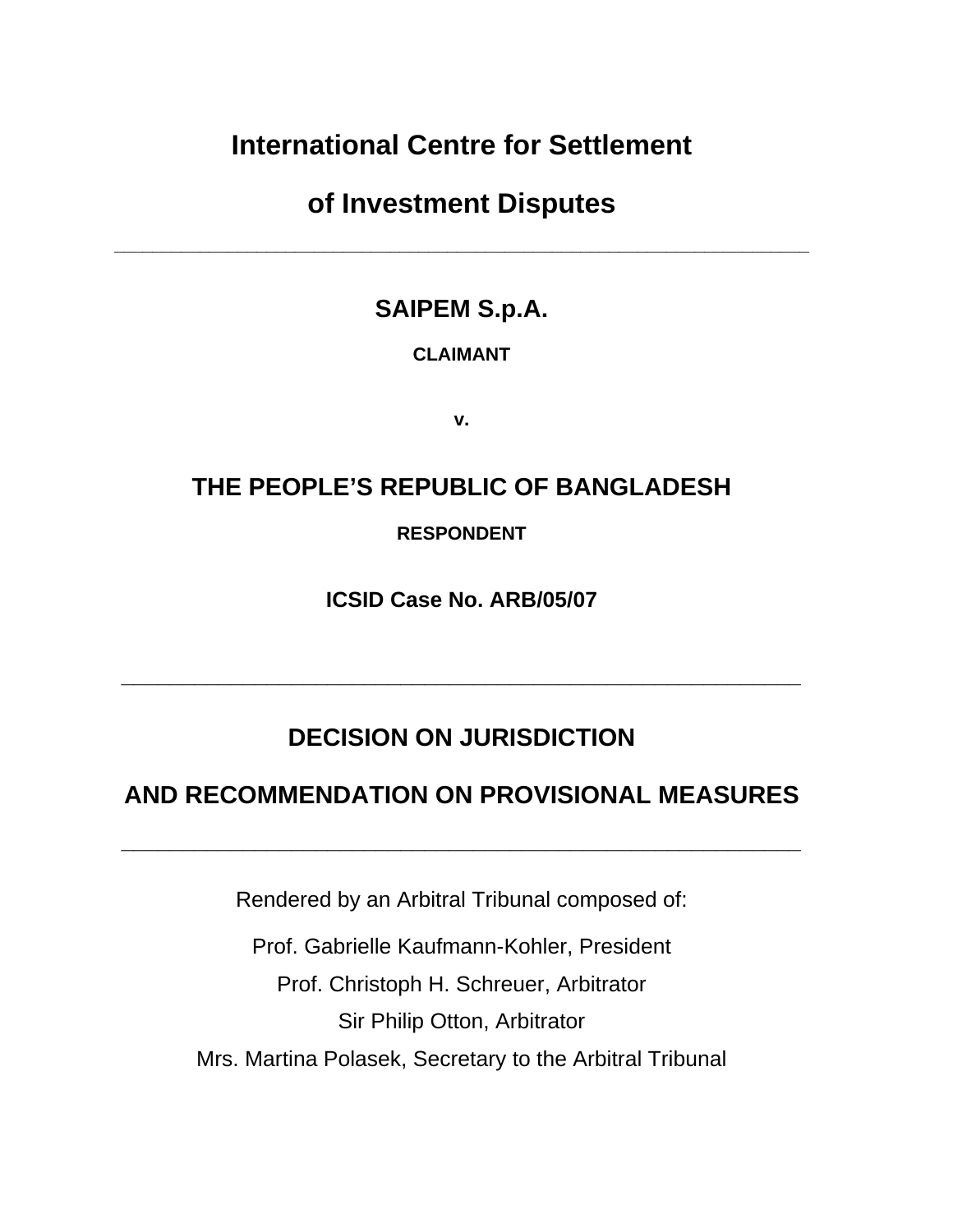## **TABLE OF CONTENTS**

| I.  |  |
|-----|--|
| 1.  |  |
| 1.1 |  |
| 1.2 |  |
| 2.  |  |
| 2.1 |  |
| 2.2 |  |
| 2.3 |  |
| 2.4 |  |
| 2.5 |  |
| Ⅱ.  |  |
| 1.  |  |
| 2.  |  |
| 3.  |  |
| Ш.  |  |
| 1.  |  |
| 2.  |  |
| IV. |  |
| 1.  |  |
| 1.1 |  |
| 1.2 |  |
| 1.3 |  |
| 1.4 |  |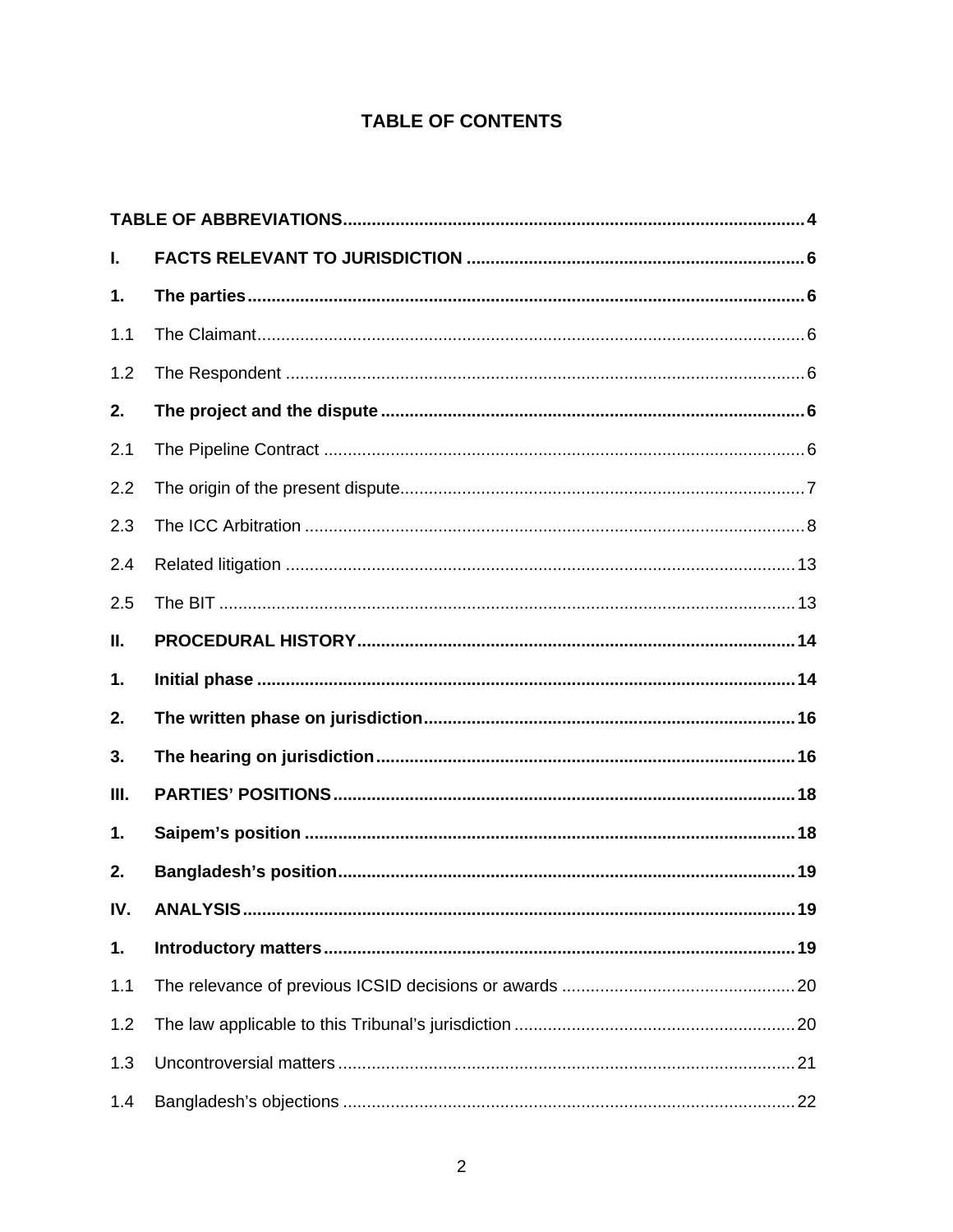| 2.  |                                                                                                                                                          |  |  |
|-----|----------------------------------------------------------------------------------------------------------------------------------------------------------|--|--|
| 3.  |                                                                                                                                                          |  |  |
| 3.1 |                                                                                                                                                          |  |  |
| 3.2 |                                                                                                                                                          |  |  |
| 4.  | Jurisdictional objections under Article 25(1) of the ICSID Convention 27                                                                                 |  |  |
| 4.1 | Is the dispute a legal dispute within Article 25(1) of the ICSID Convention?  27                                                                         |  |  |
| 4.2 | Has Saipem made an investment within Article 25 of the ICSID Convention?  28                                                                             |  |  |
| 4.3 |                                                                                                                                                          |  |  |
| 5.  |                                                                                                                                                          |  |  |
| 5.1 |                                                                                                                                                          |  |  |
|     | The general definition of investment in Article 1(1) of the BIT 34<br>5.1.1<br>A "credit for sums of money" within Article 1(1)(c) of the BIT35<br>5.1.2 |  |  |
| 5.2 | Would the facts alleged by Saipem be capable of constituting an expropriation                                                                            |  |  |
| 5.3 | Did Bangladesh consent to ICSID arbitration for claims based on decisions by its                                                                         |  |  |
| 5.4 |                                                                                                                                                          |  |  |
| 5.5 |                                                                                                                                                          |  |  |
| 6.  |                                                                                                                                                          |  |  |
| 6.1 |                                                                                                                                                          |  |  |
| 6.2 |                                                                                                                                                          |  |  |
| 7.  |                                                                                                                                                          |  |  |
| V.  |                                                                                                                                                          |  |  |
| VI. |                                                                                                                                                          |  |  |
| 1.  |                                                                                                                                                          |  |  |
| 2.  |                                                                                                                                                          |  |  |
| 3.  |                                                                                                                                                          |  |  |
| 4.  |                                                                                                                                                          |  |  |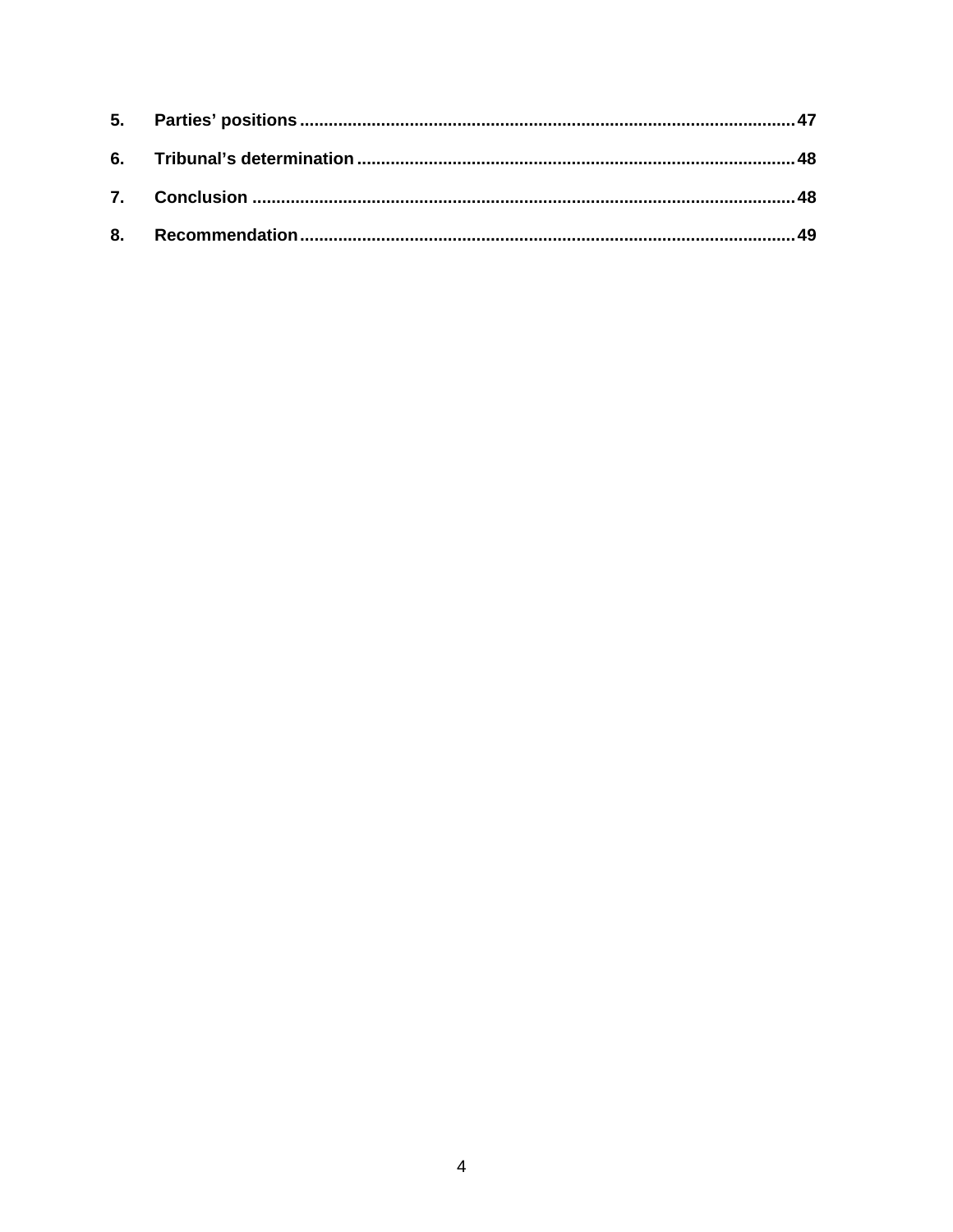## **TABLE OF ABBREVIATIONS**

| <b>Arbitration Rules</b>  | <b>ICSID Rules of Procedure for Arbitration Proceedings</b>                                                                                                                                                                                    |
|---------------------------|------------------------------------------------------------------------------------------------------------------------------------------------------------------------------------------------------------------------------------------------|
| <b>BIT</b>                | investment treaty; specifically "Agreement Between<br>Bilateral<br>the<br>Government of the Republic of Italy and the Government of the People's<br>Republic of Bangladesh on the Promotion and Protection of Investments"<br>of 20 March 1990 |
| C-Mem.                    | Bangladesh's Counter-Memorial on the objections to jurisdiction and the<br>merits of 14 May 2006                                                                                                                                               |
| Contract                  | of 14 February 1990                                                                                                                                                                                                                            |
| Exh. C-                   | Claimant [Saipem]'s Exhibits                                                                                                                                                                                                                   |
| $Exh. R-$                 | Respondent [Bangladesh]'s Exhibits                                                                                                                                                                                                             |
| <b>ICSID</b>              | International Centre for Settlement of Investment Disputes                                                                                                                                                                                     |
| <b>ICSID Convention</b>   | Convention on the Settlement of Investment Disputes between States and<br>Nationals of other States                                                                                                                                            |
| <b>IDA</b>                | International Development Association                                                                                                                                                                                                          |
| Mem.                      | Saipem's Statement of Claim of 20 February 2006                                                                                                                                                                                                |
| <b>RA or Request</b>      | Saipem's Request for Arbitration of 5 October 2004                                                                                                                                                                                             |
| Rejoinder J.              | Saipem's Rejoinder on Objections to Jurisdiction dated 14 September 2006                                                                                                                                                                       |
| Reply J.                  | Bangladesh's Reply on Jurisdiction dated 18 August 2006                                                                                                                                                                                        |
| Response J.               | Saipem's Reply [Response] on Objections to Jurisdiction of 14 July 2006                                                                                                                                                                        |
| Tr. J. [I/II] [page:line] | Transcript of the hearing on jurisdiction [day one/day two]                                                                                                                                                                                    |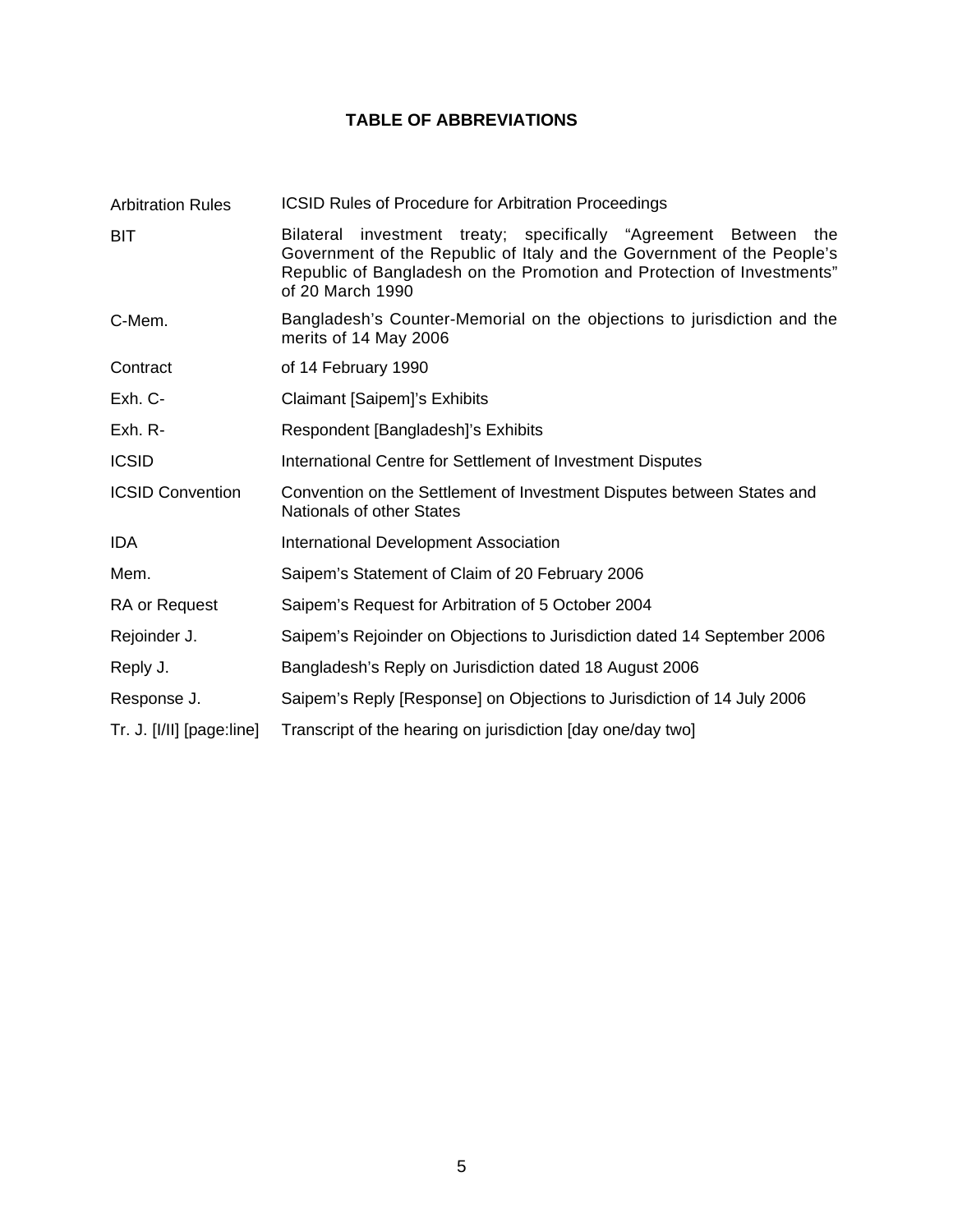## <span id="page-5-0"></span>**I. FACTS RELEVANT TO JURISDICTION**

1. This chapter summarizes the factual background of this arbitration insofar as it is necessary to rule on Bangladesh's objections to jurisdiction.

## **1. THE PARTIES**

## **1.1 The Claimant**

- 2. The Claimant, Saipem S.p.A ("Saipem" or the "Claimant"), is a company incorporated and existing under the laws of Italy. Its principal office is situated at Via Martiri di Cefalonia, 67, 20097 San Donato Milanese, Milan, Italy.
- 3. The Claimant is represented in this arbitration by Professors Antonio Crivellaro and Luca Radicati di Brozolo and Mr. Andrea Carta Mantiglia, BONELLI EREDE PAPPALARDO, Via Barozzi 1, 20122 Milan, Italy.

#### **1.2 The Respondent**

- 4. The Respondent is the People's Republic of Bangladesh ("Bangladesh" or the "Respondent").
- 5. The Respondent is represented in this arbitration by Messrs. Ajmalul Hossain QC, Mejbahur Rahman and Syed A Hossain, A. HOSSAIN & ASSOCIATES LAW OFFICES, 3/B Outer Circular Road, Maghbazar, Dhaka-1217, Bangladesh.

## **2. THE PROJECT AND THE DISPUTE**

#### **2.1 The pipeline contract**

- 6. The Bangladesh Oil Gas and Mineral Corporation (Petrobangla) is a State entity established under the Bangladesh Oil, Gas and Mineral Corporation Ordinance of 1985 as amended by the Bangladesh Oil, Gas and Mineral Corporation Act of 1989.
- 7. On 14 February 1990, Saipem and Petrobangla entered into a contract to build a pipeline of 409 km to carry condensate and gas in various locations of the north east of Bangladesh (the "Contract"). The contract price amounted to USD 34,796,140 and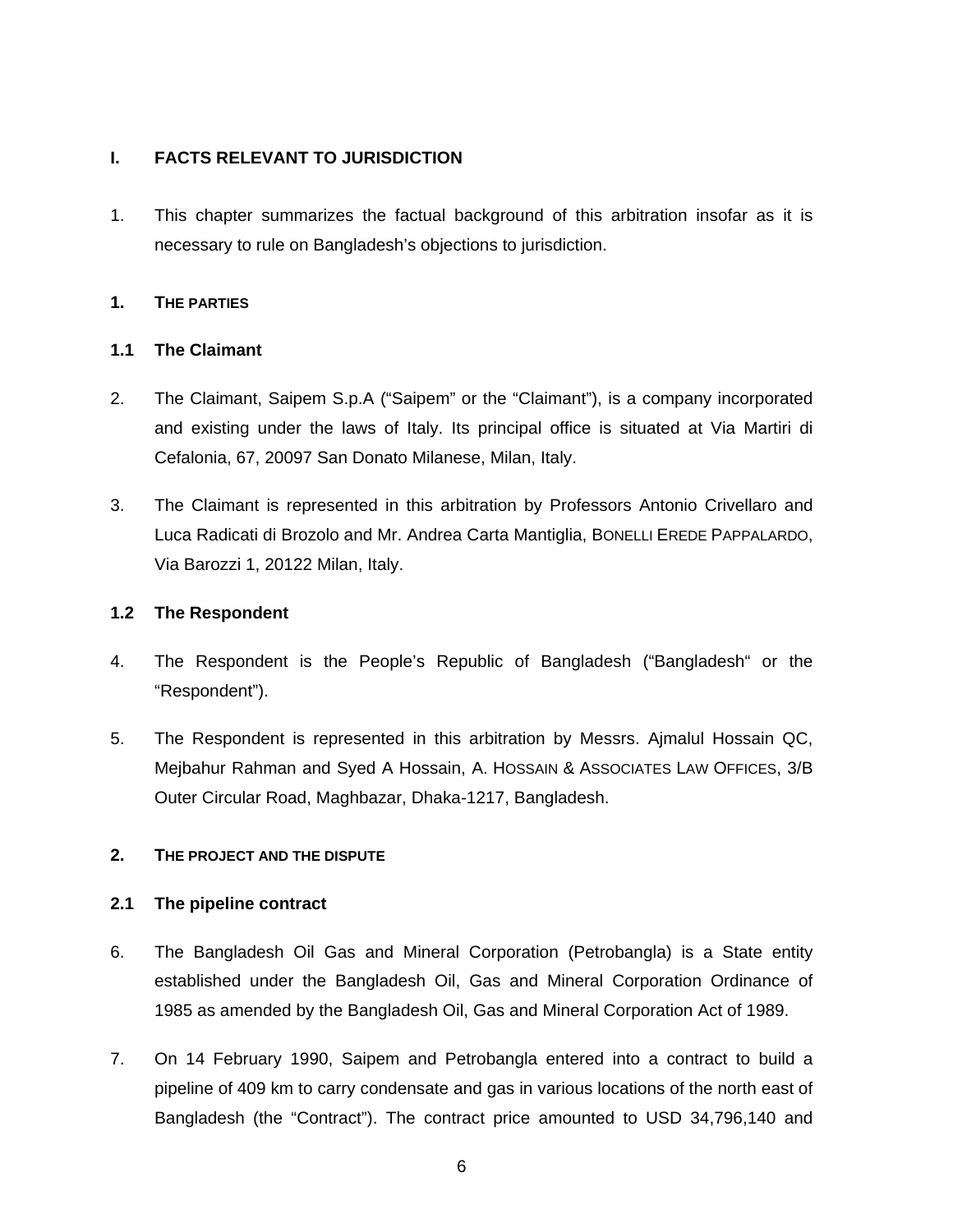<span id="page-6-0"></span>BDT 415,664,200. The project was sponsored by the World Bank and financed to a large extent by the International Development Association (IDA).

- 8. Clause 1.2.5 of the Contract afforded Petrobangla the right to retain 10% of each progress payment due to Saipem as Retention Money up to an amount equivalent to 5% of the total contract price, *i.e.*, USD 1,739,807 plus BDT 20,783,210 (the "Retention Money"). The Retention Money was to be released to Saipem in two tranches, half of it not later than 30 days from the issuance of the Final Taking Over Certificate by Petrobangla, and the remaining half not later than 30 days from the issuance of the Final Acceptance Certificate by Petrobangla.
- 9. The same Clause 1.2.5 of the Contract provided that Petrobangla could release the second half of the Retention Money prior to the Final Acceptance Certificate against a Warranty Bond of equal value from a bank acceptable to Petrobangla (the "Warranty Bond").
- 10. The Contract was governed by the laws of Bangladesh and contained the following arbitration clause:

If any dispute, question or difference should arise between the parties to this Contract with regard to rights and obligations hereunder which cannot be settled amicably, such dispute, question or difference shall be finally settled under the Rules of Conciliation and Arbitration of the International Chamber of Commerce by three arbitrators, one to be nominated by each party and the third arbitrator shall be appointed by the two arbitrators in accordance with the said Rules and if the arbitrators are unable to do so, the third arbitrator shall be appointed by the Court of Arbitration of the International Chamber of Commerce under the said Rules. The venue of the arbitration shall be Dhaka, Bangladesh. The procedure in arbitration shall be in English.

(Exh. C-4)

## **2.2 The origin of the present dispute**

11. Pursuant to Article 1.1.14 of the Contract, the project was to be completed by 30 April 1991. It was, however, significantly delayed due to problems with the local population which rebelled against the project. On 29 May 1991, Saipem and Petrobangla, with the approval of the World Bank, agreed to extend the completion date by one year, *i.e.*, to 30 April 1992.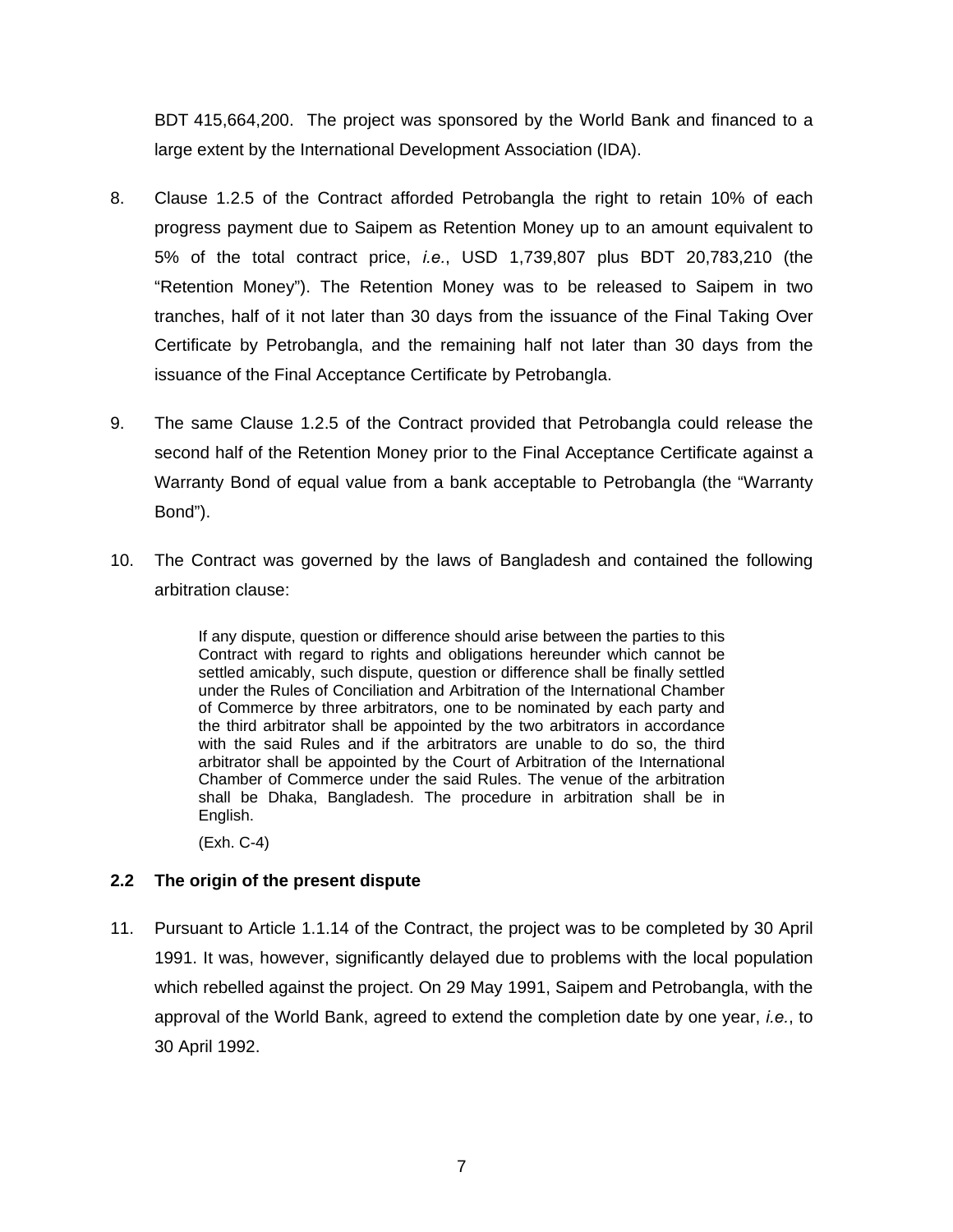- <span id="page-7-0"></span>12. The project was completed and the pipeline taken over by Petrobangla with effect from 14 June 1992. Petrobangla issued the certificate of final taking over on 17 June 1992. Shortly thereafter, Petrobangla returned the first half of the Retention Money.
- 13. The second half of the Retention Money was to be released by Petrobangla against a warranty bond of the same amount, *i.e.*, USD 869,903.50 and BDT 10,391,605.00.
- 14. The warranty bond was provided on behalf of Saipem on 27 June 1992 (warranty Bond No. PG/USD/12/92 issued by Banque Indosuez; the "Warranty Bond"). Petrobangla agreed that such bond would be released no later than 30 days from the issuance of the certificate of final acceptance (see C-Mem, p. 26).
- 15. On 18 April 1993, Petrobangla sent an "extend or pay letter" in the following terms:

The validity of the captioned guarantee which was extended by you vide your letter No. CRDT/AU.-PG-12/92-551/93 dated 04-05-93, will expire on 30-06-93.

We have requested the Contractor to extend the validity of the said guarantee for further period up to 31-12-93 before its expiry.

If the Contractor does not give any extension of the validity of this guarantee before its expiry date i.e. 30-06-93, you will treat this letter as our encashment notice against the subject guarantee and in that event you will effect payment to us by a Demand-Draft drawn in favour of the Project Implementation Unit, Petrobangla.

(Exh. R-67)

- 16. It is undisputed that Petrobangla did not repay the Retention Money even though the Warranty Bond had been issued. The parties disagree on whether the letter to "extend or pay" just quoted constitutes a call on the Warranty Bond and whether Petrobangla initiated an action to obtain and eventually obtained payment under the Warranty Bond.
- 17. A dispute arose between the parties with respect to Petrobangla's failure (i) to pay the additional costs allegedly agreed, together with the extension of time as well as other compensations and (ii) to return the Warranty Bond and the balance of the Retention Money.

## **2.3 The ICC Arbitration**

18. According to the dispute resolution procedure set forth in the Contract, Saipem referred this dispute to ICC arbitration by filing a request for arbitration on 7 June 1993.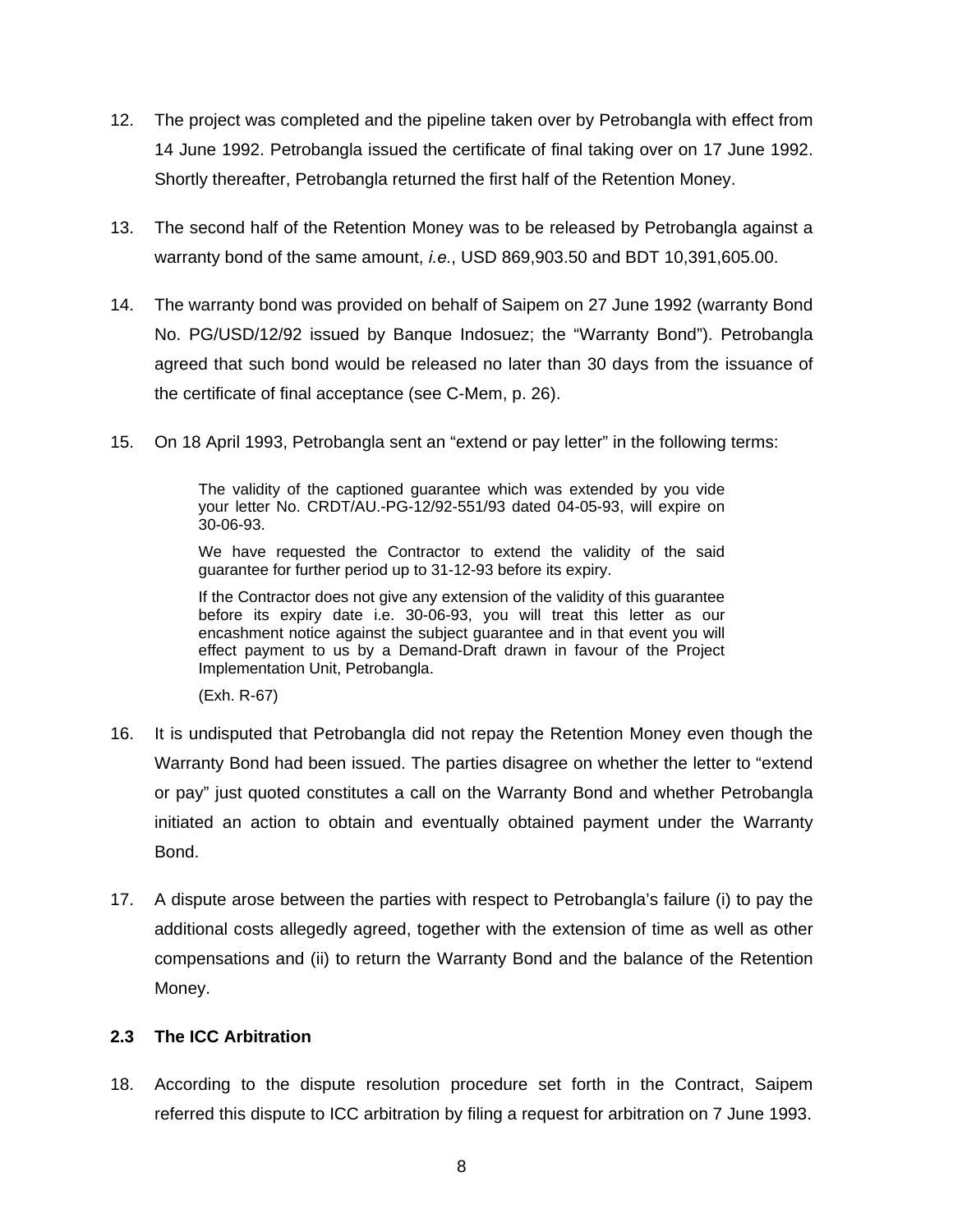- 19. An arbitral tribunal composed of Dr. Werner Melis (Chairman), Prof. Riccardo Luzzatto and Prof. Ian Brownlie, QC, was constituted on 4 May 1994 (the "ICC Arbitral Tribunal").
- 20. On 27 November 1995, the ICC Arbitral Tribunal issued an award on jurisdiction dismissing Petrobangla's challenge to its jurisdiction (Exh. C-7). It then addressed the merits of the case.
- 21. In substance, Saipem claimed compensation in excess of USD 11 million (USD 7,579,445 and BDT 123,350,330) and the return of the Warranty Bond. Petrobangla opposed these claims and raised several counterclaims in the total amount of USD 10,577,941.98.
- 22. After the exchange of the written submissions in the ICC Arbitration, a witness hearing was held on 22-27 July 1997 in Dhaka. During the hearing, the ICC Arbitral Tribunal rejected several procedural motions made by Petrobangla, in particular (i) a request to strike from the record the statement of a witness produced by Saipem who could not attend the hearing, (ii) a request that all witnesses to be heard during the hearing be allowed to stay in the hearing room, (iii) a request that a letter from Petrobangla which was not on record be filed during the cross-examination of a witness, (iv) a request to strike from the record a "draft aide-mémoire" of the World Bank and certain unilaterally prepared calculations of costs, and (v) a request for written transcripts to be made of the tape recordings of the hearing.
- 23. In August 1997, Petrobangla wrote to the ICC Arbitral Tribunal to request information regarding Saipem's insurance policy and claims. The ICC Arbitral Tribunal issued an order that Saipem's refusal to submit the requested documents would be assessed at a later stage of the proceedings, when appropriate.
- 24. On 16 November 1997, Petrobangla filed an action seeking the revocation of the ICC Arbitral Tribunal's authority in the First Court of the Subordinate Judge of Dhaka (Exh.  $R-83$ <sup>[1](#page-8-0)</sup>. The action was based on the arbitrators' alleged misconduct and breach of the

<span id="page-8-0"></span><sup>1</sup> On 23 June 1999, Saipem filed an application for "rejection of the application" on the merits (Exh. R-85), which was refused by an order dated 5 September 1999 (Exh. R-87). Saipem did not appeal from this order in the High Court Division of the Supreme Court.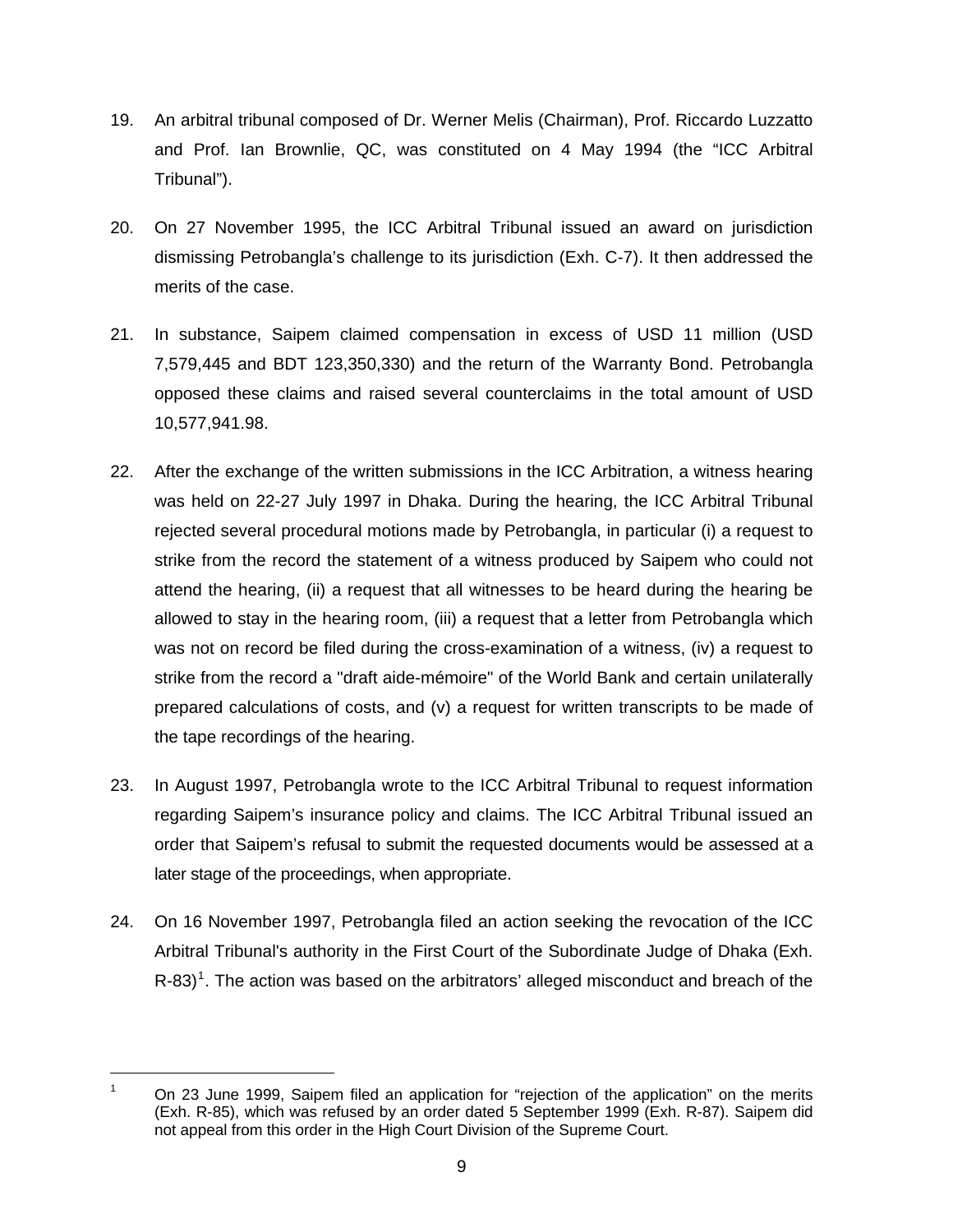parties' procedural rights when rejecting Petrobangla's procedural motions during the hearing of [2](#page-9-0)2-27 July 1997 $^2$ .

- 25. On 17 November 1997, Petrobangla seized the High Court of Dhaka of an application requesting a decision "to stay all further proceedings of the Arbitration Case No. 7934/CK pending before the arbitral tribunal and/or to restrain the opposite party and/or the tribunal by and from proceeding further with the said arbitration" (Exh. C-10.2).
- 26. On 24 November 1997, the Supreme Court of Bangladesh issued an injunction restraining Saipem from proceeding with the ICC Arbitration (Exh. C-10.[3](#page-9-1))<sup>3</sup>:

[Saipem] is hereby restrained by an order of ad-interim injunction from proceeding with the said arbitration case No. 7934CK for a period of 8 (eight) weeks from date.

(Exh. C-10.3, p. 2)

- 27. Several other decisions confirmed and maintained the stay of the arbitration, including a decision of the High Court Division of the Supreme Court of Bangladesh handed down on 23 March 1998 (Exh. C-10.4).
- 28. On 19 September 1999, Saipem filed a written objection to Petrobangla's action seeking the revocation of the ICC Arbitral Tribunal's authority (Exh. R-88).
- 29. On 5 April 2000, the First Court of the Subordinate Judge of Dhaka issued a decision revoking the authority of the ICC Arbitral Tribunal on the following grounds:

<span id="page-9-0"></span> $\frac{1}{2}$  Petrobangla also sought an interim injunction pending the hearing of its application, which was dismissed by the Court by an order dated 16 November 1997 (Exh. C-10.1). On 17 November 1997, Petrobangla filed an appeal from this order (Exh. C-10.2). By a judgment dated 2 May 1999, the High Court allowed Petrobangla's appeal, set aside the order dated 16 November 1997 of the lower court, and granted the interim injunction in respect of the proceedings of the ICC Tribunal (Exh. C-10.5). On 30 June 1999, Saipem appealed from this judgment in the Appellate Division of the Supreme Court and requested a stay of the operation of the Judgment of the High Court Division. The Appellate Division granted the stay and extended it by two separate orders dated 4 and 18 July 1999 until 22 July 1999. After having heard both parties, on 25 July 1999 the Appellate Division rendered a judgment upholding the High Court decision of 2 May 1999.

<span id="page-9-1"></span><sup>3</sup> Saipem appealed against the judicial stay of the arbitration on the ground that the Bangladeshi courts had no jurisdiction to decide on Petrobangla's petition regarding the alleged misconduct of the proceedings by the arbitrators. Specifically, Saipem submitted that the ICC Arbitration Rules elected by the parties provided for an exclusive mechanism for disqualification of the arbitrators and that such an election had to be taken into consideration according to Section V of the Bangladeshi Arbitration Act of 1940. Pursuant to this provision, "the authority of an appointed arbitrator is irrevocable except with the leave of the court, unless a contrary intention is expressed in the arbitration agreement".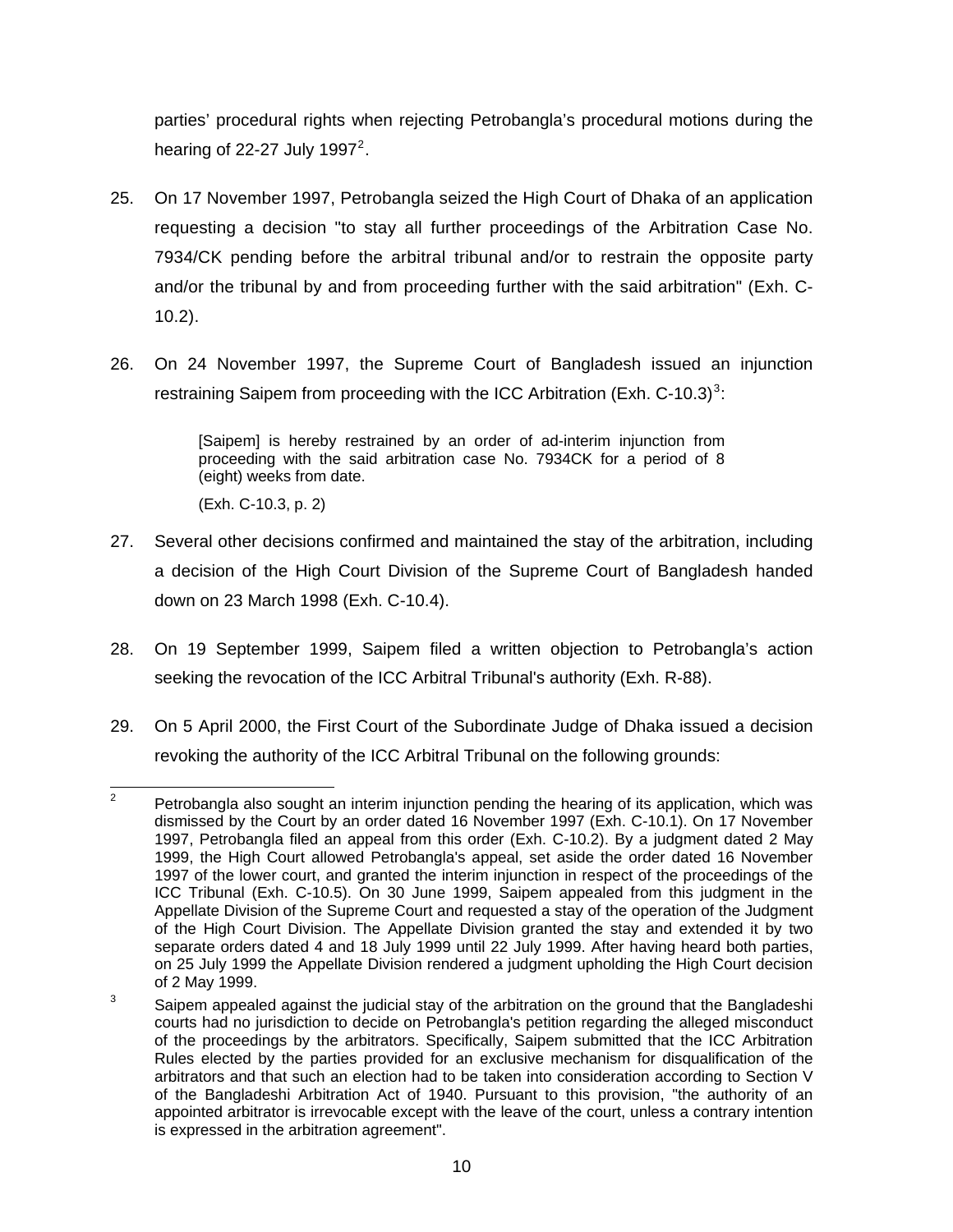In view of the submission of the lawyers for the parties and perusal of the documents filed by both sides I hold that the Arbitral Tribunal has conducted the arbitration proceedings improperly by refusing to determine the question of the admissibility of evidence and the exclusion of certain documents from the record as well as by its failure to direct that information regarding insurance be provided. Moreover, the Tribunal has manifestly been in disregard of the law and as such the Tribunal committed misconduct.

Therefore, in the above circumstances, it appears to me that there is a likelihood of miscarriage of justice.

(Exh. C-11, as quoted in Mem., p. 21, para. 92)

- 30. It is common ground that Saipem has not appealed this decision.
- 31. On 30 April 2001, the ICC Arbitral Tribunal decided to resume the proceedings on the ground that the challenge or replacement of the arbitrators in an ICC arbitration falls within the exclusive jurisdiction of the ICC Court and not of the Bangladeshi courts. It thus held that the revocation of the authority of the ICC Arbitral Tribunal by the Bangladeshi courts was contrary to the general principles governing international arbitration (Exh. C-8).
- 32. On 9 May 2001, Petrobangla brought an action before the First Court of the Subordinate Judge of Dhaka to set aside the ICC Arbitral Tribunal's order of 30 April resuming the arbitration (Exh. C-12).
- 33. On 24 May 2001, Petrobangla filed a request for a declaration that the ICC Arbitration was unlawful on the ground that the authority of the ICC Arbitral Tribunal was revoked by the decision of the Subordinate Judge of 5 April 2000. It also applied for an interim and a permanent injunction. On the same day, the court refused to grant the interim injunction. On 27 May 2001, Petrobangla filed an appeal before the High Court Division of the Supreme Court against this refusal. On the same date, the High Court Division issued an injunction restraining Saipem from pursuing the ICC Arbitration<sup>[4](#page-10-0)</sup>. This decision was confirmed by the High Court Division on 23 October 2001, 16 January 2002 and 15 July 2002.
- 34. On 9 May 2003, the ICC Arbitral Tribunal rendered an award holding that Petrobangla had breached its contractual obligations by not paying the compensation for time extension and additional works and ordered Petrobangla to pay to Saipem the total amount of USD 6,148,770.80 plus EUR 110,995.92 (which included the Retention Money which remained unpaid) plus interest at 3.375% from 7 June 1993. It also

<span id="page-10-0"></span> $\frac{1}{4}$ Saipem did not appear before the Court and the case is still pending.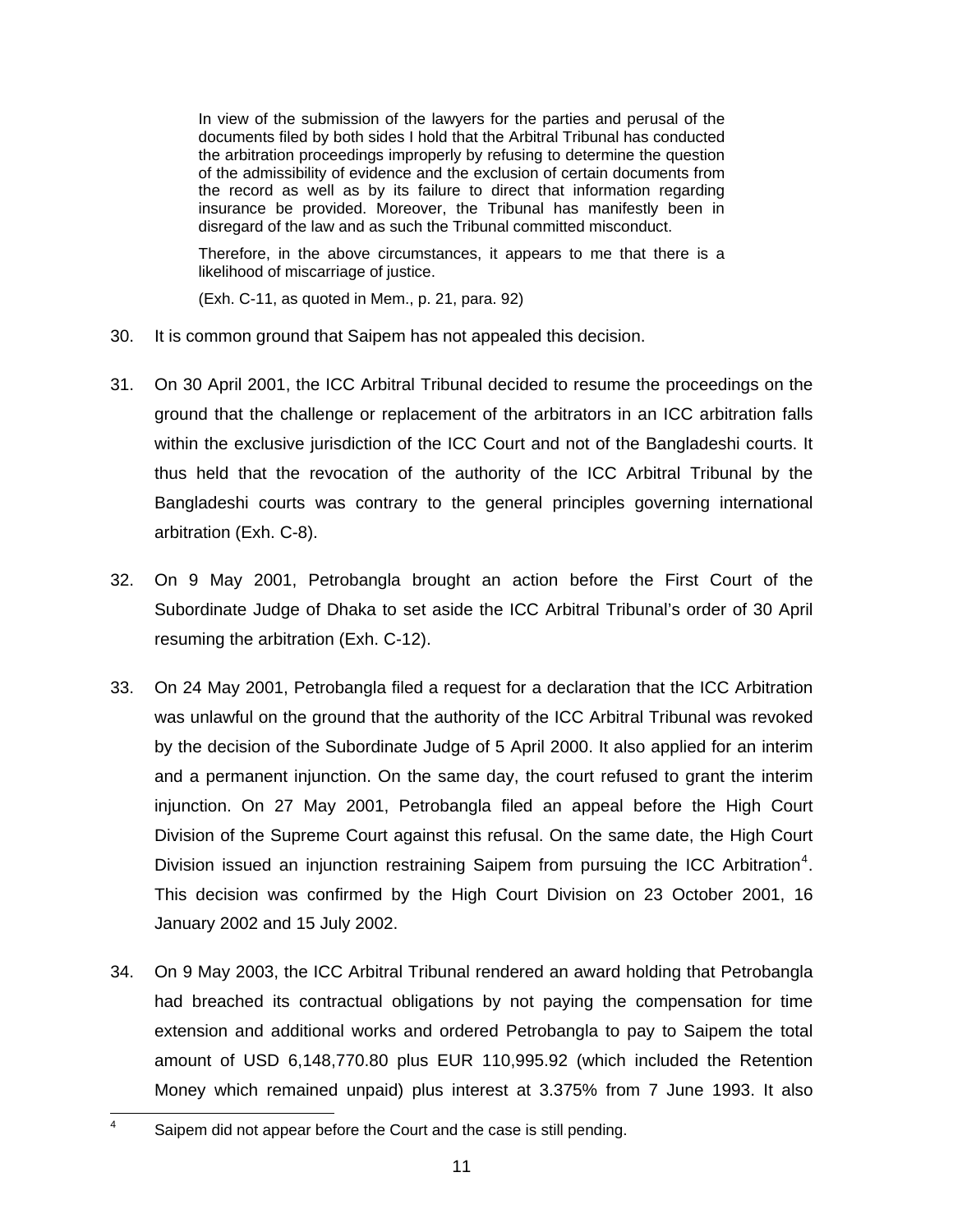ordered Petrobangla to return the Warranty Bond to Saipem (the "ICC Award"; Exh. C-6).

- 35. On 19 July 2003, Petrobangla filed an application before the High Court Division of the Supreme Court of Bangladesh under Sections 42(2) and 43 of the Arbitration Act 2001 to set aside the ICC Award (Exhibit C-13).
- 36. On 21 April 2004, the High Court Division of the Supreme Court of Bangladesh denied Petrobangla's application to set aside the Award as it was "misconceived and incompetent inasmuch as there is no Award in the eye of the law, which can be set aside" (Exh. C-21, p. 11). In the most relevant passage, the High Court Division decision reads as follows:

[...] On a perusal of materials on record and particularly Annexure-"D" that is the judgment passed by the learned Subordinate Judge, First Court, in Arbitration Miscellaneous Case No. 49 of 1997, it appears that the authority of the Arbitral Tribunal to proceed with the Arbitration Case No. 7934/CK/AER/ACS/MS has been revoked on 5.4.2000. Therefore the Arbitral Tribunal proceeded with the said arbitration case most illegally and without jurisdiction after the pronouncement of the judgment of Arbitration Miscellaneous Case No. 49 of 1997. Moreover, the Arbitral Tribunal was injuncted upon by the High Court Division not to proceed with the said arbitration case any further but in spite of that the Tribunal proceeded with the Arbitration Case and ultimately declared their Award on 9.5.2003. […]

The applicable law of the agreement was set out in clause 1.1.1a of the agreement in the following terms: "1.1.1a The contract shall be governed and construed with reference to the law in force in Bangladesh…". Thus it is clear the Bangladesh Court has jurisdiction to entertain a suit/proceeding if initiated by a party to the Contract. Therefore, the judgment passed by the First Subordinate Judge in Arbitration Miscellaneous Case No. 49 of 1997 and the injunction order dated 2.5.1999 passed by this Court in the Miscellaneous Appeal No. 25 of 1997 were binding upon the Arbitral Tribunal […]

It is, thus, clear and obvious that the Award dated 9.5.2003 passed by the Arbitral Tribunal in Arbitration Case No. 7934/CK/AER/ACS/MS is a nullity in the eye of the law and this Award can not be treated as an Award in the eye of the law as it is clearly illegal and without jurisdiction inasmuch as the authority of the Tribunal was revoked as back as on 5.4.2000 by a competent Court of Bangladesh. […]

A non-existent award can neither be set aside nor can it be enforced.

(Exh. C-21, p. 11).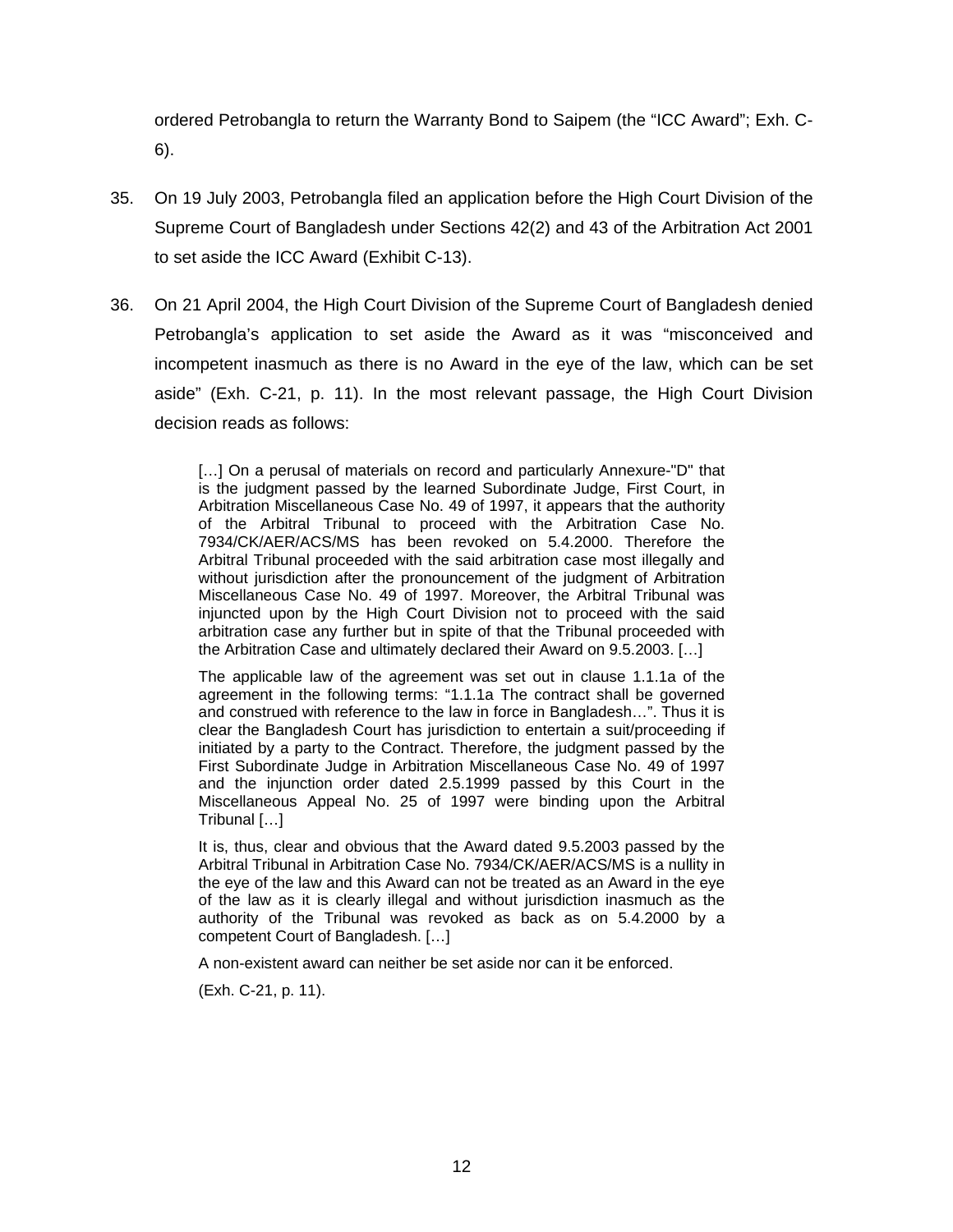## <span id="page-12-0"></span>**2.4 Related litigation**

- 37. On 4 October 1992, at the request of a subcontractor of Saipem, a court in Bangladesh issued an injunction restraining payments by Petrobangla to Saipem. The injunction was lifted on 31 May 1993.
- 38. On 17 June 1993, Saipem obtained an injunction from the courts in Milan prohibiting Banque Indosuez Italy (the bank which had issued the Warranty Bond) to pay out on the Warranty Bond to Banque Indosuez Pakistan (the correspondent bank in Pakistan). This injunction was confirmed on 19 July 1993 and subsequently affirmed by the Court of Appeal of Milan on 12 August 1993<sup>[5](#page-12-1)</sup>.
- 39. Being exposed to the risk of a call on the Warranty Bond, on 12 February 1994, Banque Indosuez Pakistan filed an action before the Court of the  $4<sup>th</sup>$  Sub-Judge of Dhaka for a declaration that no payment should be made in favor of Petrobangla under the Warranty Bond until the injunction of the court of Milan was vacated. According to the Court's order sheet, a further hearing was set on 4 June 2006. This action was still pending at the time of the hearing on jurisdiction in this arbitration. Saipem is not a party to it (Tr. I 53:14-21).

## **2.5 The BIT**

- 40. The present proceedings are brought on the basis of the "Agreement Between the Government of the Republic of Italy and the Government of the People's Republic of Bangladesh on the Promotion and Protection of Investments" of 20 March 1990 (the "BIT"), which entered into force on 20 September 1994 (Exh. C-1).
- 41. Specifically, Saipem relies upon Article 5 of the BIT, pursuant to which investments under the Treaty may not be subject to expropriation or measures equivalent to expropriation without immediate, full, and effective compensation.

<span id="page-12-1"></span><sup>—&</sup>lt;br>5 The action on the merits, which was initiated to maintain the injunction was still pending at the time of the hearing on jurisdiction in this arbitration (Tr. II 63:22-64:3).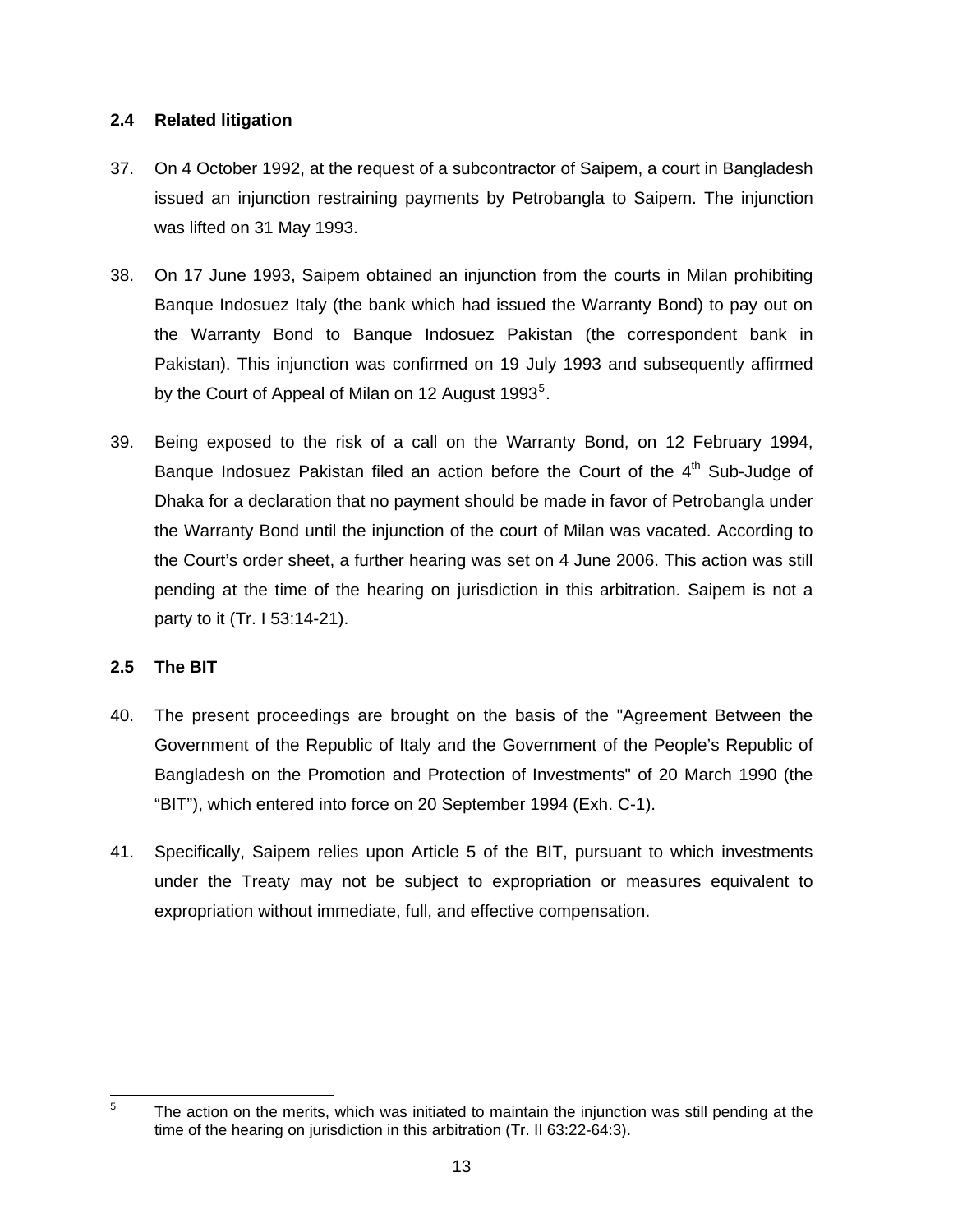## <span id="page-13-0"></span>**II. PROCEDURAL HISTORY**

### **1. INITIAL PHASE**

42. On 5 October 2004, Saipem filed a Request for Arbitration (the "Request" or "RA") with the International Centre for Settlement of Investment Disputes ("ICSID" or the "Centre"), accompanied by 17 exhibits (Exh. C-1 to 17). In its Request, Saipem invoked the provisions of the BIT and sought the following relief:

#### *6.1 Claim for Declaratory Decisions*

The Claimant requests that the Arbitral Tribunal declare that:

- Bangladesh has expropriated Claimant of its investment without paying compensation;
- Bangladesh has breached its international obligations under the BIT.

#### *6.2 Monetary Claims*

The Claimant requests that the Arbitral Tribunal award it complete compensation for all the damages and losses it suffered as a result of Bangladesh's breaches of its obligations.

As the Claimant will substantiate at the proper stage of the proceedings, the loss suffered by the Claimant amounts to at least US\$ 12,500,000.00, plus interest at the proper rate.

The Claimant also requests that the Arbitral Tribunal order Bangladesh to return or extinguish the Warranty Bond.

#### *6.3 Interim Relief*

In light of Bangladesh's bad faith attempts to draw upon the Warranty Bond, the Claimant requests that the Tribunal issue a provisional order pursuant to Article 47 of the Convention ordering Respondent to refrain from pursuing – and to prevent Petrobangla from pursuing – any payment demand based on this Bond until the outcome of the present arbitration.

#### *6.4 The Costs of the Present Arbitration*

The Claimant requests that the Arbitral Tribunal order Respondent to reimburse Claimant for all the costs incurred and to be incurred by it in connection with the present arbitration, including legal fees.

(RA, pp. 27-28, paras. 121-126, footnote omitted)

- 43. On 12 October 2004, the Centre, in accordance with Rule 5 of the ICSID Rules of Procedure for the Institution of Conciliation and Arbitration Proceedings (the "Institution Rules"), transmitted a copy of the RA to Bangladesh.
- 44. After a protracted exchange of correspondence (during which the Claimant filed additional exhibits to the Request  $-$  Exh. C-18 to 21) between the parties and the Centre, on 27 April 2005, the Secretary-General of the Centre registered Saipem's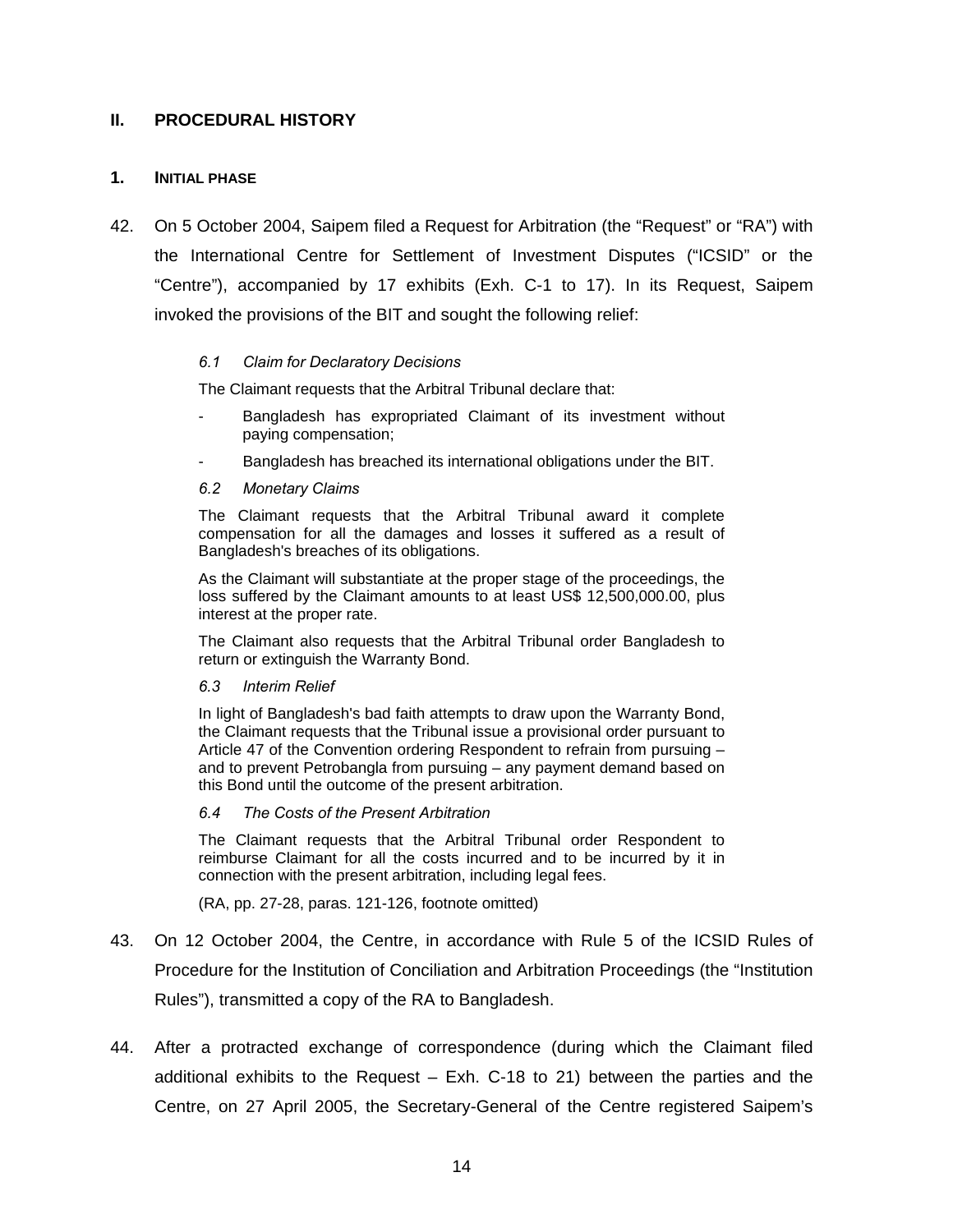Request, pursuant to Article 36(3) of the Convention on the Settlement of Investment Disputes between States and Nationals of other States (the "ICSID Convention" or "the Convention"). On the same date, in accordance with Institution Rule 7, the Secretary-General notified the parties of the registration of the Request and invited them to proceed, as soon as possible, to constitute an Arbitral Tribunal.

- 45. The parties agreed on a Tribunal composed of three arbitrators with one arbitrator each to be appointed by the parties and the presiding arbitrator to be jointly nominated by the two party-appointed arbitrators. On 27 June 2005, Saipem appointed Prof. Christoph Schreuer, a national of Austria. On 4 July 2005, Bangladesh appointed Sir Philip Otton, a national of the United Kingdom. On 21 July 2005, the Secretariat informed the parties that the co-arbitrators had agreed to appoint Prof. Gabrielle Kaufmann-Kohler, a national of Switzerland, as the President of the Tribunal.
- 46. On 22 August 2005, the Secretary-General of ICSID, in accordance with Rule 6(1) of the ICSID Rules of Procedure for Arbitration Proceedings (the "Arbitration Rules"), notified the parties that all three arbitrators had accepted their appointment and that the Tribunal was therefore deemed to be constituted and the proceedings to have begun on that date. The same letter informed the parties that Mrs. Eloïse M. Obadia, ICSID Counsel, would serve as Secretary to the Tribunal. Mrs. Obadia was subsequently replaced as the Secretary of the Tribunal by Mrs. Martina Polasek, ICSID Counsel.
- 47. By decision of 11 October 2005, Sir Philip Otton and Prof. Gabrielle Kaufmann-Kohler dismissed Bangladesh's Proposal for Disqualification of Prof. Christoph Schreuer concluding that the latter met the requirement of independence and impartiality, or, in the words of Article 14(1) of the ICSID Convention, that he had the ability to "exercise independent judgement".
- 48. On 1 December 2005, the Tribunal held a preliminary session in London. At the outset of the session, the parties expressed agreement that the Tribunal had been duly constituted (Arbitration Rule 6) and stated that they had no objections in this respect. The remainder of the procedural issues on the agenda of the session were discussed and agreed upon, including a procedural calendar. An audio recording of the session was later distributed to the parties. Minutes were drafted, signed by the President and the Secretary of the Tribunal, and sent to the parties on 13 January 2006.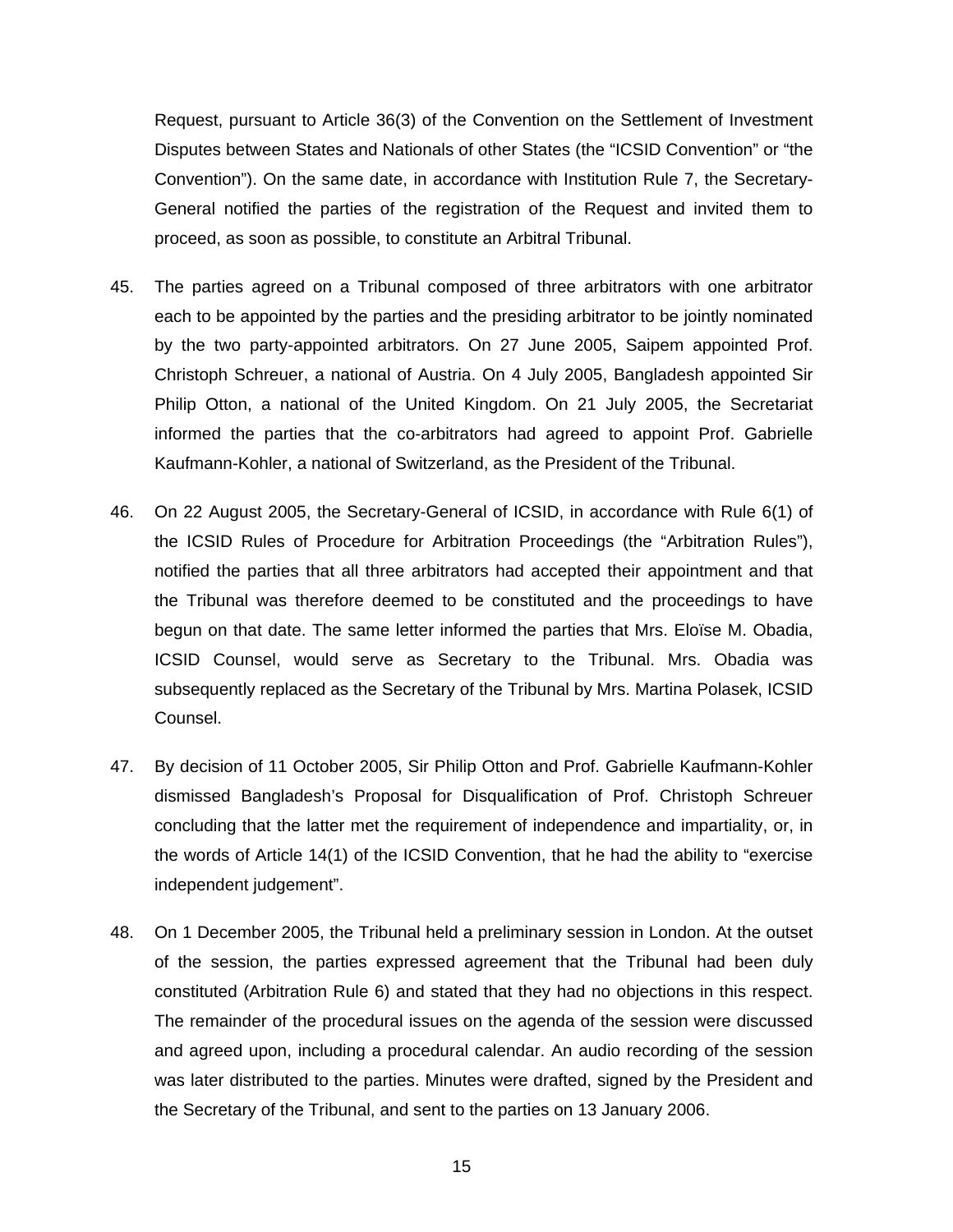## <span id="page-15-0"></span>**2. THE WRITTEN PHASE ON JURISDICTION**

- 49. In accordance with the timetable agreed upon during the preliminary session, on 20 February 2006, Saipem submitted its Statement of Claim (Mem.) accompanied by two volumes of exhibits (Exh. C-21 to Exh. C-84). Saipem did not append any witness statement or expert opinion.
- 50. Following a short extension, on 14 May 2006, Bangladesh submitted its Counter-Memorial on the objections to jurisdiction and the merits (C-Mem.) accompanied by five volumes of exhibits (Exh. R-1 to R-113) and four witness statements (WS of Messrs. Mohammed Quamruzzaman, Abdul Monsur Md. Azad, Salahuddin Ahmad and Abdur Razzaq). Mr. Razzaq's WS introduced a legal opinion on issues of Bangladeshi law, which was accompanied by ten annexes.
- 51. In accordance with the timetable agreed upon during the preliminary session, on 14 July 2006, Saipem submitted its Response on Objections to Jurisdiction (Response J.) accompanied by one volume of exhibits (Exhibits C-85 to C-99). Saipem did not append any witness statement or expert opinion.
- 52. On 26 July 2006, the Tribunal held a telephone conference with counsel for the parties to deal with the organization of the hearing on jurisdiction.
- 53. In line with the extension of time allowed by the Tribunal, on 18 August 2006, Bangladesh submitted its Reply on Jurisdiction (Reply J.) $6$ .
- 54. On 14 September 2006, within the extension of time allowed by the Tribunal, Saipem submitted its Rejoinder on Objections to Jurisdiction (Rejoinder J.) accompanied by one volume of exhibits (Exhibits C-100 to C-101), without witness statements or expert opinions.

## **3. THE HEARING ON JURISDICTION**

55. The Arbitral Tribunal held the hearing on jurisdiction from 21 to 22 September 2006 in London. In addition to the Members of the Tribunal and the Secretary, the following persons attended the jurisdictional hearing:

<span id="page-15-1"></span><sup>—&</sup>lt;br>6 In the cover letter, Bangladesh announced that a Supplemental WS by Mr. Razzaq would be filed "over the week-end".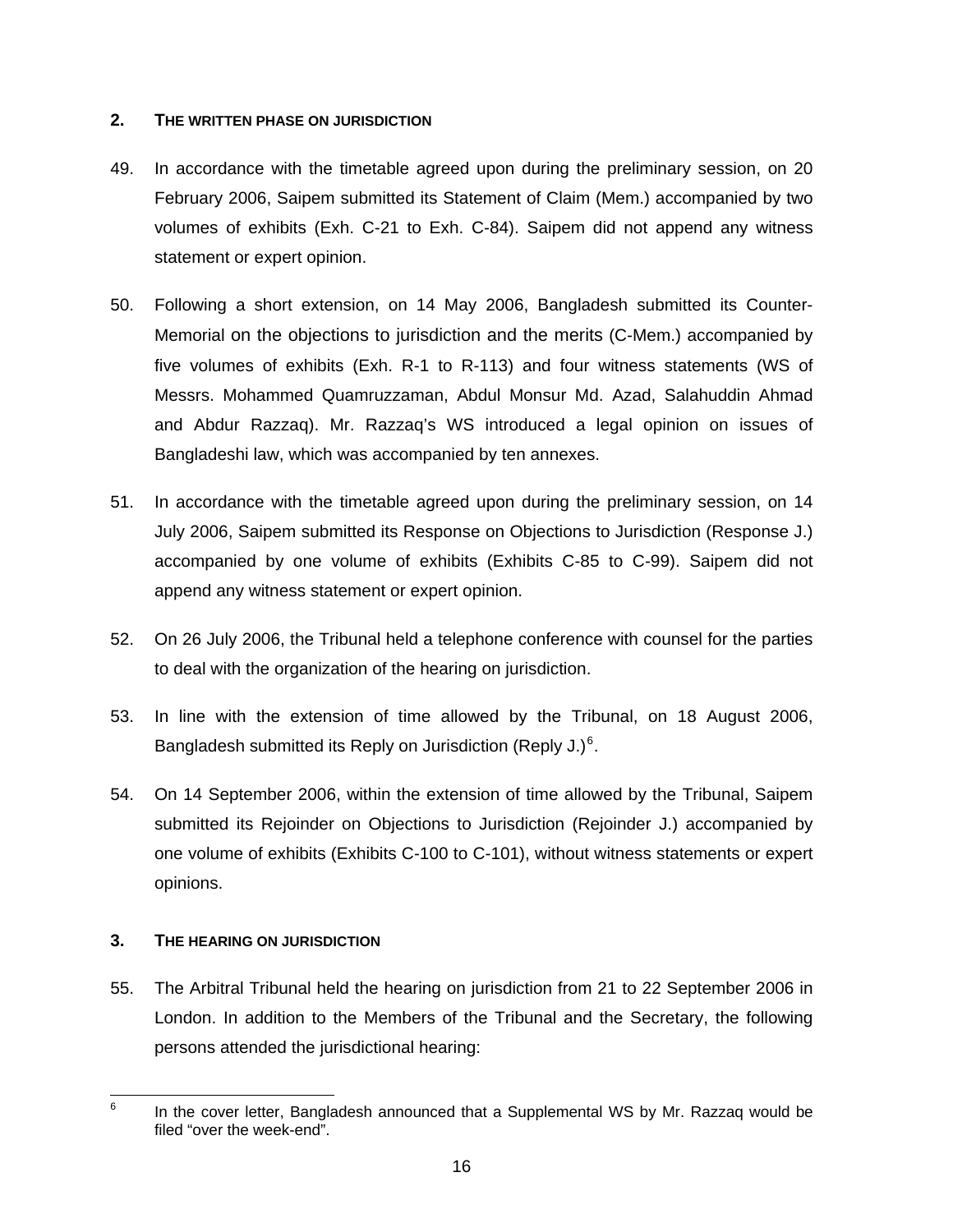- (i) On behalf of Saipem:
	- Prof. Antonio Crivellaro, Bonelli Erede Pappalardo
	- Prof. Luca Radicati di Brozolo, Bonelli Erede Pappalardo
	- Mr. Andrea Carta Mantiglia, Bonelli Erede Pappalardo
	- Mr. Alexander Backovic, Bonelli Erede Pappalardo
	- Mr. Francesco del Giudice, Saipem
- (ii) On behalf of Bangladesh:
	- Mr. Ajmalul Hossain, QC, A Hossain & Associates Law Offices
	- Mr. Sameer Sattar, A Hossain & Associates Law Offices
	- Mr. Sayed Afzal Hossain, A Hossain & Associates Law Offices
	- Mr. Sayed Ahrarul Hossain, A Hossain & Associates Law Offices
- 56. During the jurisdictional hearing, the Tribunal heard witness evidence from Messrs. Abdul Monsour Azad, Salahuddin Ahmad, Abdul Razzaq and Mohammed Quamruzzaman.
- 57. Mr. Hossain presented oral argument on behalf of Bangladesh and Messrs. Crivellaro, Radicati di Brozolo and Carta Mantiglia addressed the Tribunal on behalf of Saipem.
- 58. The jurisdictional hearing was tape-recorded, a *verbatim* transcript was taken and delivered to the parties (Tr. J. J.).

\* \* \*

59. It was agreed at the close of the jurisdictional hearing that the Tribunal would issue a reasoned decision on the preliminary question of jurisdiction. If the decision were negative, the Tribunal would render an award terminating the arbitration. If the decision were affirmative, the Tribunal would render a decision asserting jurisdiction and issue an order with directions for the continuation of the procedure pursuant to Arbitration Rule 41(4).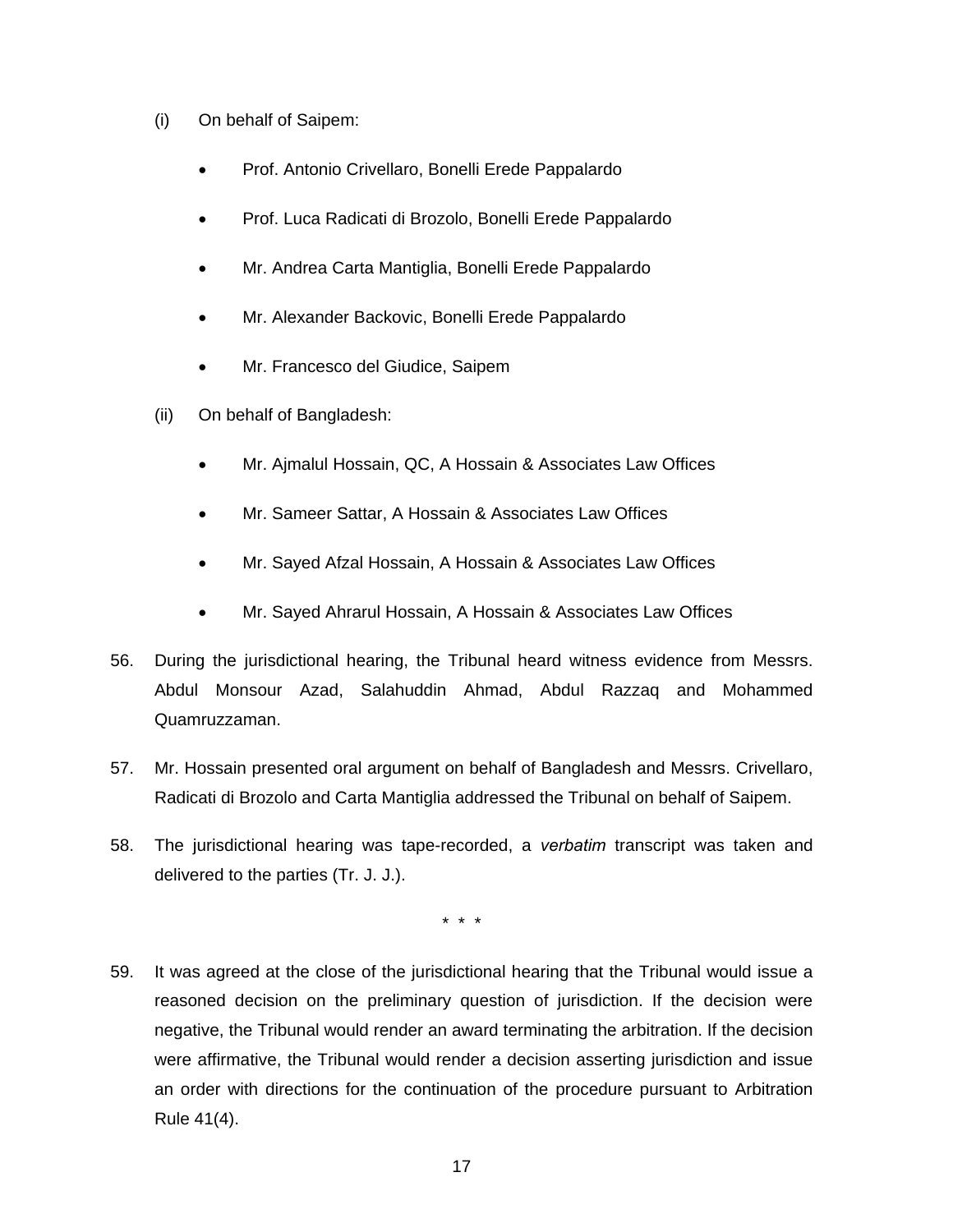<span id="page-17-0"></span>60. The Tribunal has deliberated and thoroughly considered the parties' written submissions on jurisdiction and the oral arguments presented in the course of the jurisdictional hearing. In the following sections, it will first summarize the parties' positions [\(III\)](#page-17-1), analyze them [\(IV\)](#page-18-1), and then reach a conclusion on jurisdiction (V).

## <span id="page-17-1"></span>**III. PARTIES' POSITIONS**

## **1. SAIPEM'S POSITION**

- 61. In its written and oral submissions, Saipem has put forward the following five main contentions:
	- (i) Petrobangla has resorted to the local courts which colluded with the State entity to sabotage the ICC Arbitration and deny the foreign investor's right to arbitrate under the Contract and obtain satisfaction of its claims;
	- (ii) By referring to the ICC Arbitration Rules, the parties validly excluded the authority of the courts of the seat of the arbitration;
	- (iii) The Contract constitutes an investment under the BIT;
	- (iv) Immaterial rights can be subject to expropriation;
	- (v) Saipem's right to arbitrate and more specifically its right that disputes with Petrobangla be settled by arbitration is a contractual right or, in the words of Article 1(e) of the BIT, a "right accruing by law or by contract" having an economic value;
	- (vi) The actions of Petrobangla and of the courts of Bangladesh can be attributed to the Republic of Bangladesh.
- <span id="page-17-2"></span>62. On the basis of these contentions, Saipem requests the Tribunal to:
	- (i) find that the conditions for its jurisdiction in the present case are satisfied and accordingly reject the Respondent's objections and declare itself to have jurisdiction in respect of the Claimant's claim; and
	- (ii) issue a provisional measure recommending that Bangladesh refrain from calling on the Warranty Bond and return it to the Claimant together with the Retention Money without further delay.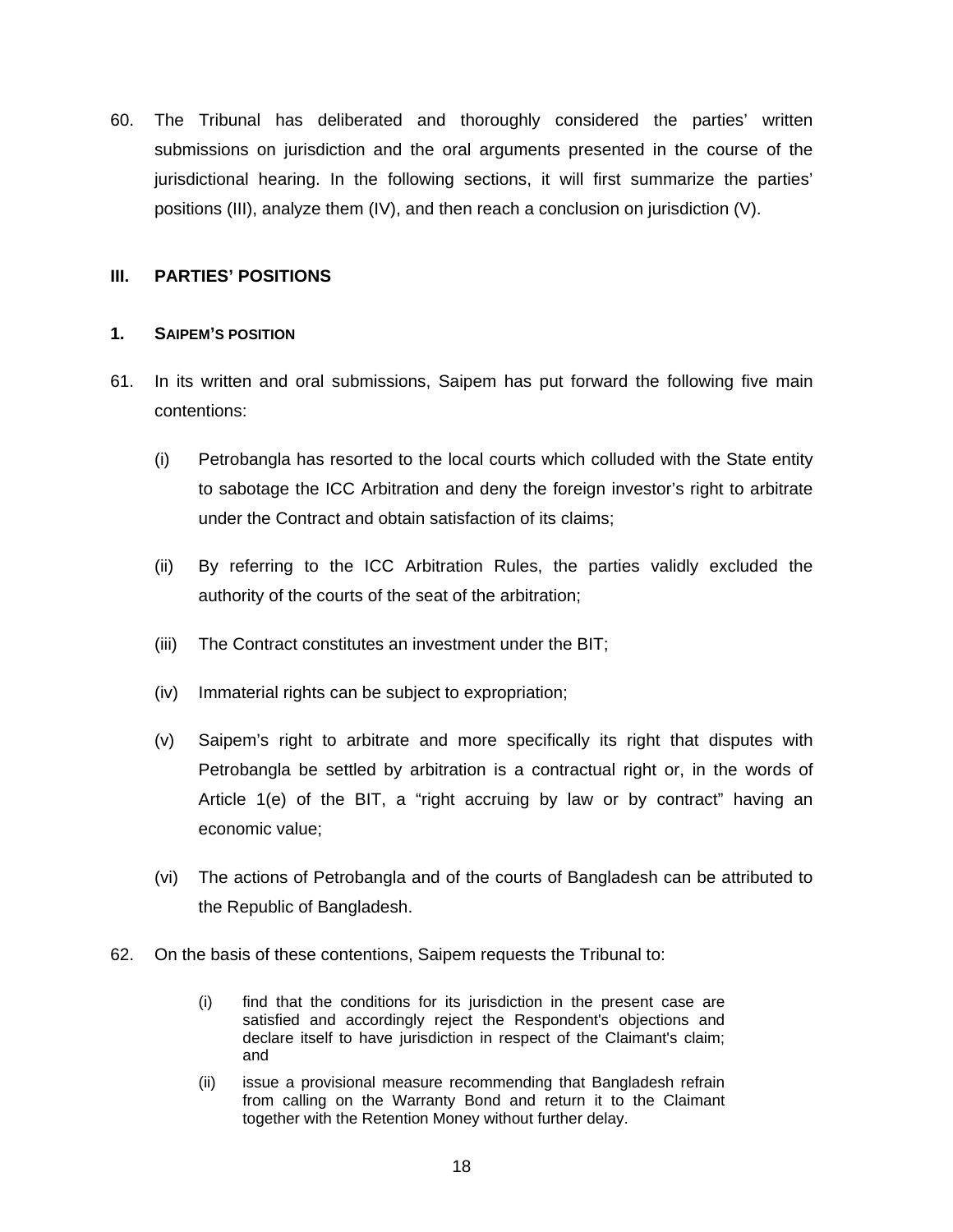(Rejoinder, p. 28, para. 107)

#### <span id="page-18-0"></span>**2. BANGLADESH'S POSITION**

- 63. In its written and oral submissions, Bangladesh has raised the following five main arguments:
	- (i) Saipem did not make an investment within the meaning of the BIT;
	- (ii) Since the seat of the ICC Arbitration was Dhaka, the courts of Bangladesh had jurisdiction to revoke the authority of the ICC Arbitral Tribunal;
	- (iii) In Art. 5(1)(1) of the BIT, Bangladesh has expressly excluded consent in respect of "judgments or orders issued by Courts or Tribunals having jurisdiction";
	- (iv) Saipem elected not to lodge an appeal to a higher court. It has thus deprived Bangladesh of the opportunity to rectify the alleged wrongdoings of its lower courts in connection with the ICC Arbitration;
	- (v) By agreeing on ICC Arbitration in Dakha, Saipem accepted any potential failure to enforce an ICC award in its favour in Bangladesh as a calculated business risk.
- 64. In reliance on these arguments, Bangladesh invites the Tribunal to:

Make findings [...] that the Tribunal lacks jurisdiction to hear this case.

If the Tribunal does not wish to go into the evidence on jurisdictional facts at this stage, it should still decline jurisdiction on the basis that the Claimant has not discharged its prima facie burden of proof.

Dismiss the claim in its entirety and […] make a declaration to that effect and make an award of costs in favour of the Respondent on a full indemnity basis.

(Reply J., pp. 19-20)

## <span id="page-18-1"></span>**IV. ANALYSIS**

#### **1. INTRODUCTORY MATTERS**

65. Before turning to the issues to be resolved, the Tribunal wishes to address certain preliminary matters, *i.e.*, the relevance of prior ICSID decisions (a), the law applicable to the Tribunal's jurisdiction (b), and certain uncontroversial matters (c).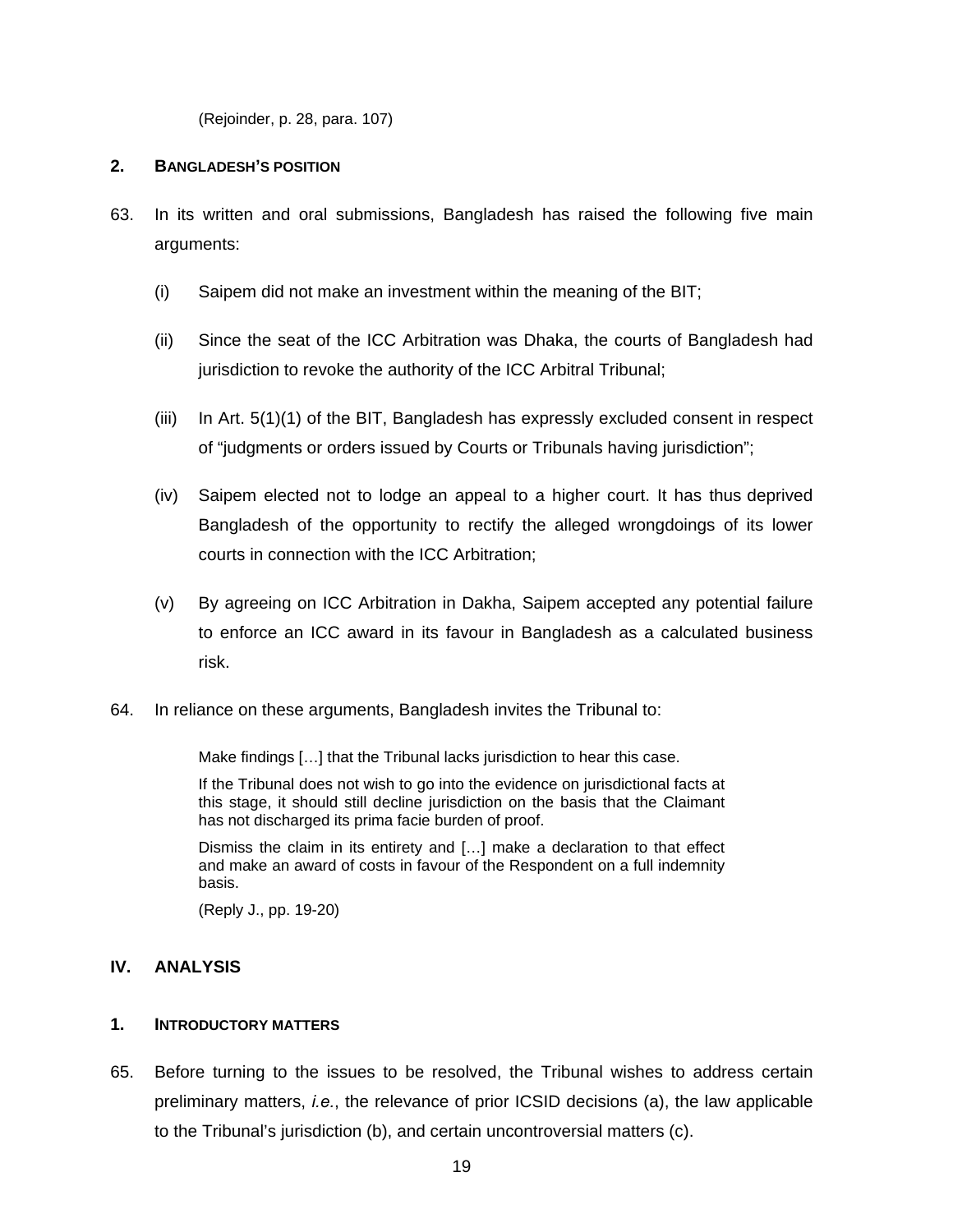## <span id="page-19-0"></span>**1.1 The relevance of previous ICSID decisions or awards**

- 66. In support of their positions, both parties relied on previous ICSID decisions or awards, either to conclude that the same solution should be adopted in the present case or in an effort to explain why this Tribunal should depart from that solution.
- 6[7](#page-19-1). The Tribunal considers that it is not bound by previous decisions<sup>7</sup>. At the same time, it is of the opinion that it must pay due consideration to earlier decisions of international tribunals. It believes that, subject to compelling contrary grounds, it has a duty to adopt solutions established in a series of consistent cases. It also believes that, subject to the specifics of a given treaty and of the circumstances of the actual case, it has a duty to seek to contribute to the harmonious development of investment law and thereby to meet the legitimate expectations of the community of States and investors towards certainty of the rule of law<sup>[8](#page-19-2)</sup>.

## **1.2 The rules governing the Tribunal's jurisdiction**

- 68. The Tribunal's jurisdiction is contingent upon the provisions of the BIT and of the ICSID Convention. The law applicable to the merits of the dispute does not govern jurisdiction.
- 69. The relevant provision of the ICSID Convention is Article 25(1), which reads as follows:

The jurisdiction of the Centre shall extend to any legal dispute arising directly out of an investment between a Contracting State (or any constituent subdivision or agency of a Contracting State designated to the Centre by that State) and a national of another Contracting State, which the parties to the dispute consent in writing to submit to the Centre. When the parties have given their consent, no party may withdraw its consent unilaterally.

70. The relevant provision of the BIT is Article 9, which provides for ICSID arbitration in the following terms:

> 1. Any disputes arising between a Contracting Party and the investors of the other, relating to compensation for expropriation, nationalization, requisition

<span id="page-19-1"></span><sup>-&</sup>lt;br>7 *See e.g.*, *AES Corporation v. the Argentine Republic*, ICSID Case No. ARB/02/17, Decision on jurisdiction of 13 July 2005, paras. 30-32; available at http://www.investmentclaims.com/ decisions/AES-Argentina\_Jurisdiction.pdf.

<span id="page-19-2"></span><sup>8</sup> On the precedential value of ICSID decisions, *see* Gabrielle Kaufmann-Kohler, Arbitral Precedent: Dream, Necessity or Excuse?, Freshfields lecture 2006, publication forthcoming in Arbitration International 2007.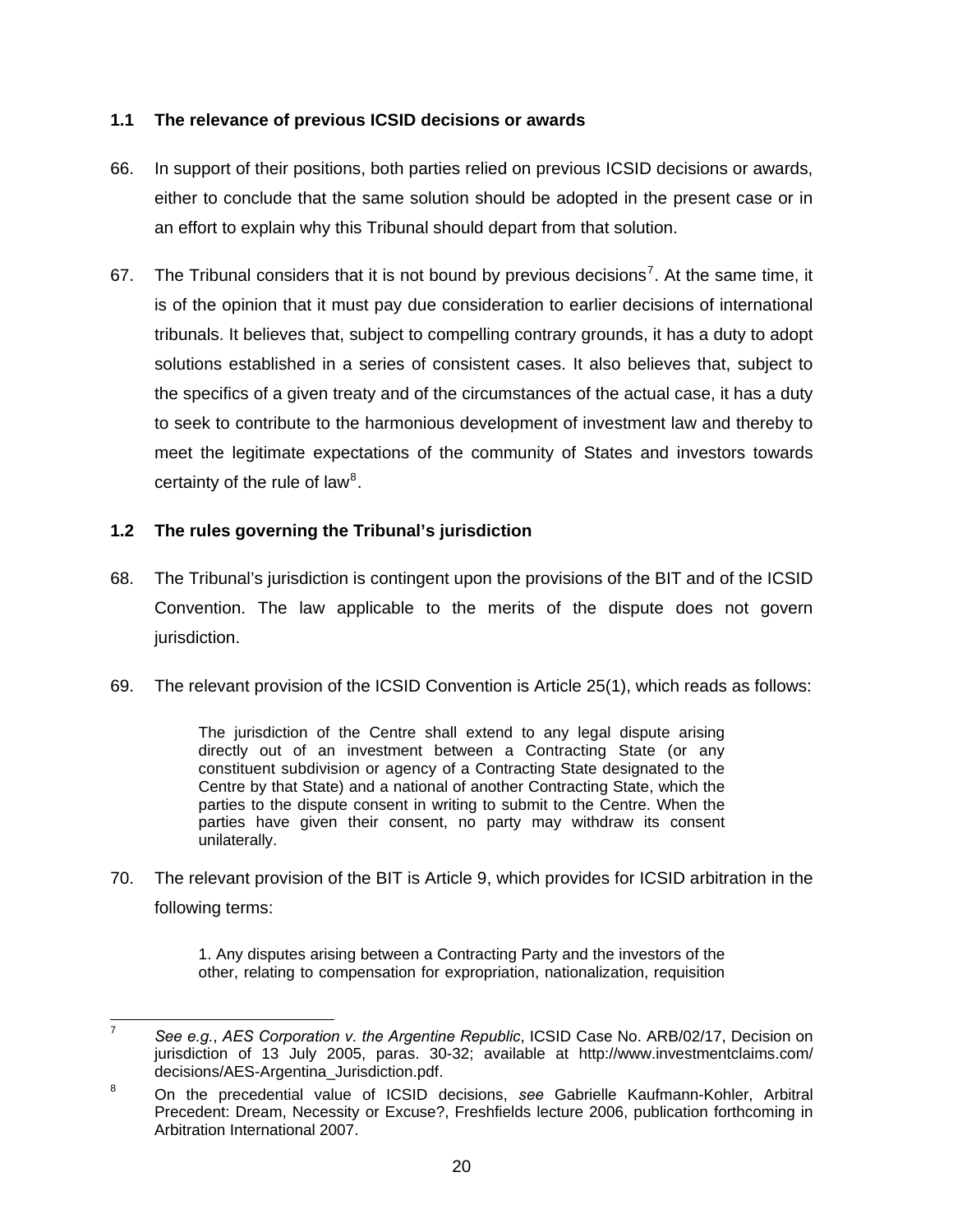<span id="page-20-0"></span>or similar measures including disputes relating to the amount of the relevant payments shall be settled amicably, as far as possible.

2. In the event that such a dispute cannot be settled amicably within six months of the date of a written application, the investor in question may submit the dispute, at his discretion for settlement to: [...]

c) the "International Centre for the Settlement of Investment Disputes", for the application of the arbitration procedures provided by the Washington Convention of 18th March 1965 on the "Settlement of Investment Disputes between States and Nationals of other States", whenever, or as soon as both Contracting Parties have validly acceded to it.

## **1.3 Uncontroversial matters**

- 71. There is no dispute as to the competence of this Tribunal to decide on the jurisdictional challenges brought by Bangladesh pursuant to Article 41 of the ICSID Convention.
- 72. It is further undisputed that four conditions must be met for the Tribunal to uphold jurisdiction under Article 25 of the ICSID Convention, *i.e.*, (i) the dispute must be between a Contracting State and a national of another Contracting State, (ii) the dispute must be a legal dispute (iii) it must arise directly from an investment, and (iv) the parties must have expressed their consent to ICSID arbitration in writing.
- 73. With respect to the first requirement just referred to, the Tribunal notes that, at the hearing, Bangladesh has abandoned its jurisdictional objection *ratione personae*  pursuant to which Saipem was not a private investor (Tr. J. II 31:12-13). The Tribunal further notes that the parties to the dispute are a State (Bangladesh) and an Italian company (Saipem), and that both Bangladesh and Italy are Contracting States within the meaning of Article 25(1) of the ICSID Convention. It thus deems the first requirement met.
- 74. With respect to the fourth requirement, Saipem relies upon (i) the consent of Bangladesh to arbitration contained in the BIT combined with (ii) its own consent embodied in the Request. According to a now "well established practice, it is clear that the coincidence of these two forms of consent can constitute 'consent in writing' within the meaning of Article 25(1) of the ICSID Convention […] if the dispute falls within the scope of the BIT."<sup>[9](#page-20-1)</sup> This is not disputed by Bangladesh.

<span id="page-20-1"></span> 9 *Impregilo S.p.A. v. Islamic Republic of Pakistan, ICSID Case No. ARB/03/3, Decision on* Jurisdiction of 22 April 2005, para. 108; available at http://www.worldbank.org/icsid/cases/ impregilo-decision.pdf.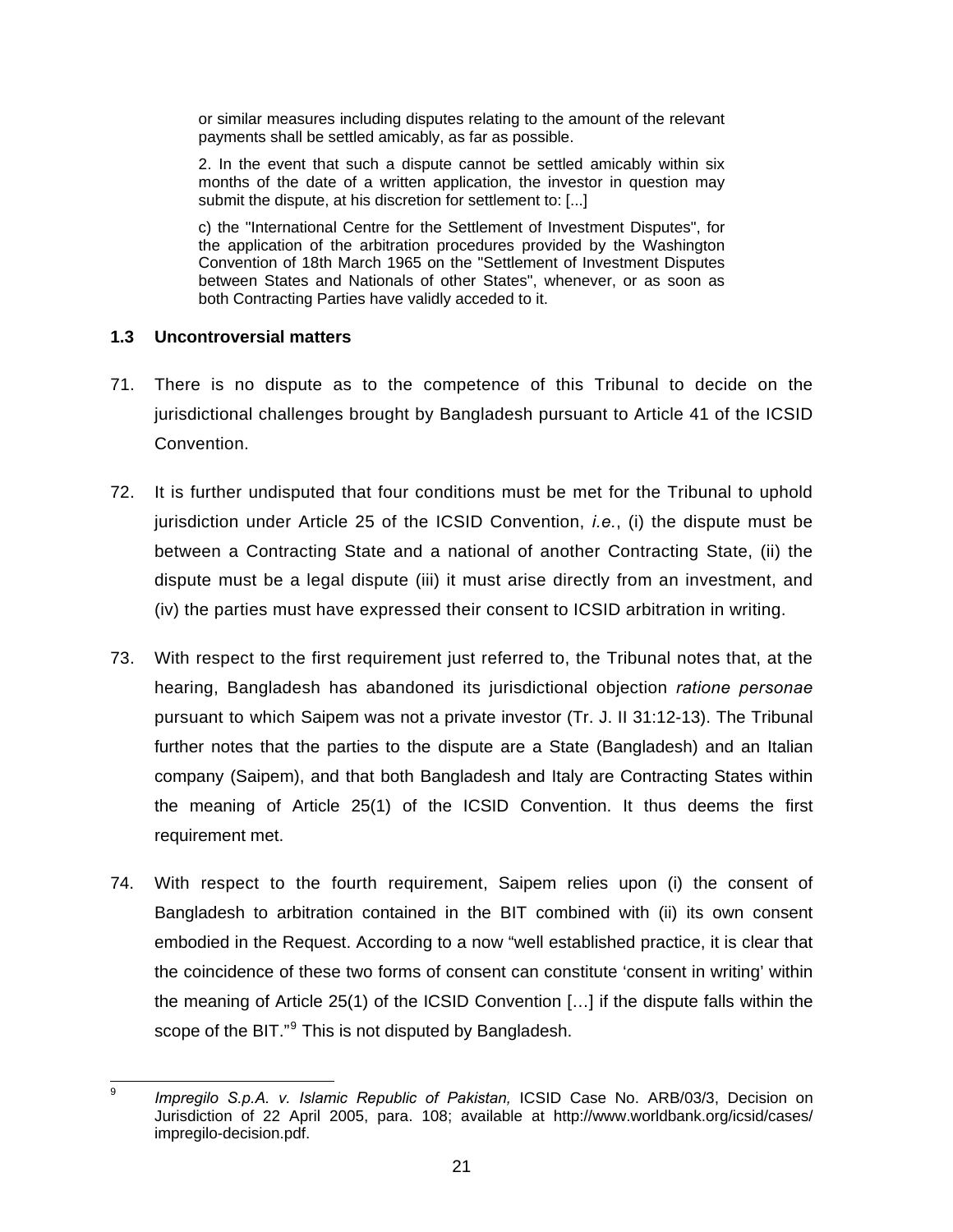<span id="page-21-0"></span>75. Bangladesh's objections concern the scope of its consent under the BIT as well as the second and the third requirements referred to above.

## **1.4 Bangladesh's objections**

- 76. Bangladesh has objected to the jurisdiction of the Tribunal and/or to the admissibility of Saipem's claim upon the following main grounds:
	- (i) There is no real legal dispute between the parties (Tr. J. II 23:9-20).
	- (ii) Saipem has not made an investment within Article 1(1) of the BIT.
	- (iii) Bangladesh's consent to arbitration does not cover disputes arising out of the acts of its courts pursuant to Article 5(1) of the BIT (Reply J., p. 15, paras. 3.14- 3.16).
	- (iv) The alleged breaches of the Treaty "have not crossed the necessary threshold for establishing that the actions were that of the state of Bangladesh in the exercise of its sovereign authority" (Reply J., p. 16, at para. 31.8).
	- (v) Saipem's claim constitutes an abuse of process (C-Mem para. 4.40 *et seq.*; Tr. J. II 34:9 *et seq*.).
- 77. While recognising that there may be an overlap between some of the objections to the jurisdiction of the Tribunal and some of the objections to the admissibility of the claims<sup>[10](#page-21-1)</sup>, the Tribunal will distinguish between jurisdictional objections under Article 25 of the ICSID Convention (*see* below 4), jurisdictional objections under the BIT (*see* below 5), and objections to the admissibility of Saipem's claims (*see* below 6). As preliminary matters, the Tribunal will discuss the law applicable to its jurisdiction (*see* below 2) and the relevant standard for establishing jurisdiction (*see* below 3).

## **2. LAW APPLICABLE TO JURISDICTION**

78. It is not challenged that the interpretation of the ICSID Convention and of the BIT is governed by international law (Reply J., p. 12, para. 3.2).

<span id="page-21-1"></span><sup>10</sup> 10 *See* also *Consortium Groupement L.E.S.I. - DIPENTA v. République Algérienne Démocratique et Populaire*, Award of 10 January 2005, p. 12 at para. 2, where the Tribunal stresses that the distinction has no practical bearing in ICSID proceedings; available at http://www.worldbank.org/icsid/cases/lesi-sentence-fr.pdf.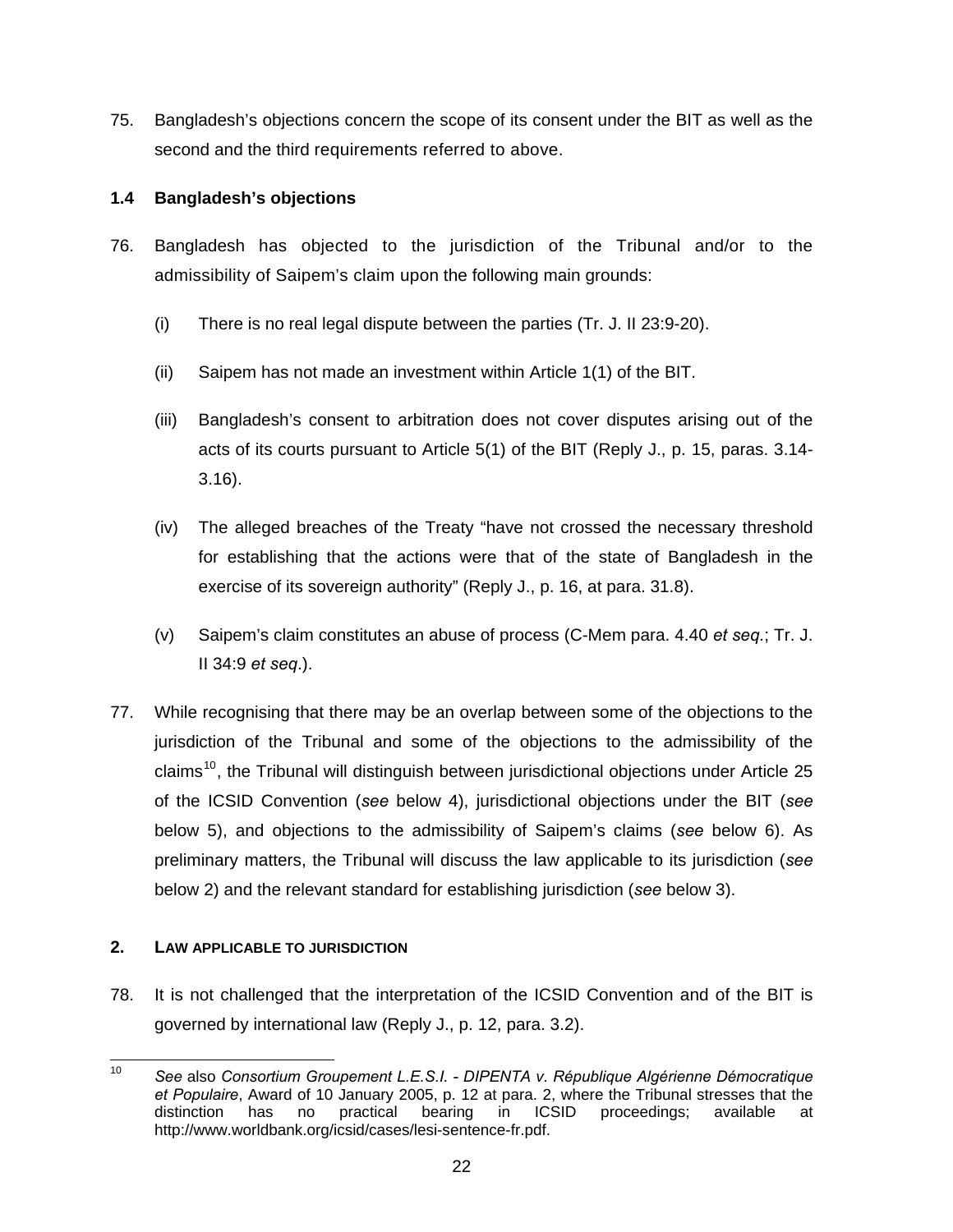- 79. At the hearing, Bangladesh withdrew the argument that the words "in conformity with the laws and regulations of the latter" at the end of the first paragraph of Article 1(1) of the BIT, impose the application of national law. Bangladesh accepts that the words relate to the mode, not to the definition of the investment (Tr. J. II 20:1-2)<sup>[11](#page-22-0)</sup>.
- 80. The parties are, however, in disagreement on the question whether the BIT refers to Bangladeshi law "in respect of the definition and construction of the word 'investment'" (Reply J., p. 12, paras. 3.2 and 3.4).
- <span id="page-22-3"></span>81. According to Bangladesh, the fact that the BIT's definition of investment uses the word 'property' and not 'assets' as in other bilateral investment treaties implies a reference to Bangladeshi law. In support of this assertion, Bangladesh submits that the word 'property' was chosen because it is a notion well known in Bangladesh (Reply J., pp. 13-14, para. 3.8), thus suggesting that the word 'property' must be interpreted according to its ordinary meaning in Bangladeshi law. That meaning is allegedly "more specific and narrower than the word 'assets'" (Reply J., p. 14, para. 3.9).
- 82. The Tribunal notes that Bangladesh has indeed entered into other bilateral investment treaties in which the definition of 'investment' refers to the concept of 'asset'<sup>[12](#page-22-1)</sup>. However, in the absence of any indication that the contracting states intended to refer to 'property' as a notion of Bangladeshi law<sup>[13](#page-22-2)</sup>, the Tribunal cannot depart from the general rule that treaties are to be interpreted by reference to international law. It is thus not prepared to consider that the term "investment" in Article 1(1) of the BIT is defined according to the law of the host State.

<span id="page-22-0"></span> $11$ 11 For the sake of completeness, the Tribunal wishes to note that the phrase "in conformity with the laws and regulations [of the host State]" following the "investment" in Article 1(1) does not limit the definition of investment under the BIT to investment within the laws and regulations of Bangladesh. Indeed, as convincingly held by the tribunal in *Salini v. Morocco*, such a "provision [*i.e.*, the requirement of conformity with local laws] refers to the validity of the investment and not to its definition" (*Salini. v. Morocco*, [*supra* Fn. 22] para. 46. *See* also *PSEG* et al. *v. Turkey*, Decision on Jurisdiction, 4 June 2004, paras. 109, 116-120, available at http://www.investmentclaims.com/decisions/PSEG-Turkey-Jurisdiction-4Jun2004.pdf; *L.E.S.I. - Dipenta v. Algeria* [*supra* Fn. 10]; *Plama v. Bulgaria*, Decision on Jurisdiction, 8 February 2005, 44 ILM 721 (2005) paras. 126-131; *Bayindir v. Pakistan*, Decision on Jurisdiction, 14 November 2005, paras. 105-110, available at http://www.investmentclaims.com/decisions/Bayindir-Pakistan-Jurisdiction.pdf.

<span id="page-22-1"></span><sup>12</sup> *See*, in particular, the Bangladesh-UK BIT, the Bangladesh-Japan BIT, and the Belgo-Luxemburg-Bangladesh BIT mentioned in Mr. Razzaq's supplemental WS.

<span id="page-22-2"></span><sup>13</sup> *See*, in a different context, the clear intent of the parties resulting from *travaux préparatoires* in *Inceysa Vallisoletana S.L. v. El Salvador*, ICSID Case No. ARB/03/26, Award of 2 August 2006, paras. 190 *et seq.*; available at http://www.investmentclaims.com/decisions/ InceysaVallisoletana-ElSalvador-Award.pdf.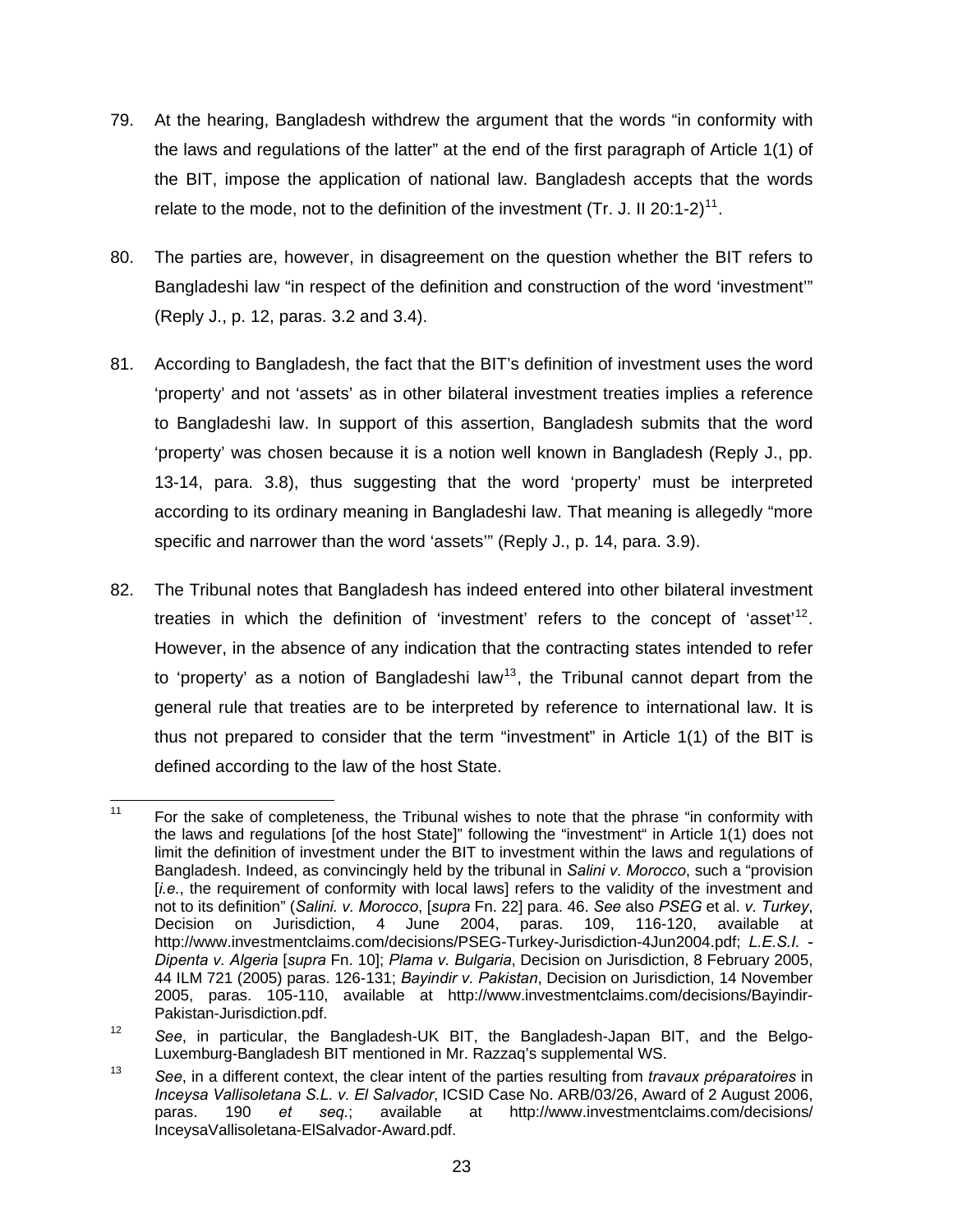## <span id="page-23-0"></span>**3. TEST FOR ESTABLISHING JURISDICTION**

### **3.1 The onus of establishing jurisdiction**

83. In accordance with accepted international practice (and generally also with national practice), a party bears the burden of proving the facts it asserts. For instance, an ICSID tribunal held that the Claimant had to satisfy the burden of proof required at the jurisdictional phase and make a *prima facie* showing of Treaty breaches<sup>[14](#page-23-1)</sup>.

## **3.2 The relevant standard**

<span id="page-23-5"></span>84. In their respective submissions (*see* in particular Reply J., pp. 8-9), the parties referred to the decisions in *Impregilo* and *Bayindir*. In particular, reference was made to the following test stated in *Impregilo*:

> [T]he Tribunal has considered whether the facts as alleged by the Claimant in this case, *if* established, are capable of coming within those provisions of the BIT which have been invoked. $1$

- 85. The Tribunal agrees with this test, which is in line with the one proposed by Judge Higgins in her dissenting opinion in *Oil Platforms*[16](#page-23-3). The test strikes a fair balance between a more demanding standard which would imply examining the merits at the jurisdictional stage, and a lighter standard which would rest entirely on the Claimant's characterization of its claims.
- 86. The Tribunal must now determine whether the claims "fall within the scope of the BIT, assuming *pro tem* that they may be sustained on the facts"[17](#page-23-4). In other words, the Tribunal should be satisfied that, if the facts alleged by Saipem ultimately prove true,

<span id="page-23-1"></span> $14$ *Impregilo v. Pakistan* [*supra* Fn. 9], para. 79. On the *prima facie* test for purposes of jurisdiction, *see* among others *UPS v. Canada*, Decision on Jurisdiction, 22 November 2002, paras. 33-37; *Siemens v. Argentina*, Decision on Jurisdiction, 3 August 2004, para. 180, available at http://www.investmentclaims.com/decisions/Siemens-Argentina-Jurisdiction-3Aug2004-Eng.pdf; *Plama v. Bulgaria* [Fn. 11], paras. 118-120, 132; *Bayindir v. Pakistan* [Fn. 11] paras. 185-200; *El Paso v. Argentina*, Decision on Jurisdiction, 27 April 2006, paras. 40-45, 109, available at http://www.investmentclaims.com/decisions/El\_Paso\_Energy-Argentina-Jurisdictional\_Decision.pdf; *Jan de Nul v. Egypt*, Decision on Jurisdiction, 16 June 2006, paras. 69-71, available at http://www.investmentclaims.com/decisions/Jan\_de\_Nul-Egypt-Jurisdictional\_Award.pdf; *Telenor v. Hungary*, Award, 13 September 2006, paras. 34, 53, 68, 80, available at http://www.investmentclaims.com/decisions/Telenor\_Mobile-Hungary-Award-13-09-06.pdf.

<span id="page-23-2"></span><sup>15</sup> *Impregilo v. Pakistan* [*supra* Fn. 9], para. 254, emphasis in the original.

<span id="page-23-3"></span><sup>16</sup> *Case concerning Oil Platforms (Islamic Republic of Iran v. United States of America)*, I.C.J. Reports 1996, II, p. 803, 810, at paras. 16-17.

<span id="page-23-4"></span><sup>17</sup> *Impregilo v. Pakistan* [*supra* Fn. 9], para. 263.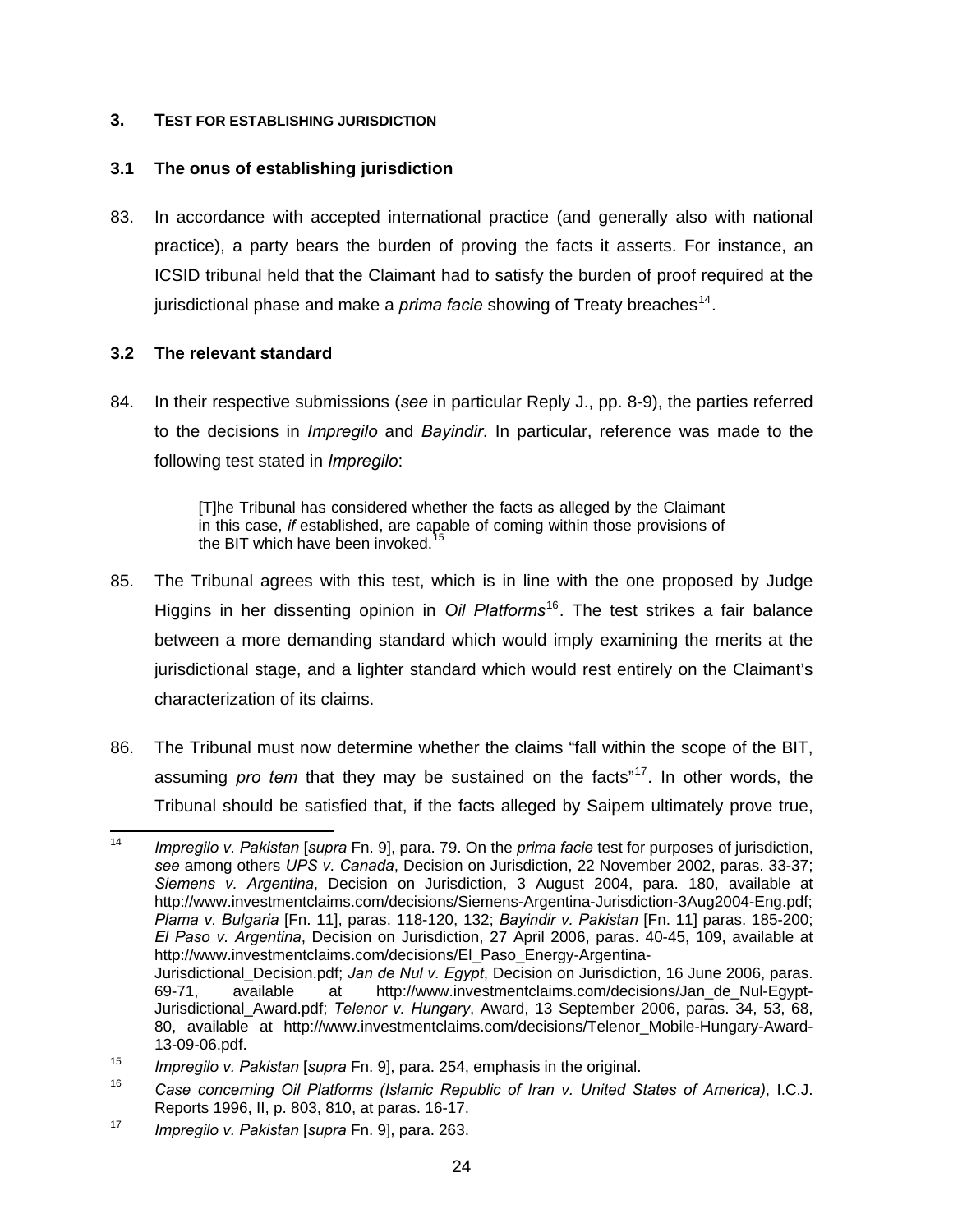they would be capable of constituting a violation of Article 5 of the BIT. In this respect, the Tribunal agrees with the observation in *United Parcel Service v. Government of Canada* that "the reference to the facts alleged being 'capable' of constituting a violation of the invoked obligations, as opposed to their 'falling within' the provisions, may be of little or no consequence.<sup>[18](#page-24-0)</sup>

87. At the hearing, Bangladesh agreed with this approach:

If we look at paragraph 16 of the rejoinder, it is stated that it is unanimously recognised that in the jurisdictional phase issues of merits are relevant only insofar as they are necessary to enable the court or the tribunal to ascertain whether the claims brought before it fall within its personal subject matter jurisdiction.

[...] With respect, we agree. We submit that that is the way that you should approach your task.

(Tr. J. II, 7:18-25)

- 88. In spite of this statement, Bangladesh submitted that Saipem's case is not supported by appropriate evidence nor is it sufficiently defined. Specifically, Bangladesh alleges that Saipem must establish the following elements: (i) the existence of an investment, (ii) the occurrence of an act of expropriation, and (iii) the threshold for treaty claims (Rejoinder J., p. 11). Bangladesh referred to a definition of the Permanent Court of International Justice (PCIJ) and to another one of the International Court of Justice (ICJ) and submitted that the facts relevant to assert jurisdiction must be proven.
- 89. In particular, Bangladesh referred to the PCIJ decision in *Mavromatis*[19](#page-24-1). It also relied on the following passages of the ICJ decision between Spain and Canada in the *Fisheries Jurisdiction Case*:

There is no doubt that it is for the Applicant, in its Application, to present to the Court the dispute with which it wishes to seise the Court and to set out the claims which it is submitting to it. […]

<span id="page-24-0"></span><sup>18</sup> 18 *United Parcel Service v. Government of Canada* [NAFTA], Decision on Jurisdiction, 22 November 200, para. 36; available at http://www.investmentclaims.com/decisions/UPS-Canada-Jurisdiction-22Nov2002.pdf.

<span id="page-24-1"></span><sup>19</sup> Judgment No. 2 of the PCIJ *The Mavromatis Palestine Concessions*, 30 August 1924, Fifth (Ordinary) Session, Publications of the Permanent Court of International Justice Series A No. 2; Collection of Judgments, A.W. Sijthoff's Publishing Company, Leyden, pp. 12-16; also available at http://www.icjcij.org/cijwww/cdecisions/ccpij/serie\_A/A\_02/06\_Mavrommatis\_en\_Palestine\_Arret.pdf. After

having carefully considered this decision, the Tribunal was unable to discern the relevance of this decision in the present case.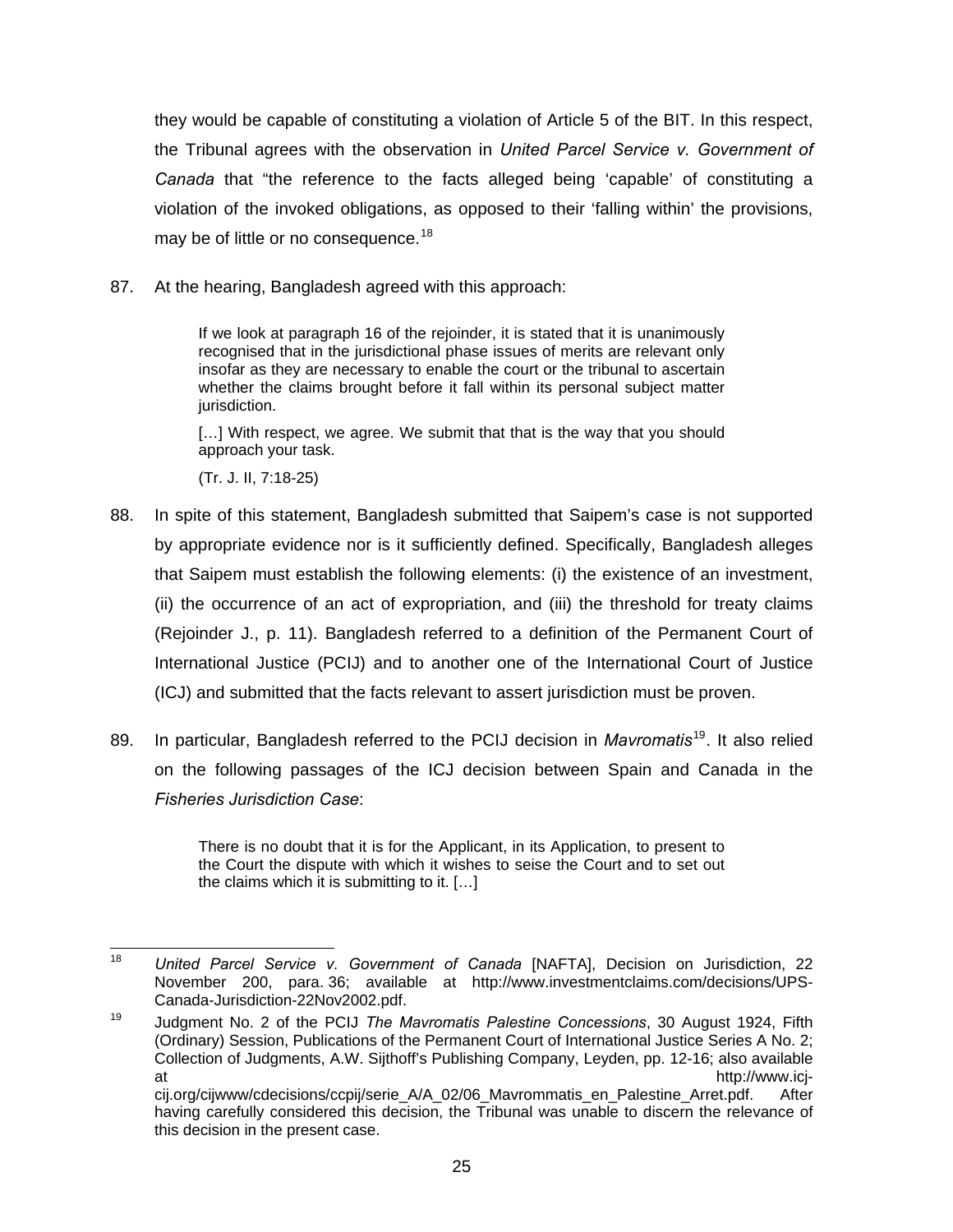In order to identify its task in any proceedings instituted by one State against another, the Court must begin by examining the Application. However, it may happen that uncertainties or disagreements arise with regard to the real subject of the dispute with which the Court has been seised, or to the exact nature of the claims submitted to it. In such cases the Court cannot be restricted to a consideration of the terms of the Application alone nor, more generally, can it regard itself as bound by the claims of the Applicant.

Even in proceedings instituted by Special Agreement, the Court has determined for itself, having examined all of the relevant instruments, what was the subject of the dispute brought before it, in circumstances where the parties could not agree on how it should be characterized […].

It is for the Court itself, while giving particular attention to the formulation of the dispute chosen by the Applicant, to determine on an objective basis the dispute dividing the parties, by examining the position of both Parties […]

The Court's jurisprudence shows that the Court will not confine itself to the formulation by the Applicant when determining the subject of the dispute.

The Court will itself determine the real dispute that has been submitted to it [...]. It will base itself not only on the Application and final submissions, but on diplomatic exchanges, public statements and other pertinent evidence […].

In so doing, the Court will distinguish between the dispute itself and arguments used by the parties to sustain their respective submissions on the dispute […].

The Court points out that the establishment or otherwise of jurisdiction is not a matter for the parties but for the Court itself. Although a party seeking to assert a fact must bear the burden of proving it, this has no relevance for the establishment of the Court's jurisdiction, which is a "question of law to be resolved in the light of the relevant facts".

That being so, there is no burden of proof to be discharged in the matter of jurisdiction. Rather, it is for the Court to determine from all the facts and taking into account all the arguments advanced by the Parties, "whether the force of the arguments militating in favour of jurisdiction is preponderant, and to 'ascertain whether an intention on the part of the Parties exists to confer jurisdiction upon it"<sup>[20](#page-25-0)</sup>.

- 90. The Tribunal fails to see how these decisions could be interpreted as justifying a different approach than the one referred to above and described by the tribunal in *Impregilo*. That said, it is undisputable that the Tribunal determines its jurisdiction without being bound by the arguments of the parties.
- 91. To summarize, the Tribunal's task is to determine the meaning and scope of the provisions upon which Saipem relies to assert jurisdiction and to assess whether the facts alleged by Saipem fall within those provisions or would be capable, if proven, of constituting breaches of the treaty obligations involved. In performing this task, the

<span id="page-25-0"></span><sup>20</sup> 20 International Court of Justice, Judgment of 4 December 1998, *Fisheries Jurisdiction Case (Spain v. Canada)*, available at http://www.icjcij.org/icjwww/idocket/iec/iecjudgment(s)/iec\_ijudgment\_ 981204.htm, paras. 29-32 and 37-38, citations omitted.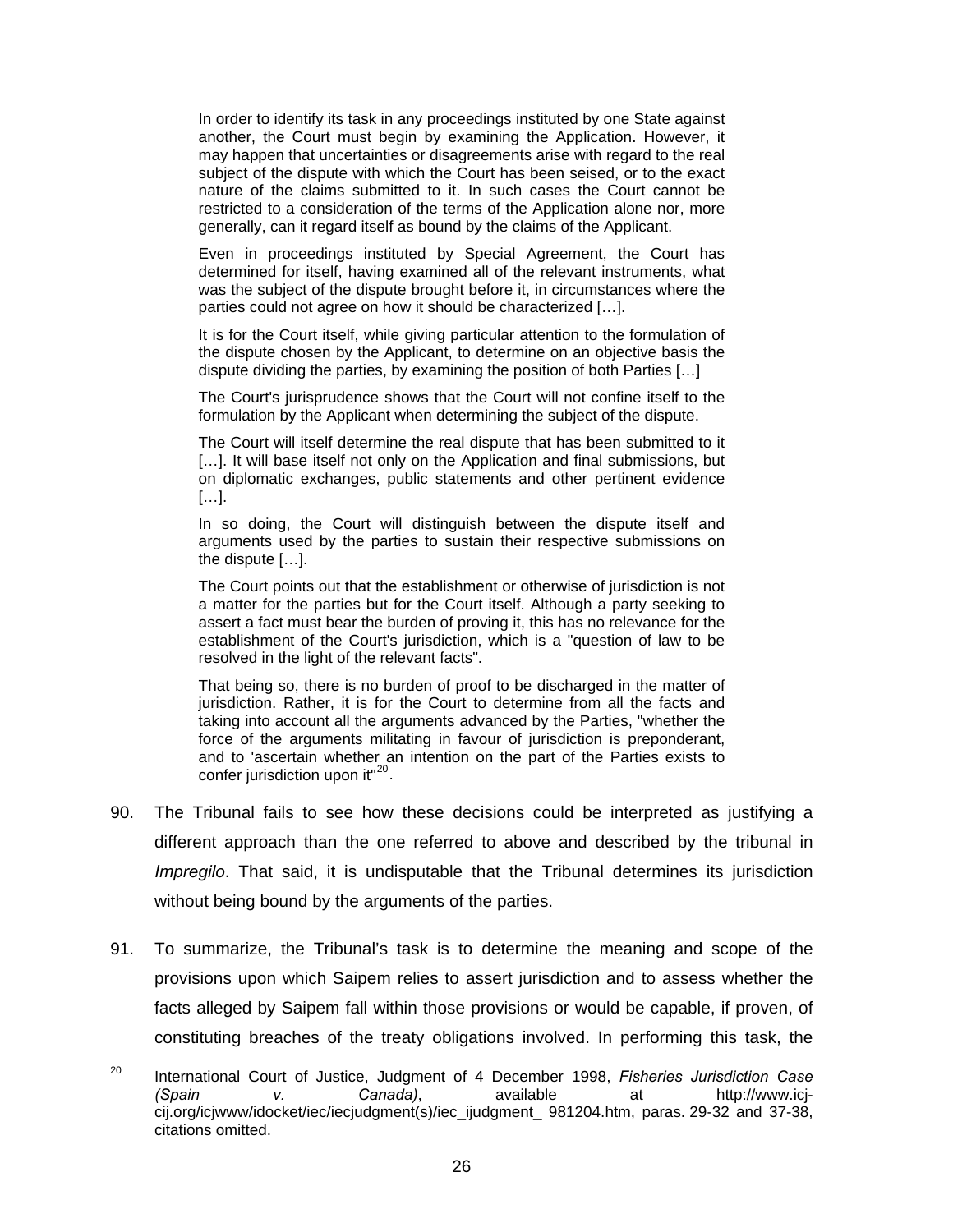<span id="page-26-0"></span>Tribunal will apply a *prima facie* standard, both to the determination of the meaning and scope of the relevant BIT provisions and to the assessment whether the facts alleged may constitute breaches of these provisions. In doing so, the Tribunal will assess whether Saipem's case is reasonably arguable on its face. If the result is affirmative, jurisdiction will be established, but the existence of breaches will remain to be litigated on the merits.

## **4. JURISDICTIONAL OBJECTIONS UNDER ARTICLE 25(1) OF THE ICSID CONVENTION**

92. With respect to Article 25(1) of the ICSID Convention, Bangladesh objected that there is no legal dispute (a), that Saipem did not make an investment (b) and that the dispute does not arise directly out of the investment (c).

### **4.1 Is the dispute a legal dispute under Article 25(1) of the ICSID Convention?**

- 93. At the hearing, Bangladesh submitted that the existence of a legal dispute within the meaning of Article 25(1) of the ICSID Convention presupposes the "existence of a cause of action" (Tr. J. II, 15-17). In the present case, according to Bangladesh, "there is no valid cause of action because the ingredients of such a cause of action are not supported by any or any proper evidence [and] are not sufficiently clearly defined in the formulation of the claim" (Tr. J. II 22:10-13).
- 94. Specifically, Bangladesh referred to the articulation of Saipem's claim in para. 13 of the Reply J. as repeated in para. 28 of the Rejoinder J., which reads as follows:

As is clearly set out in the Statement of Claim, the Claimant's claim relates to the expropriation by Bangladesh of (i) its right to arbitration of its disputes with Petrobangla; (ii) the right to payment of the amounts due under the Contract as ascertained in the ICC Award; (iii) the rights arising under the ICC Award, including the right to obtain its recognition and enforcement in Bangladesh and abroad; and therefore (iv) the residual value of its investment in Bangladesh at the time of the ICC Award, consisting of its credits under the Contract. All these matters are facets of the same issue. The focus of the Claimant's case is that its right to payment under the Contract as ascertained by, and incorporated in the ICC Award has been expropriated by the unlawful decisions of the Bangladeshi courts that revoked the authority of the ICC arbitrators and declared the ICC Award null and void, thus precluding its enforcement in Bangladesh or elsewhere. The net result of all this was, obviously, to deprive the Claimant of the compensation for [the expropriation of] its investment.

(Rejoinder J., p. 8)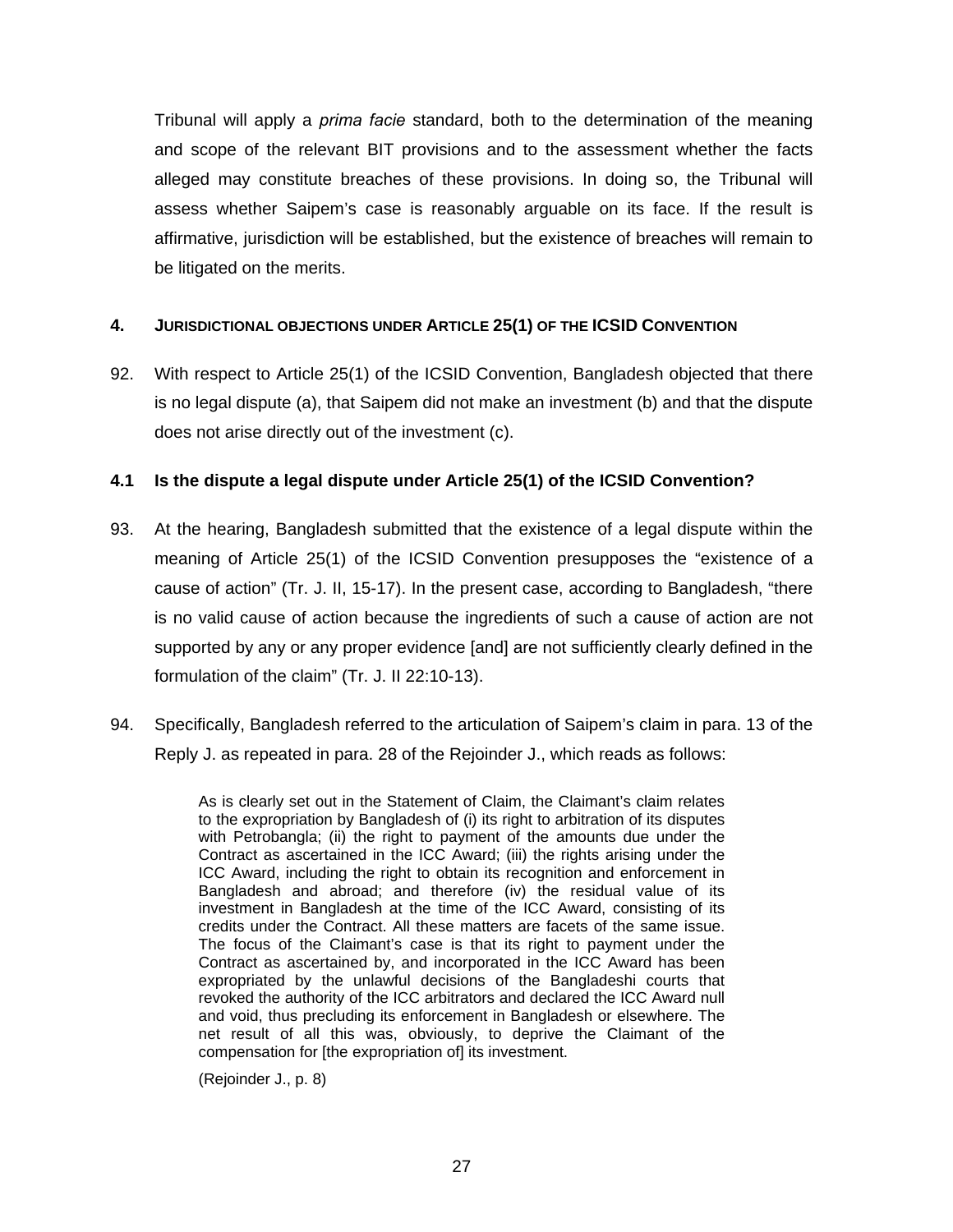- <span id="page-27-0"></span>95. In the Tribunal's opinion, the dispute before it is a legal dispute as it involves a disagreement about legal rights or obligations. Or, to use the words of the Report of the Executive Directors of the World Bank on the Convention, the present dispute is legal in nature because it deals with "the existence or scope of [Claimants'] legal rights" and with the nature and extent of the relief to be granted to the Claimants as a result of the Respondent's alleged violation of those legal rights $^{21}$  $^{21}$  $^{21}$ .
- 96. The Tribunal fails to see how the alleged lack of clarity of Saipem's claim could change that conclusion. It will examine whether the claim is supported by evidence when discussing the substantiation of the claim (*see* below at 5).
- 97. The determination whether the rights asserted by Saipem do exist must await the proceedings on the merits. Subject to determining whether Saipem made an investment within the meaning of Article 25 of the ICSID Convention, which will be discussed below, the Tribunal holds that the assertion of such rights has given rise to a legal dispute which falls within the scope of the jurisdiction of the Centre as set forth in Article 25(1) of the ICSID Convention.

## **4.2 Has Saipem made an investment under Article 25 of the ICSID Convention?**

- 98. In its relevant part, Article 25(1) of the ICSID Convention provides that "[t]he jurisdiction of the Centre shall extend to any legal dispute arising directly out of an investment".
- 99. To determine whether Saipem has made an investment within the meaning of Article 25 of the ICSID Convention, the Tribunal will apply the well-known criteria developed by ICSID tribunals in similar cases, which are known as the "Salini test". According to such test, the notion of investment implies the presence of the following elements: (a) a contribution of money or other assets of economic value, (b) a certain duration, (c) an element of risk, and (d) a contribution to the host State's development<sup>[22](#page-27-2)</sup>.

<span id="page-27-1"></span> $21$ 21 *See* Report of the Executive Directors on the Convention on the Settlement of Investment Disputes Between States and Nationals of Other States; International Bank for Reconstruction and Development, 18 March 1965, para. 26; available at http://www.worldbank.org/icsid/basicdoc/partB-section05.htm#03.

<span id="page-27-2"></span><sup>22</sup> *Salini Costruttori S.p.A. and Italstrade S.p.A. v. Kingdom of Morocco*, ICSID Case No. ARB/00/4, Decision on Jurisdiction of 23 July 2001, 42 ILM, 2003, *passim*. The need for the last element is sometimes put in doubt, (*L.E.S.I. - DIPENTA v. République Algérienne Démocratique et Populaire*, Decision on jurisdiction of 12 July 2006, para. 72.)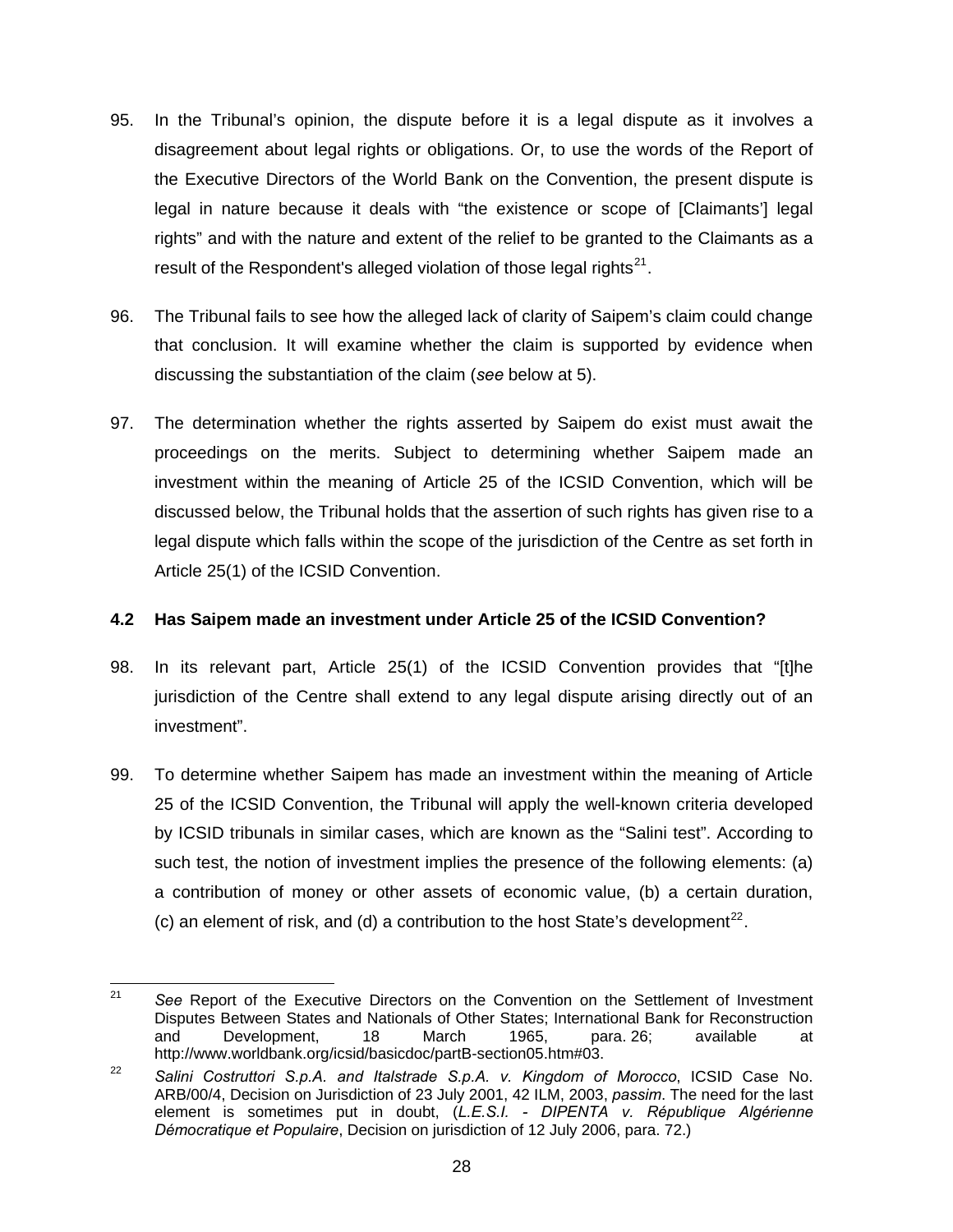- 100. Referring to several decisions implementing this test<sup>[23](#page-28-0)</sup>, Saipem submitted that the Contract was an investment, since "Saipem invested substantial technical, financial and human resources in the project, which gave a substantial contribution to Bangladesh's economic development, and it assumed risks for a significant duration (the performance phase lasted two and a half years)" (Response J., p. 8, para. 35).
- 101. Bangladesh does not dispute the fact that Saipem made a significant contribution in terms of both technical and human resources. Nor does Bangladesh dispute that these resources contributed to its economic development. Bangladesh's objection relates to the duration of the project. While it agrees that two years are generally considered as a sufficient period of time under the Salini test, Bangladesh insists on the fact that the period during which works were actually performed was less than one year (Tr. J. II 84:10 *et seq.*).
- 102. The Tribunal cannot follow this line of argument. Bangladesh did not put forward any particular reason why the actual duration of the work should be considered as the applicable criterion, nor did it point to any authority supporting that position. The time of the project during which the works are interrupted or suspended entails risks that may even be higher than those incurred while the works are being performed.
- 103. As a further line of argument, Bangladesh mainly disputed the existence of an investment on the ground that throughout the project Saipem never "was a net creditor vis-à-vis Petrobangla in respect of the Pipeline Contract having actually put its own money into the project" (C-Mem., p. 61). At the hearing, Bangladesh relied upon the following *dictum* of the Tribunal in *Soabi v. Senegal[24](#page-28-1)*:

The Tribunal observes finally that the object of the general undertaking was limited to construction of a building to be paid for by the client as work progressed and could thus not be said to be an agreement concerning investments. Disputes arising thereunder could therefore not be investment disputes, as required by Article 25 of the ICSID Convention.

(quoted in Tr. J. II 83:18-22 by reference to BISHOP/CRAWFORD/REISMAN, p. 368)

104. Saipem refuted this objection with the argument that "[i]n construction and similar contracts it is often the case that the foreign investor receives a part of the funds – by

<span id="page-28-0"></span><sup>23</sup> 23 *L.E.S.I. - Dipenta v. Algeria* [Fn. 10], paras. 13-15 ; *Impregilo v. Pakistan* [Fn. 9]; *Bayindir v. Pakistan* [Fn. 11] paras. 104-138, *Jan de Nul N.V. v. Egypt* [Fn. 14].

<span id="page-28-1"></span><sup>24</sup> *Société Ouest Africaine des Bétons Industriels (SOABI) v. Senegal*, ICSID Case No. ARB82/1, Award of 25 February 1988, 2 ICSID Reports 190 at para. 219.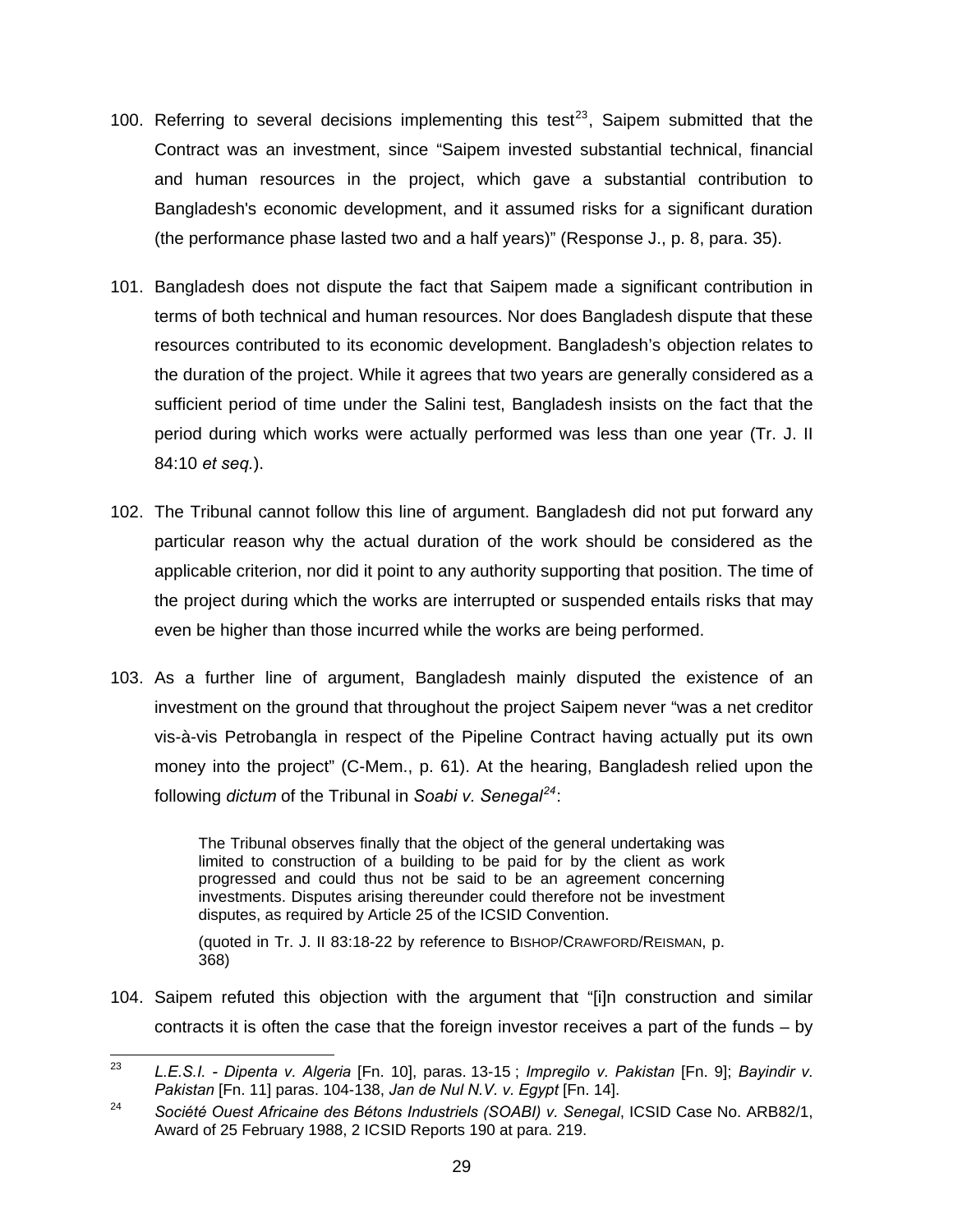way of advances or partial payments – from the host State prior to completion of the project" and that this fact "has never been given any relevance in past case law which has characterized this type of contract as an investment". More generally, Saipem submits that "[t]he source of the funds whereby the investor funded the works is not of itself relevant" to the Salini test for determining whether there is an investment (*see* also Tr. J. II 59:2-7).

- 105. In this debate, the Tribunal identifies two distinct issues, one about the origin of the funds and one about the commercial risk incurred by the investor.
- 106. With respect to the first one, it is true that the host State may impose a requirement that an amount of capital in foreign currency be imported into the country<sup>[25](#page-29-0)</sup>. However, in the absence of such a requirement, investments made by foreign investors from local funds or from loans raised in the host State are treated in the same manner as investments funded with imported capital. In other words, the origin of the funds is irrelevant. This results from the drafting history of the ICSID Convention and is confirmed by several arbitral decisions relating to BITs.
- 107. During the elaboration of the Convention, an argument was made that the nationality of the investment was more important than the one of the investor. The Chairman, Dr. Broches, answered that he did not see how the Convention could make a distinction based on the origin of funds (History of the Convention, Vol. II, pp. 261, paras. 397- 398). As a consequence, the idea of looking to the origin of funds was abandoned.
- 108. Cases do not consider the origin of the funds either. As an illustration in lieu of several others<sup>[26](#page-29-1)</sup> one may refer to *Wena Hotels v. Eqypt*, where both the Tribunal and the *ad hoc* Committee found the alleged origin of the funds from other investors who were not entitled to benefit from the applicable BIT irrelevant<sup>[27](#page-29-2)</sup>.
- 109. Bangladesh's argument appears to refer more to the second issue identified above, *i.e.*, to the fact that the investor did not incur any commercial risk because it received

<span id="page-29-0"></span><sup>25</sup> 25 See *Amco* v. *Indonesia*, Award, 20 November 1984, 1 ICSID Reports 413, paras. 481-489.

<span id="page-29-1"></span><sup>26</sup> *See Tradex v. Albania*, Award, 29 April 1999, 5 ICSID Reports 70, at paras. 105, 108-111; *Olguín* v. *Paraguay,* Award, 26 July 2001, 6 ICSID Reports 164, at para. 66, Fn. 9. *See* also *Tokios Tokelės* v. *Ukraine,* Decision on Jurisdiction, 29 April 2004, at para. 80, available at http://www.investmentclaims.com/decisions/Tokios-Ukraine-Jurisdiction-29Apr2004.pdf.

<span id="page-29-2"></span><sup>27</sup> *Wena Hotels v. Egypt*, Award, 8 December 2000, 41 ILM 896 (2002) at para. 126, Decision on Annulment, 28 January 2002, 41 ILM 933 (2002) at para. 54.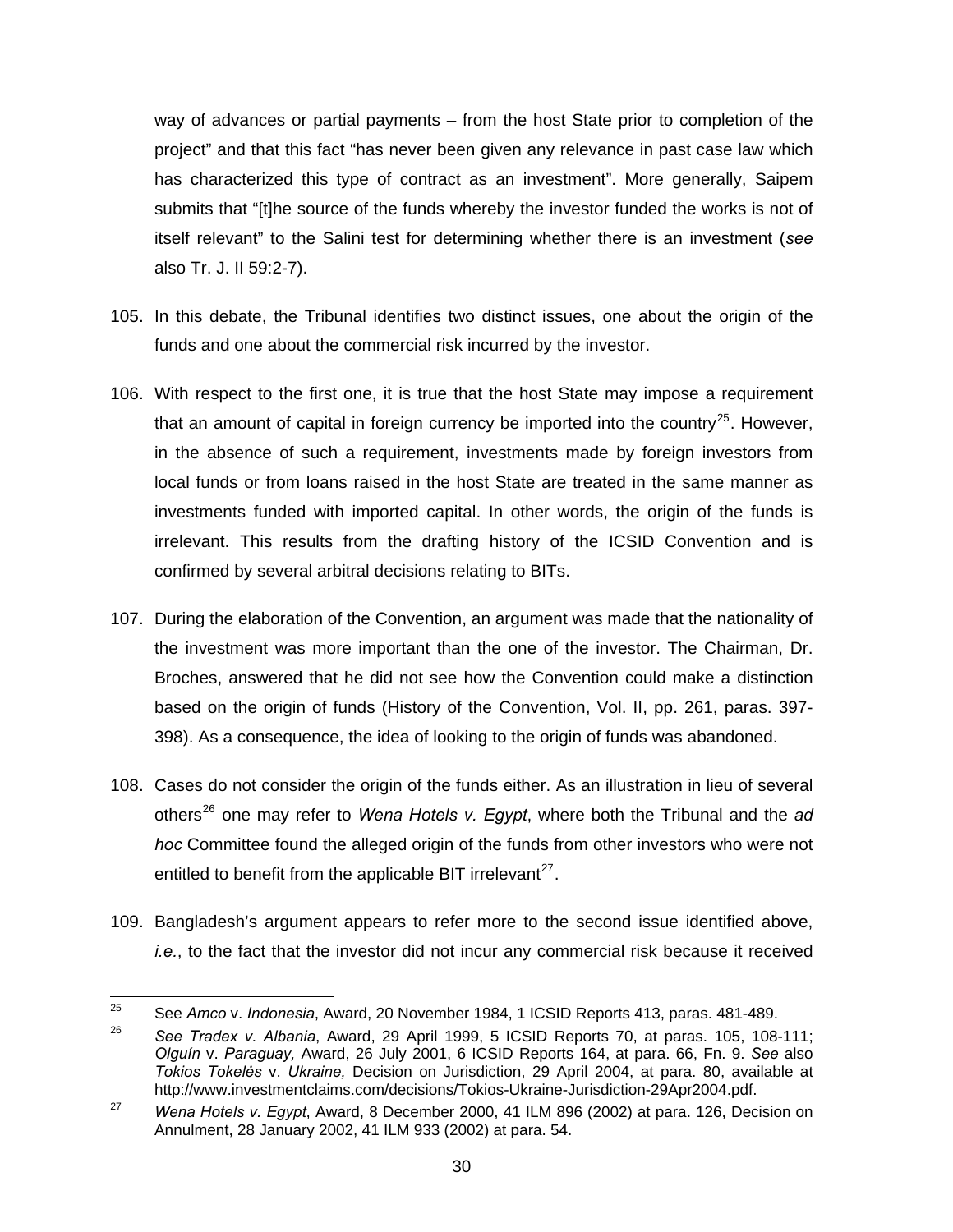<span id="page-30-0"></span>an advance payment. The Tribunal cannot agree with this argument. In the present case, the undisputed stopping of the works which took place in 1991 and the necessity to renegotiate the completion date constitute examples of inherent risks in long-term contracts. Moreover, the contractual mechanism providing for Retention Money created an obvious risk for Saipem, which in fact materialised.

- <span id="page-30-2"></span>110. Finally, the Tribunal wishes to emphasize that for the purpose of determining whether there is an investment under Article 25 of the ICSID Convention, it will consider the entire operation<sup>[28](#page-30-1)</sup>. In the present case, the entire or overall operation includes the Contract, the construction itself, the Retention Money, the warranty and the related ICC Arbitration.
- 111. Applying the Salini test to this comprehensive operation, the Tribunal comes to the conclusion that Saipem has made an investment within the meaning of Article 25 of the ICSID Convention.

## **4.3 Does the dispute arise directly out of the investment?**

112. Bangladesh claims that a dispute arising out of the ICC Award is not a dispute arising directly from the original investment, *i.e.*, from the Contract (Tr. J. II 28:21-29:2):

> any rights arising out of the contractual dispute […] would not survive an award. So, if the award is a valid award, those rights would be replaced by rights arising out of the award itself.

- 113. This argument refers to the requirement of Article 25(1) of the ICSID Convention that the dispute "aris[e] directly out of an investment". The Tribunal agrees with Bangladesh that the rights arising out of the ICC Award arise only *indirectly* from the investment. Indeed, the opposite view would mean that the Award itself does constitute an investment under Article 25(1) of the ICSID Convention, which the Tribunal is not prepared to accept.
- 114. However, as already mentioned, the notion of investment pursuant to Article 25 of the ICSID must be understood as covering all the elements of the operation, that is not only the ICC Arbitration, but also *inter alia* the Contract, the construction itself and the Retention Money (*see* above No. [110\)](#page-30-2). Hence, in accordance with previous case

<span id="page-30-1"></span><sup>28</sup> 28 *See*, from the very beginning of ICSID practice, *Holiday Inns v. Morocco*, Decision of jurisdiction of 12 May 1974, reported in Pierre Lalive, The First World Bank Arbitration (Holiday Inns v. Morocco) – Some Legal Problems, British Yearbook of International Law 1980, p. 159.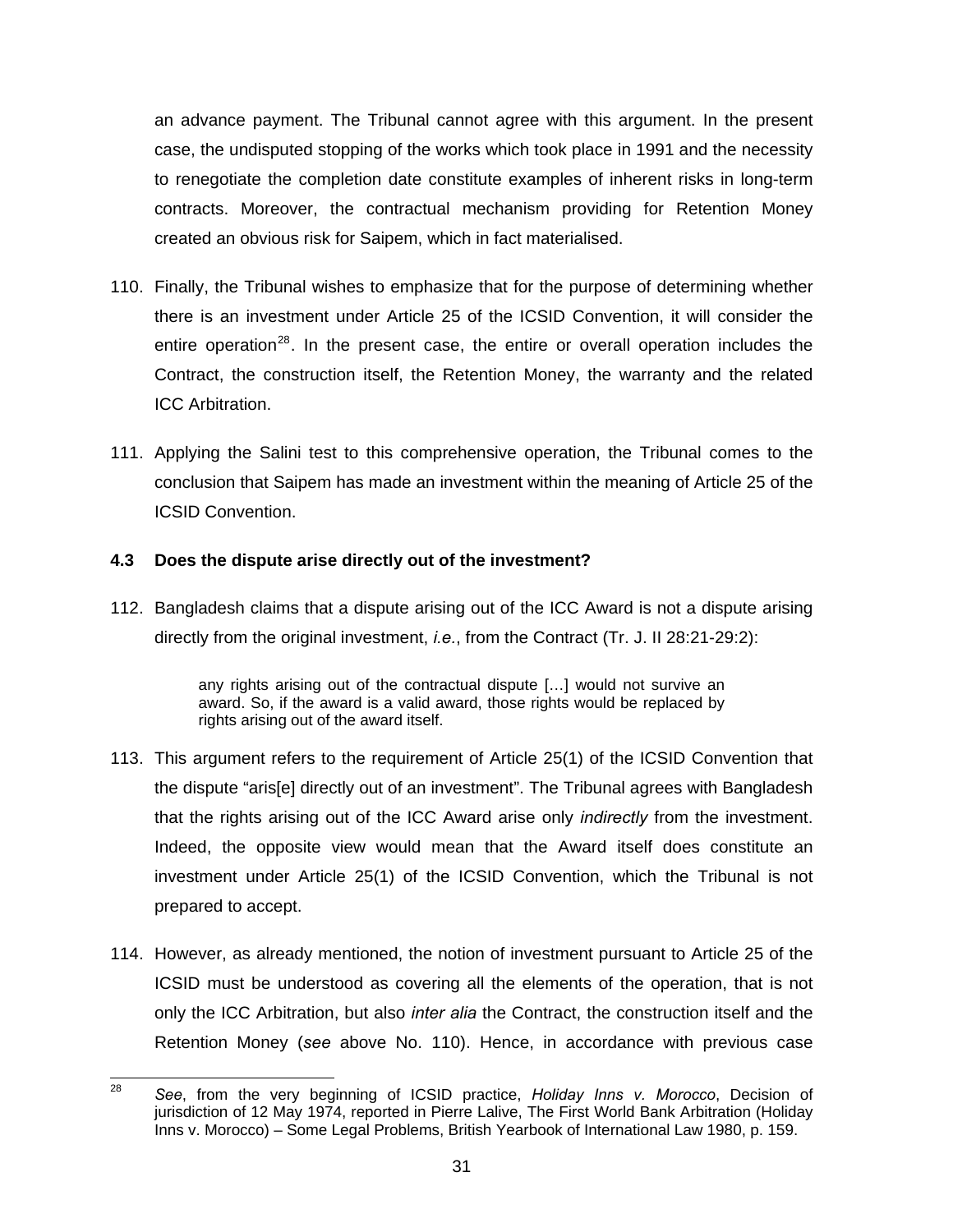<span id="page-31-0"></span> $law<sup>29</sup>$  $law<sup>29</sup>$  $law<sup>29</sup>$ , the Tribunal holds that the present dispute arises directly out of the overall investment.

\* \* \*

115. Finally, the Tribunal notes Bangladesh's point "that Article 26 of the Washington Convention does not allow that these proceedings be run […] accept[ing] the findings from the ICC Tribunal and us[ing] that for [this Tribunal's] findings" (Tr. II, 82:15-18). To the extent that this may be interpreted as a jurisdictional objection, the Tribunal stresses that it is not requested to "accept and use" the ICC Tribunal's findings. It is requested to review whether the ICC Award was frustrated contrary to the protection provided in the BIT.

## **5. JURISDICTIONAL OBJECTIONS UNDER THE BIT**

- 116. It is undisputed that the jurisdiction of the Tribunal under the BIT is limited to the scope of the dispute resolution clause contained in Article 9 of the BIT. Under the heading "Settlement of Disputes between Investors and the Contracting Parties", this provision states:
	- 1. Any disputes arising between a Contracting Party and the investors of the other, relating to compensation for expropriation, nationalization, requisition or similar measures, including disputes relating to the amount of the relevant payments shall be settled amicably, as far as possible.
	- 2. In the event that such a dispute cannot be settled amicably within six months of the date of a written application. The investor in question may submit the dispute, at his discretion, for settlement to:
		- a) the Contracting Party's Court, at all instances, having territorial jurisdiction;
		- b) an ad hoc Arbitration Tribunal, in accordance with the Arbitration Rules of the "UN Commission on International Trade Law" (UNCITRAL),
		- c) the "International Centre for the Settlement of Investment Disputes" for the application of the arbitration procedure provided by the Washington Convention of 18<sup>th</sup> March 1965 on the "Settlement of Investment Disputes between States and nationals of other States", whenever, or as soon as both Contracting Parties have validly acceded to it.

(Emphasis added)

<span id="page-31-1"></span><sup>29</sup> 29 *See*, for instance, *CSOB v. The Slovak Republic* (ICSID Case No. ARB/97/4), Decision on Jurisdiction of 24 May 1999, ICSID Review 1999, p. 275.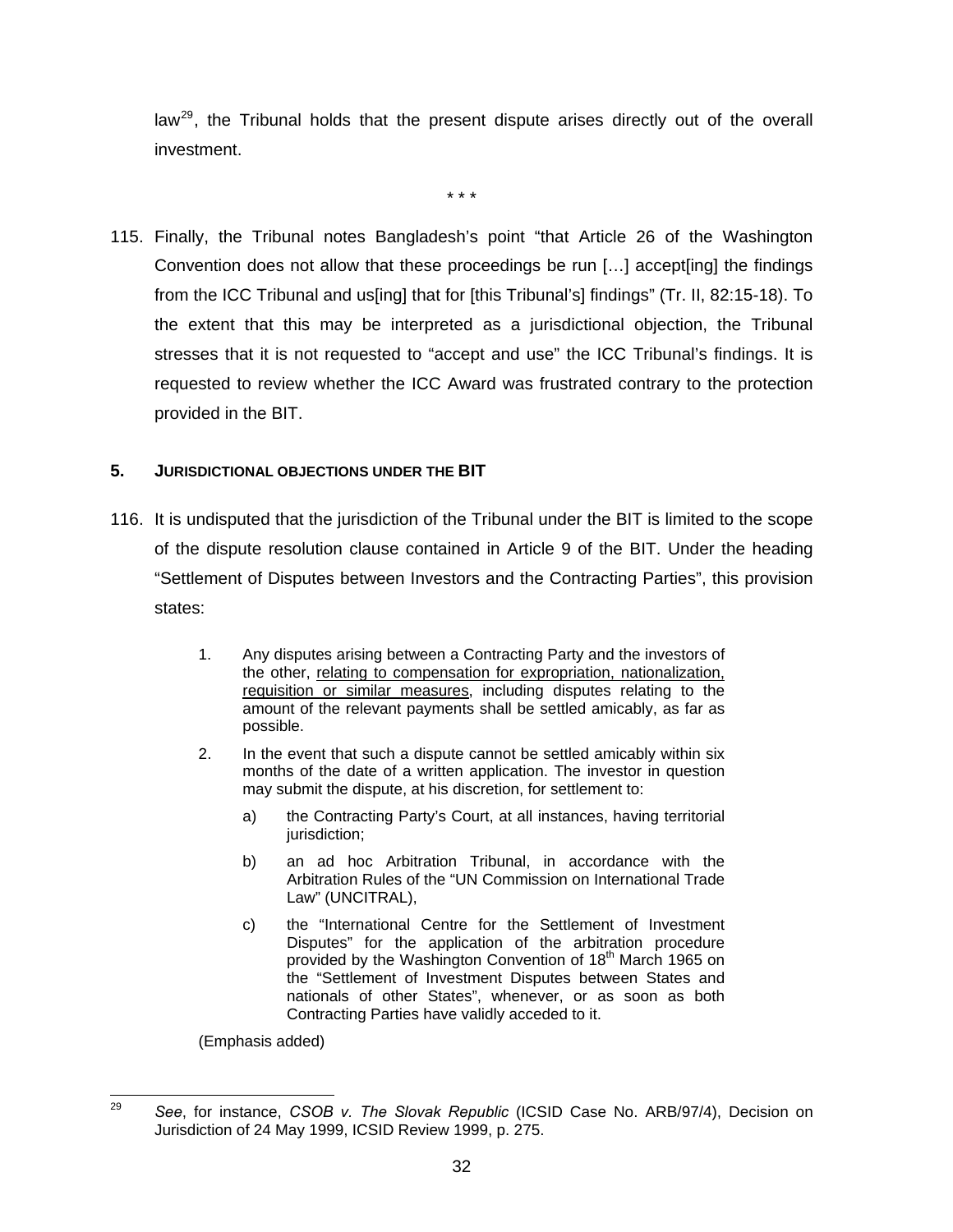- <span id="page-32-1"></span><span id="page-32-0"></span>117. This provision implicitly refers to Article 5 of the BIT, which speaks of expropriation of "investments". Under the heading "Nationalization or Expropriation", this provision reads in pertinent part as follows:
	- 1. (1) The investments to which this Agreement relates shall not be subject to any measure which might limit permanently or temporarily their joined rights of ownership, possession, control or enjoyment, save where specifically provided by law and by judgments or orders issued by Courts or Tribunals having jurisdiction.
		- (2) Investments of investors of one of the Contracting Parties shall not be directly or indirectly nationalized, expropriated, requisitioned or subjected to any measures having similar effects in the territory of the other Contracting Party, except for public purposes, or national interest, against immediate full and effective compensation, and on condition that these measures are taken on a non-discriminatory basis and in conformity with all legal provisions and procedures.
- 118. In turn, investments are defined in Article 1(1) of the BIT as follows:
	- [1.] The term "investment" shall be construed to mean any kind of property invested before or after the entry into force of this Agreement by a natural or legal person being a national of one Contracting Party in the territory of the other in conformity with the laws and regulations of the latter.

Without limiting the generality of the foregoing, the term "investment" comprises:

- a) movable and immovable property, and any other rights in rem including, insofar as they may be used for investment purposes, real guarantees on other property;
- b) shares, debentures, equity holdings and any other negotiable instrument or document of credit, as well as Government and public securities in general;
- c) credit for sums of money or any right for pledges or services having an economic value connected with investments, as well as reinvested income as defined in paragraph 5 hereafter; […]
- e) any right of a financial nature accruing by law or by contract and any licence, concession or franchise issued in accordance with current provisions governing the exercise of business activities, including prospecting for, cultivating, extracting and exploiting natural resources.

## **5.1 Has Saipem made an investment under Article 1(1) of the BIT?**

119. It is common ground between the parties that the Tribunal's jurisdiction is conditioned upon Saipem having made an investment within the meaning of the BIT (RA, p. 27, para. 118).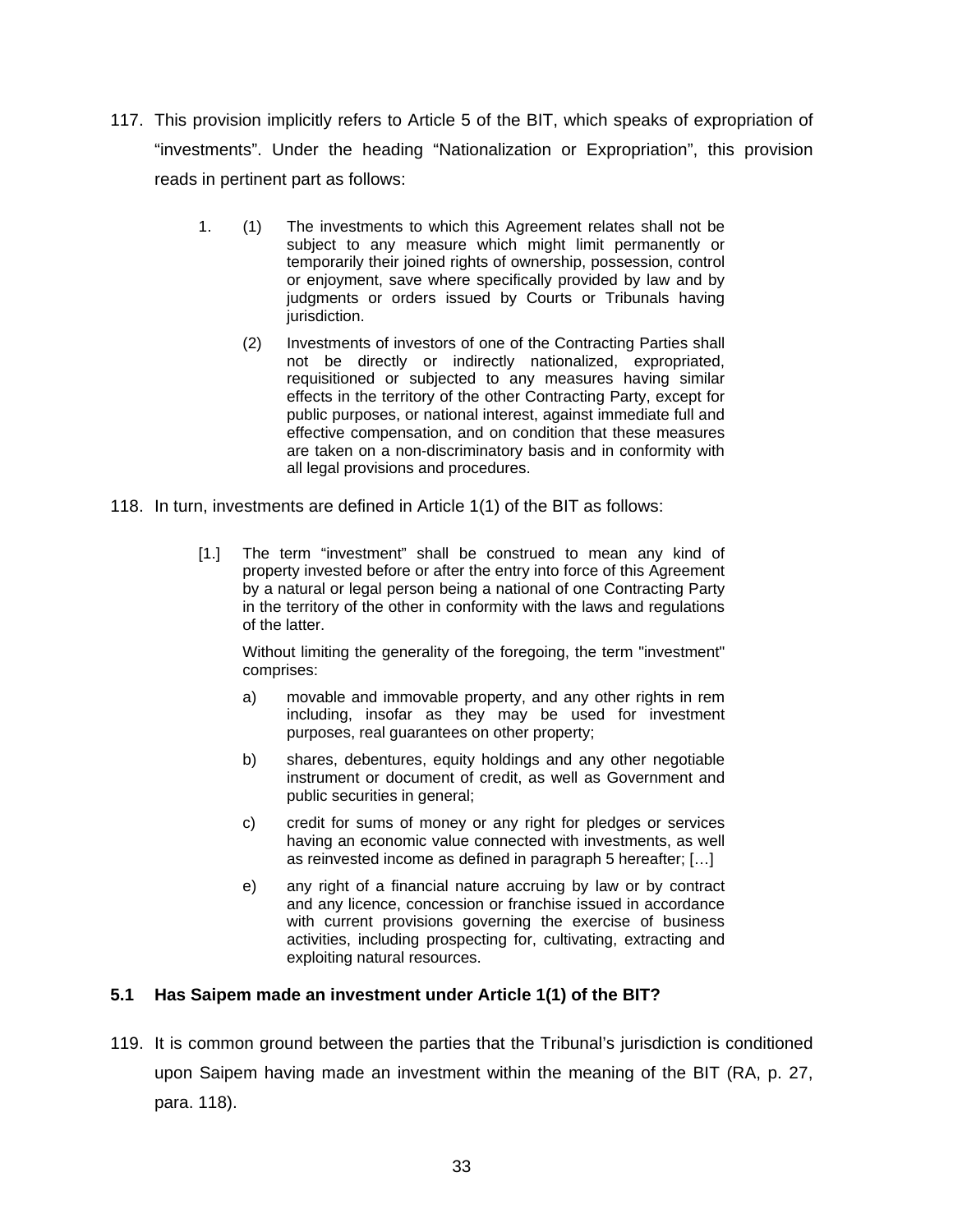<span id="page-33-0"></span>120. As already mentioned, the Tribunal is not prepared to consider that the term "investment" in Article 1(1) of the BIT is defined according to the law of the host State (*see* above IV, B). Accordingly, the question is whether Saipem made an investment within the meaning of Article 1(1) of the BIT, without reference to the law of Bangladesh.

## *5.1.1 The general definition of investment in Article 1(1) of the BIT*

- 121. Article 1(1) of the BIT gives a general definition of investment as "any kind of property". On its face, this general definition is very broad<sup>[30](#page-33-1)</sup>.
- 122. In the light of the conclusion reached above according to which Saipem made an investment within the meaning of Article 25 of the ICSID Convention, the Tribunal fails to see how the operation at issue could not be considered as a "kind of property" protected by the BIT.
- 123. At the hearing, Bangladesh modified its argumentation on the law governing the term 'property' which was referred to earlier (*see* above No. [81\)](#page-22-3) as follows:

We do not say directly that Bangladesh law must apply to determine the meaning, we do not say that; but we say you get some help from the fact that this [i.e. "property"] is a concept well known in Bangladesh and it is probably the reason why this has happened.

(Tr. J. II 18-22-25) [31](#page-33-2)

124. The Tribunal is not convinced by this amended argument either. To discard it, it suffices to imagine that the term 'property' (or its translation in Italian) could have a specific meaning under Italian law. If one were to follow Bangladesh's approach, this would lead to a different interpretation and thus a different scope of protection under the BIT depending on the country in which the investment is made. This cannot be the meaning of the BIT.

<span id="page-33-1"></span> $30<sub>o</sub>$ The terms "any kind of property" correspond to "every kind of asset", which is generally acknowledged as *"[p]ossibly the broadest […] general definition"* contained in a BIT(*see* Noah RUBINS, International Investment, Political Risk and Dispute Resolution, 2005, p. 291).

<span id="page-33-2"></span> $31$  In its last written submission, Bangladesh already put forward a similar argument: "the types of property said to be included in the list must be considered in the light of the word 'property' itself" and of its alleged narrow meaning under Bangladeshi law (Reply J., p. 14, para. 3.10).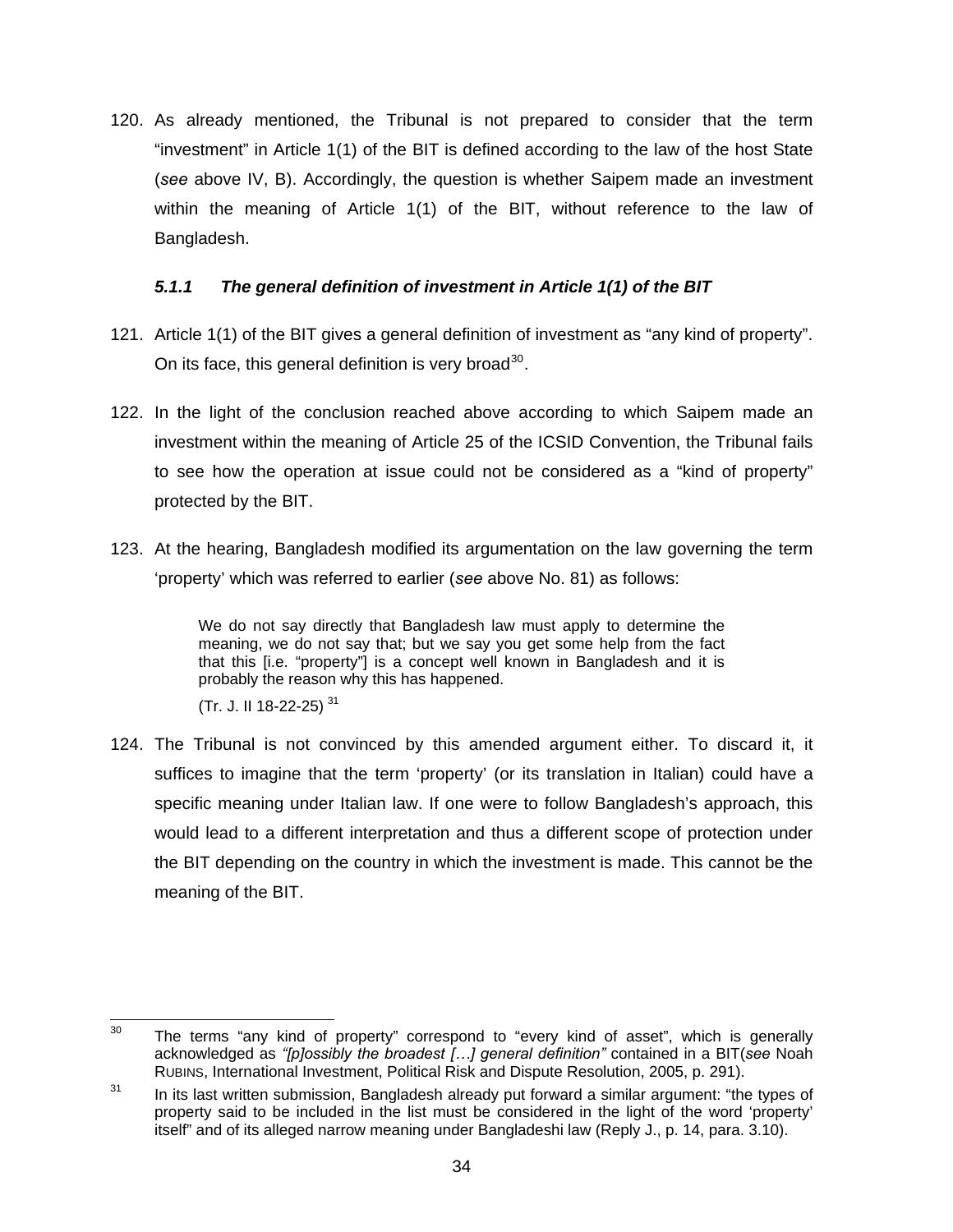## <span id="page-34-0"></span>*5.1.2 A "credit for sums of money" within Article 1(1)(c) of the BIT*

- 125. It is Saipem's primary case that the Contract is an investment as defined in Article 1(1) of the BIT and that "the rights accruing from the ICC Award fall squarely within the notion of 'credit for sums of money [...] connected with investments' set out in Article  $1(1)(c)$  of the BIT" (Response J., p. 10, para. 46).
- 126. Bangladesh objects that "[t]hese words would normally include bank deposits or book debts on a running account" (Rejoinder J., p. 14, para. 3.11). This may well be so. However, in their ordinary meaning, the words 'credit for sums of money' also cover rights under an award ordering a party to pay an amount of money: the prevailing party undoubtedly has a credit for a sum of money in the amount of the award.
- 127. This said, the rights embodied in the ICC Award were not created by the Award, but arise out of the Contract. The ICC Award crystallized the parties' rights and obligations under the original contract. It can thus be left open whether the Award itself qualifies as an investment, since the contract rights which are crystallized by the Award constitute an investment within Article 1(1)(c) of the BIT.
- 128. Having reached this conclusion, the Tribunal does not need to make a final ruling on Saipem's additional argument that the arbitration agreement contained in the Contract constitutes a "right of a financial nature accruing by law or by contract" within Article 1(1)(e) of the BIT (Tr. J. II 58:20-23).

## **5.2 Are the facts alleged by Saipem capable of constituting an expropriation under Article 5 of the BIT?**

129. According to Saipem, its case is based on Petrobangla's alleged unlawful disruption of the ICC Arbitration, on the alleged interference by the domestic courts with the Arbitration, and on the *de facto* annulment of the ICC Award. These acts allegedly deprived Saipem of the sums awarded to it by the ICC Award, and thus amount to an illegal expropriation in breach of Article 5 of the BIT (Response J., p. 4, para. 15). At the hearing, Saipem further submitted that a State's disavowal of its undertaking to arbitrate a contractual dispute may have a "confiscatory effect" (Tr. J. II,  $50:16-23^{32}$  $50:16-23^{32}$  $50:16-23^{32}$ ) and summarized its case as follows:

<span id="page-34-1"></span><sup>32</sup> 32 Referring to the developments in Saipem's letter to ICSID of 5 April 2005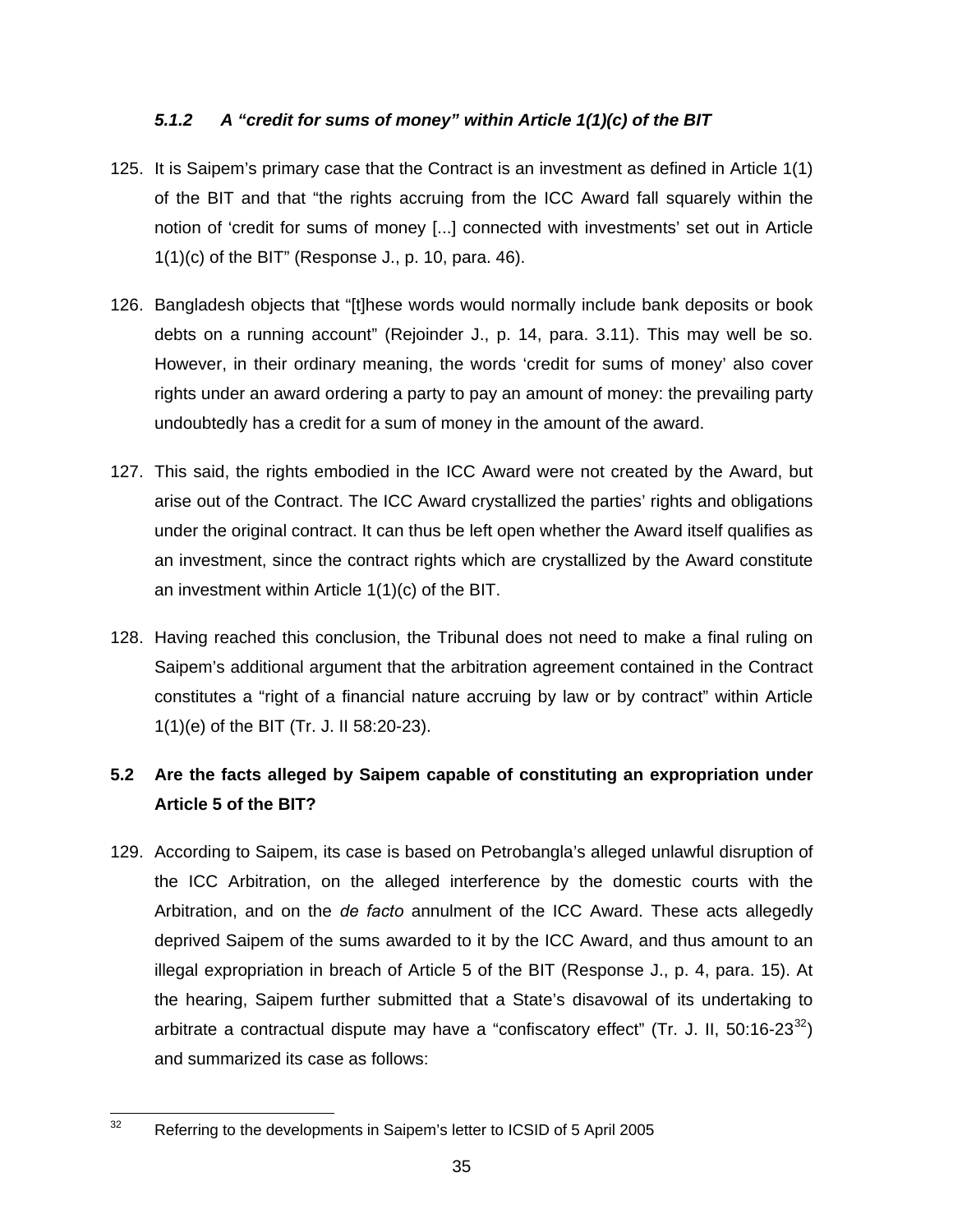[T]he claims which are brought before the tribunal are a claim for expropriation in violation of Article 5 of the BIT. It is an expropriation which has resulted from a complex behaviour of the whole state, which reneged on its obligations to enforce the arbitration award and to respect the proper conduct of the arbitration proceedings […].

(Tr. J. II 52:12-18)

130. Saipem brings a claim for expropriation and the BIT provides for ICSID jurisdiction in case of expropriation. Bangladesh does not claim that the ICC Award and/or the rights determined by the Award are not capable of being expropriated. Rightly so, as it is widely accepted under general international law that immaterial rights can be the subject of expropriation<sup>[33](#page-35-0)</sup>. Moreover, as the European Court of Human Rights unequivocally held, rights under judicial decisions are protected property that can be the object of an expropriation:

> In order to determine whether the applicants had a "possession" for the purposes of Article 1 of Protocol No. 1 (P1-1), the Court must ascertain whether judgment no. 13910/79 of the Athens Court of First Instance and the arbitration award had given rise to a debt in their favour that was sufficiently established to be enforceable. […] [T]he arbitration award, which clearly recognised the State's liability up to a maximum of specified amounts in three different currencies […].

> According to its wording, the award was final and binding; it did not require any further enforcement measure and no ordinary or special appeal lay against it […]. Under Greek legislation arbitration awards have the force of final decisions and are deemed to be enforceable. The grounds for appealing against them are exhaustively listed in Article 897 of the Code of Civil Procedure […]; no provision is made for an appeal on the merits.

> At the moment when Law no. 1701/1987 was passed the arbitration award of 27 February 1984 therefore conferred on the applicants a right in the sums awarded. Admittedly, that right was revocable, since the award could still be annulled, but the ordinary courts had by then already twice held - at first instance and on appeal - that there was no ground for such annulment. Accordingly, in the Court's view, that right constituted a "possession" within the meaning of Article 1 of Protocol No.  $1$  (P1-1)<sup>[34](#page-35-1)</sup>.

131. A further question relates not to the object, but to the subject or the author of the expropriation. Indeed, more often than not the expropriation results from an act of the

<span id="page-35-0"></span><sup>33</sup> See for instance *Phillips Petroleum Iran v. Islamic Republic of Iran et National Iranian Oil Company*, Iran-US Claims Tribunal, Case No. 39, Chamber Two, Award No. 425-39-2 of 29 June 1989, Yearbook of Commercial Arbitration, Vol. XVI (1991), pp. 298-321, para. 75.

<span id="page-35-1"></span><sup>34</sup> *Stran Greek Refineries and Stratis Andreadis v. Greece* – 13427/87 [1994] ECHR 48 (9 December 1994), paras. 59-62, cross-references omitted; also available at http://worldlii.org/eu/cases/ECHR/1994/48.html. *See* also *Brumarescu v. Romania* Source: Human Rights Case Digest, Volume 10, Numbers 10-12, 1999, pp. 237-241, also available at http://worldlii.org/eu/cases/ECHR/1999/105.html.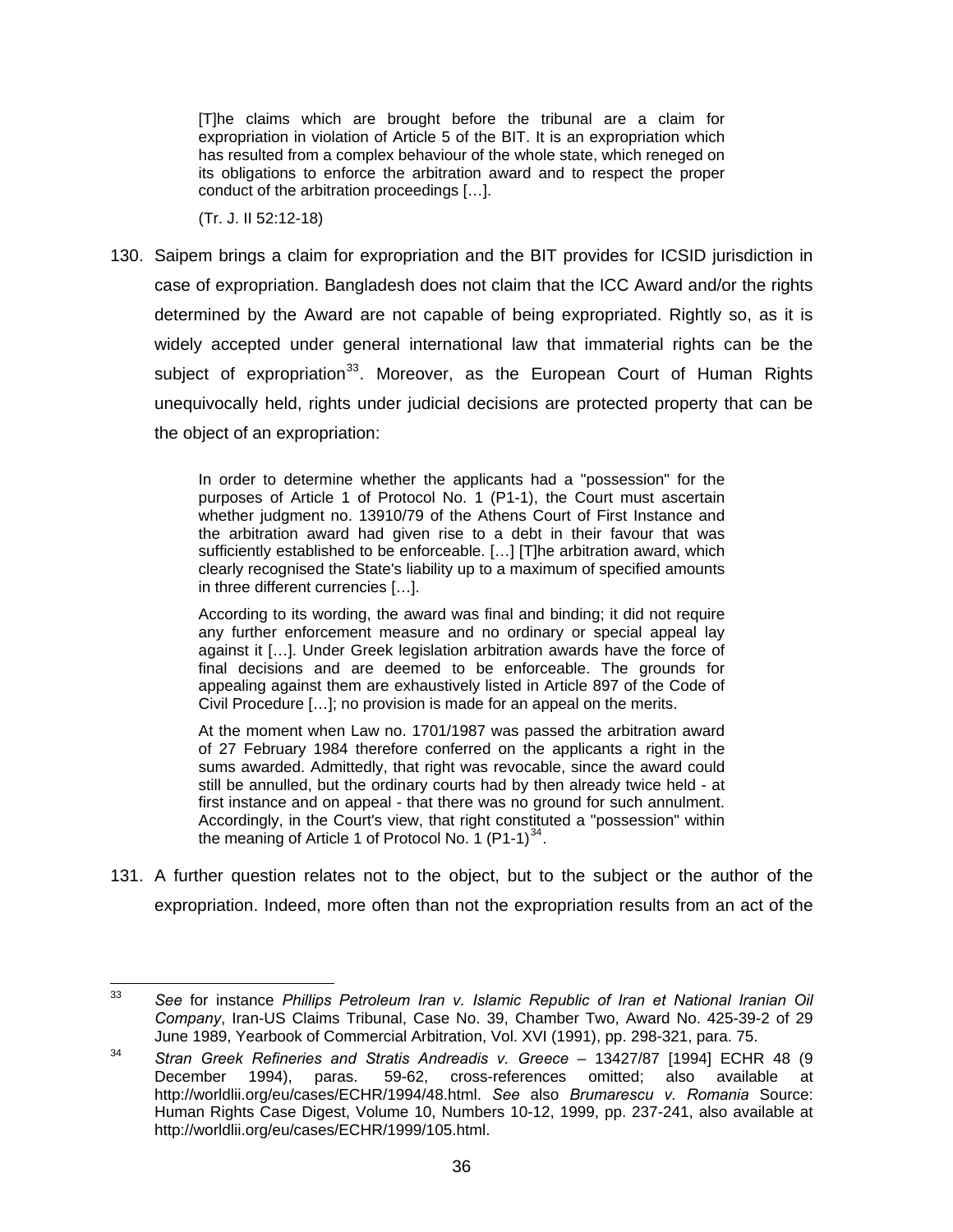executive power. By contrast, Saipem submitted at the hearing that the acts of a court, *i.e.* of the judiciary power, can effect an expropriation:

It is undeniable […] that the interference by a State (including by the action of its courts) with an arbitration agreement with a foreign national constitutes a violation of international law. […] [i]f such interference has the effect of confiscating the foreign national's investment as it does in the present case, it also constitutes an expropriation under the BIT and international law.

This is perfectly demonstrated in a very recent publication by Judge Schwebel dealing with the confiscatory effects of the interference by State courts with arbitration. Judge Schwebel makes it quite clear that "[t]he contractual right of an alien to arbitration of disputes arising under a contract to which it is party is a valuable right, which often is of importance to the very conclusion of the contract." Therefore, any "[v]itiation of that right" through court interference "attracts the international responsibility of the State of which the issuing court is an organ". Judge Schwebel refers to antisuit injunctions, but this statement clearly applies more broadly to all court interference, including that of the Bangladeshi courts in the present case, the effect of which is obviously identical. Such interference constitutes a "ground of violation of customary international law", and more specifically of

"the principle that a State is not entitled to take the property or contractual rights of an alien within its jurisdiction by actions that are arbitrary, tortious and confiscatory" [Emphasis added].

(Saipem's letter of 24 March 2005 submitted at the hearing, with the agreement of Bangladesh [Tr. J. II 88:8-13], as Exh.  $C$ -102 $^{35}$  $^{35}$  $^{35}$ )

- 132. Irrespective of whether Judge Schwebel's opinion can be applied in the present context, the Tribunal considers that there is no reason why a judicial act could not result in an expropriation. Nothing in the BIT indicates such a limitation. Moreover, Bangladesh did not cite any decision supporting the opposite view. Quite to the contrary, the Tribunal notes that the European Court of Human Rights had no hesitation to hold that court decisions can amount to an expropriation<sup>[36](#page-36-1)</sup>. Indeed, this is at least implicitly conceded by Bangladesh when it insists on the fact that consent to jurisdiction over the purported expropriation by acts of the judiciary is excluded by Article 5.1 of the BIT (Tr. J. II, 33:6-9; *see* section 5.3 below).
- 133. For these reasons, the Tribunal considers that the facts alleged by Saipem would be capable of constituting an expropriation under Article 5 of the BIT if they were established.

<span id="page-36-0"></span><sup>35</sup> Referring to S. M. Schwebel, Anti-Suit Injunctions in International Arbitration: An Overview, in Anti-Suit Injunctions in International Arbitration (E. Gaillard, editor), IAI (International Arbitration Institute) Series on International Arbitration, no. 2, Juris Publishing, 2004, p. 13.

<span id="page-36-1"></span><sup>36</sup> *Allard v. Sweden*, no. 35179/97 (Sect. 4) (bil.), ECHR 2003-VII – (24.6.03), available at http://worldlii.org/eu/cases/ECHR/2003/310.html.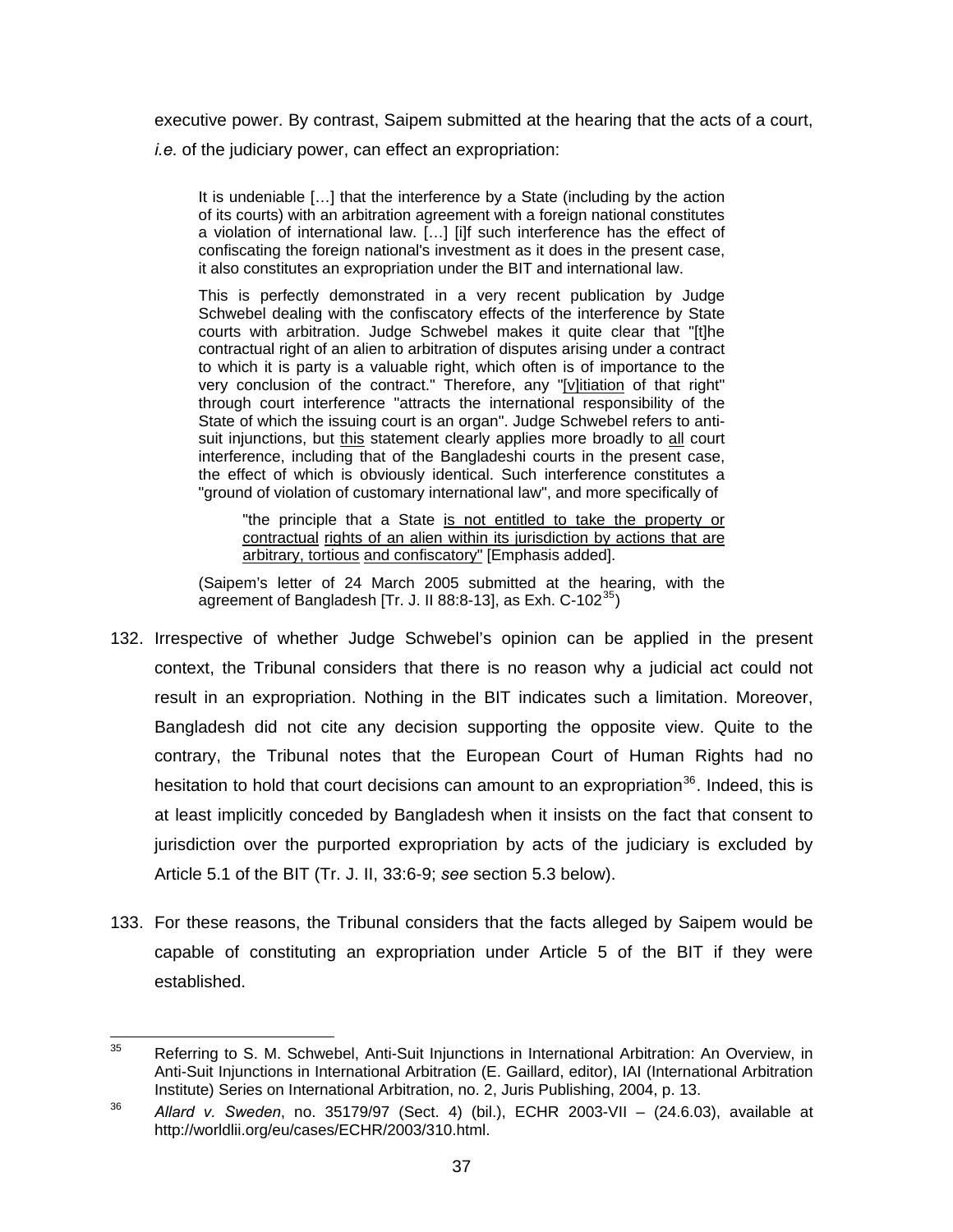<span id="page-37-0"></span>134. For the sake of clarity it should be added that whether or not Petrobangla and the courts of Bangladesh actually breached the guarantees of the BIT is a question to be determined with the merits of the dispute. On the merits, Saipem will have to produce evidence and legal arguments to establish the alleged breach and Bangladesh will have the right to challenge such evidence and legal arguments.

## **5.3 Did Bangladesh consent to ICSID arbitration for claims based on decisions by its courts?**

135. Bangladesh further asserts that even if *quod non* the Contract and the ICC Award were to qualify as investment, Saipem's claims would not fall within the scope of Bangladesh's consent to ICSID arbitration:

> Since Saipem claims that its right to the ICC Award has been affected by the judicial acts in Bangladesh, as a matter of interpretation of the BIT, such rights cannot have any protection under Art. 5(1)(1) of the BIT. Bangladesh has expressly excluded consent in respect of *"judgments or orders issued by Courts or Tribunals having jurisdiction".*

(C-Mem, p. 53, para. 4.11)

- 136. According to Saipem, interpreting the last phrase of this provision as an exclusion of the consent to arbitrate with respect to judicial acts would result in negating the protection which the BIT grants investors. It stresses that "in almost all instances expropriations occur as a result of actions which directly or indirectly derive from an action contemplated in a law or a judgment" and that accepting the Respondent's position would render the State's actions immune from the rules of the BIT (Rejoinder J., pp. 21-*22*, para. 86).
- 137. In the Tribunal's opinion, Article 5(1)(1) *in fine*, which was quoted above (*see* above No. [117\)](#page-32-1) cannot be understood as creating immunity in favour of the judiciary power. This provision merely affirms the principle that, "in order to escape being considered an internationally wrongful act, a State measure limiting or excluding an investor's rights of ownership, control or enjoyment can only be considered legal if it has been adopted by law or by a judicial decision" (Response J. p. 17, paras. 74-*75*, see also Tr. J. II, 61:10-12).
- 138. Under these circumstances, the Tribunal does not have to make a ruling at this stage on whether in the present instance the courts of Bangladesh "ha[d] jurisdiction" within the meaning of Article 5(1)(1) *in fine* of the BIT.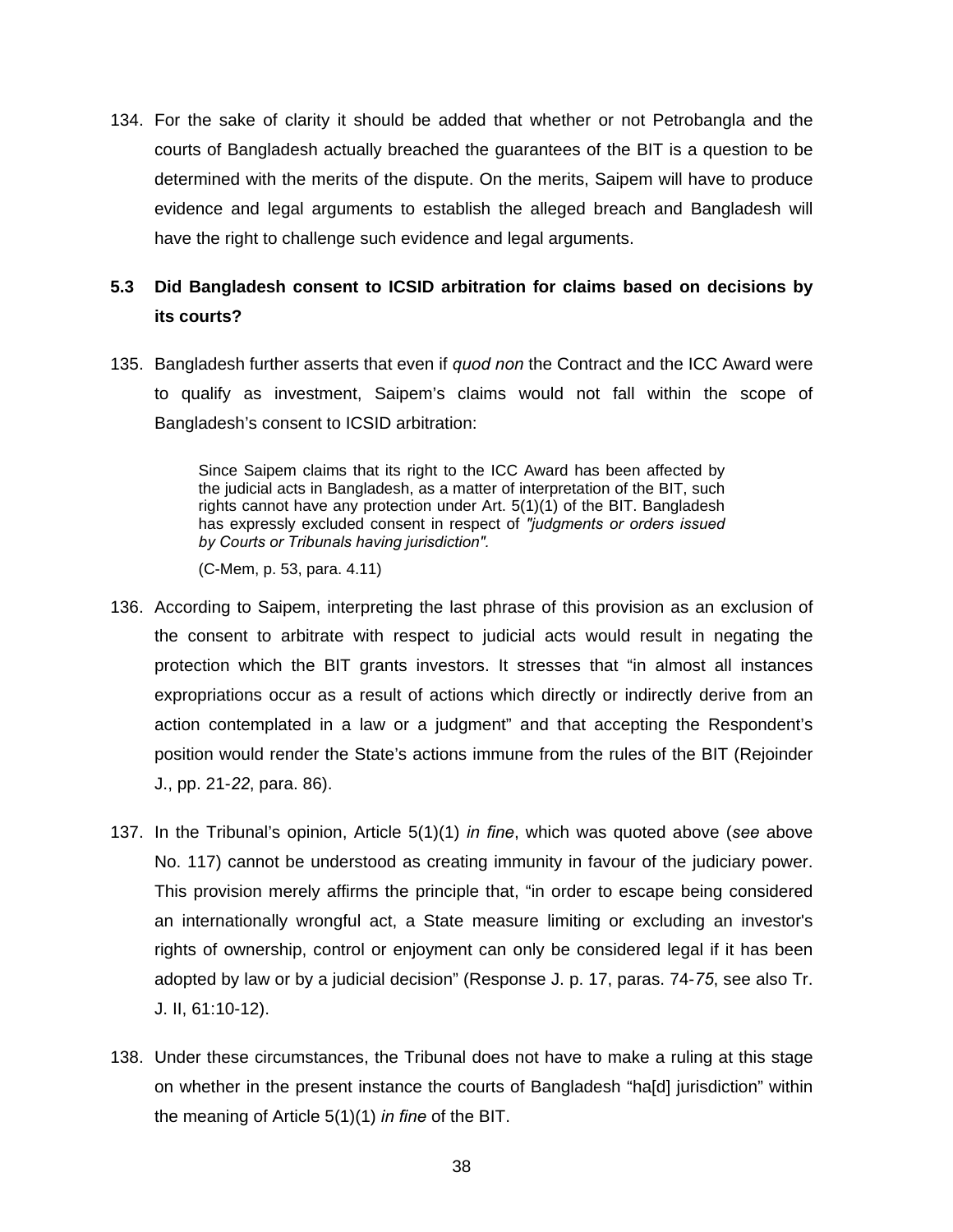### <span id="page-38-0"></span>**5.4 Are Saipem's treaty claims in reality contract claims?**

- 139. In its Counter-Memorial, Bangladesh submitted that Saipem's "claim is in reality a contractual claim dressed up as a treaty claim" (C-Mem., p. 14, para. 1.43).
- 140. Saipem opposes this submission with the following argument:

The focus of the Claimant's case is that its right to payment under the Contract as ascertained by, and incorporated in, the ICC Award has been expropriated by the unlawful decisions of the Bangladeshi courts that revoked the authority of the ICC arbitrators and declared the ICC Award null and void, thus precluding its enforcement in Bangladesh or elsewhere. The net result of all this was, obviously, to deprive the Claimant of the compensation for its investment.

(Response J., p. 3, para. 13)

- 141. In the Tribunal's view, the essence of Saipem's case is that the courts of Bangladesh acted in violation of the New York Convention and in an "illegal, arbitrary and idiosyncratic" manner amounting to a violation of the protection afforded to foreign investors under Article 5 of the BIT. Saipem does not request relief under the Contract; it does not raise contract claims over which the Tribunal would have no jurisdiction.
- 142. Whether Saipem's treaty claim is well-founded is a different issue which will be decided when dealing with the merits of the dispute. For instance, it is not for the Tribunal to rule at this stage on Bangladesh's submission that "the Claimant is in essence asserting that the Bangladeshi court acted in a way to deny it justice" and that such a breach of international law presupposes the exhaustion of local remedies (Reply J., pp. 17-18, para. 12), or on the allegation that the courts of Bangladesh actually breached the New York Convention or other principles of international law. These are matters which will have to be reviewed during the merits phase of this arbitration.

#### **5.5 Are the disputed actions attributable to Bangladesh?**

143. Saipem submits that the expropriation was caused by the combined actions of Petrobangla and the courts of Bangladesh. Bangladesh does not dispute that the courts are "part of the State" (Tr. J. II 32:6) and, thus, that their actions are attributable to Bangladesh. Indeed, this cannot be seriously challenged in light of previous ICSID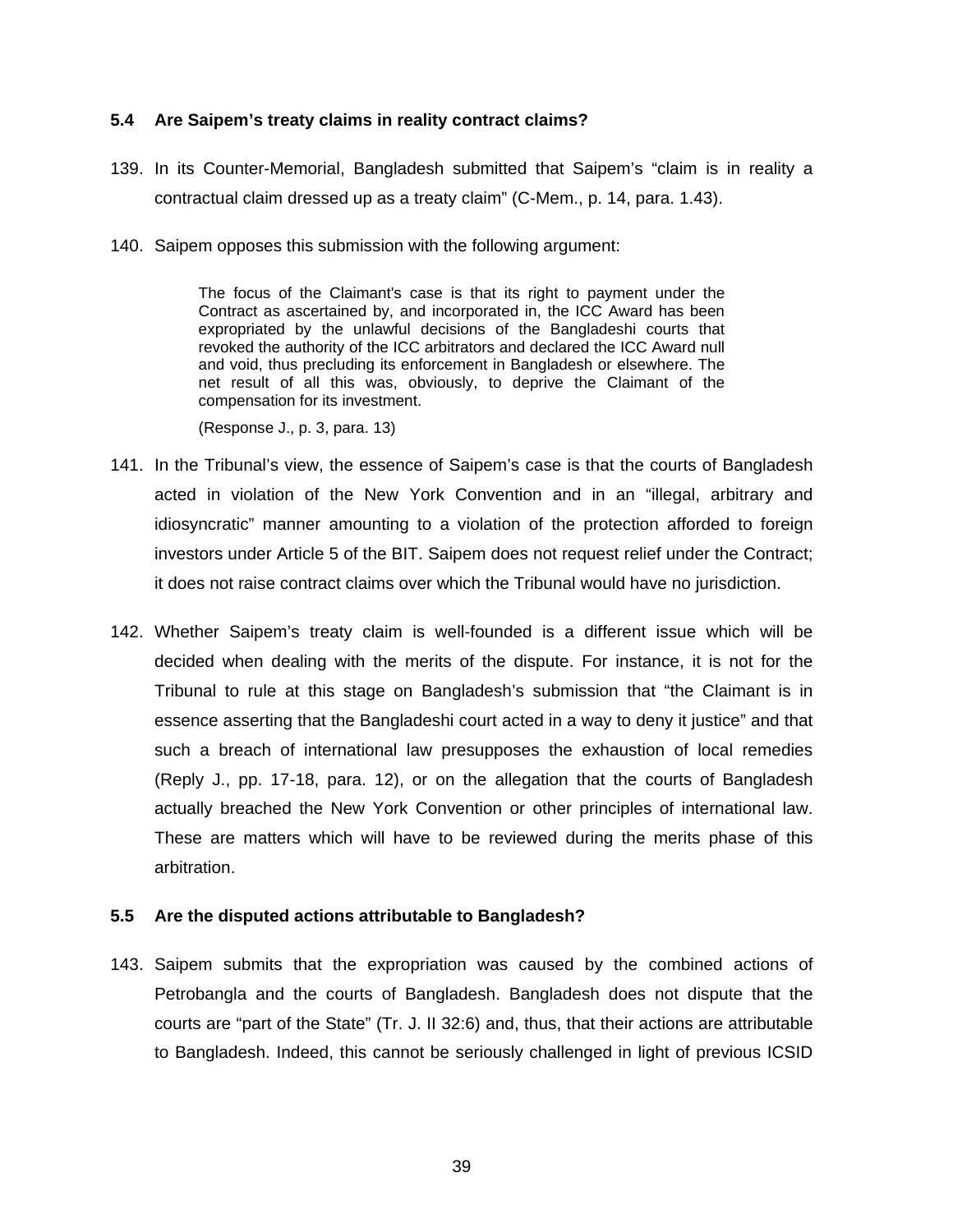cases $37$ . Hence, the only disputed question is whether Petrobangla's acts can be attributed to Bangladesh.

- 144. According to the test set forth above (*see* above No. [84](#page-23-5) *et seq*.), it is not for the Tribunal at the jurisdictional stage to examine whether the acts complained of give rise to the State's responsibility, except if it were manifest that the entity involved had no link whatsoever with the State. This is plainly not the case in the present dispute.
- 145. In fact, at first sight at least, Petrobangla appears to be part of the State under Bangladeshi law. Indeed, upon a specific question from the Tribunal at the hearing, Mr. Razzaq confirmed that "Petrobangla is a statutory public authority" within the meaning of the Constitution of Bangladesh and is thus "included in the definition of the state, the same as Parliament" (Tr. J. I 66:19-20 [Razzaq]).
- 146. In this context and still at first sight, the Tribunal fails to see the relevance of Bangladesh's emphasis on the fact that Petrobangla, as a part of the State, "has its own legal personality" (Tr. J. I 61:20-21 [Razzaq]) distinct and allegedly independent from the Government of Bangladesh (Tr. J. I. 60:1 *et seq*.; 66:20-21 [Razzaq]). In any event, these circumstances do not imply that Petrobangla has no link whatsoever with the State.
- 147. Similarly, the allegation that Petrobangla's actions were "not acts of the State in a sovereign capacity" (Tr. J. II 31:21-22) and that Petrobangla acted in front of the courts of Bangladesh "as a contracting party which feared bias of the arbitrators they were facing at the time" (Tr. J. II 31:25-32:1) does not make a difference at this jurisdictional stage.
- 148. When assessing the merits of the dispute, the Tribunal will rule on the issue of attribution under international law, especially by reference to the Articles on State Responsibility as adopted in 2001 by the International Law Commission and as commended to the attention of Governments by the UN General Assembly in Resolution 56/83 of 12 December 2001 (the ILC Articles) as a codification of

<span id="page-39-0"></span> $37$ 37 *See*, for instance, *The Loewen Group Inc. and Raymond L. Loewen v. United States of America*, ICSID Case No. ARB(AF)/98/3, Decision on Jurisdiction of 5 January 2001, paras. 39 *et seq*., also available at http://www.investmentclaims.com/decisions/Loewen-US-Jurisdiction-5Jan2001.pdf; *Waste Management Inc. v. United Mexican States*, ICSID No. ARB(AF)/00/3, Award of 30 April 2004, available at http://www.investmentclaims.com/decisions/WasteMgmt-Mexico-2-FinalAward-30Apr2004.pdf.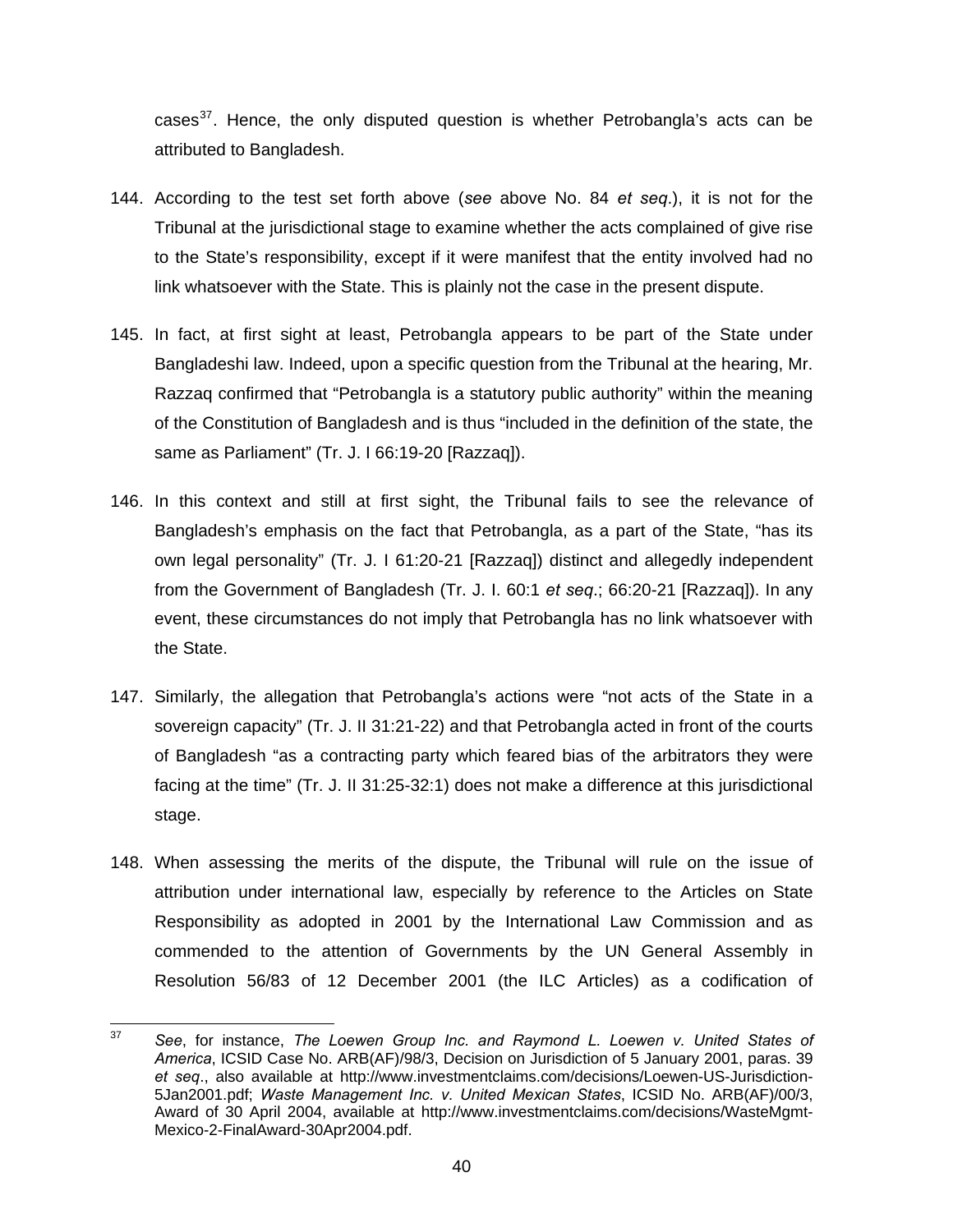<span id="page-40-0"></span>customary international law. The Tribunal will in particular consider the following provisions:

- Art. 4 of the ILC Articles which codifies the well-established rule that the conduct of any State organ, according to the internal law of the State, shall be considered an act of that State under international law. This rule addresses the attribution of acts of so-called *de jure* organs which are empowered to act for the State within the limits of their competence.
- Art. 5 of the ILC Articles which goes on to attribute to a State the conduct of a person or entity which is not a *de jure* organ but which is empowered by the law of that State to exercise elements of governmental authority provided that person or entity is acting in that capacity in the particular instance.
- Art. 8 of the ILC Articles which states that the conduct of a person or group of persons acting under the instructions of or under the direction or control of the State shall be considered an act of that State under international law.
- 149. At this jurisdictional stage, there is no indication that either the courts of Bangladesh or Petrobangla could manifestly not qualify as state organs at least *de facto*.

#### **6. OBJECTIONS RELATED TO THE ADMISSIBILITY OF SAIPEM'S CLAIM**

#### **6.1 Does the requirement to exhaust local remedies apply?**

- 150. It is Bangladesh's submission that Saipem did not exhaust all the local remedies available against the court decisions issued in relation to the arbitration, in particular the decision to revoke the arbitrators' authority (*see* in particular Tr. J. II 32:11 *et seq*.). Moreover, Bangladesh submits that there is no evidence before the Tribunal that it would have been futile for Saipem to take such further judicial steps (Tr. J. II 32:22 *et seq*.).
- 151. To the extent that this submission is regarded as a bar to the admissibility of the claim and/or to the jurisdiction of the Tribunal (Reply J., para. 3.25), the Tribunal cannot follow it. Article 26 of the ICSID Convention dispenses with the requirement to exhaust local remedies. It is true that such requirement does apply to claims based on denial of justice, but this is not a matter of the claim's admissibility but a substantive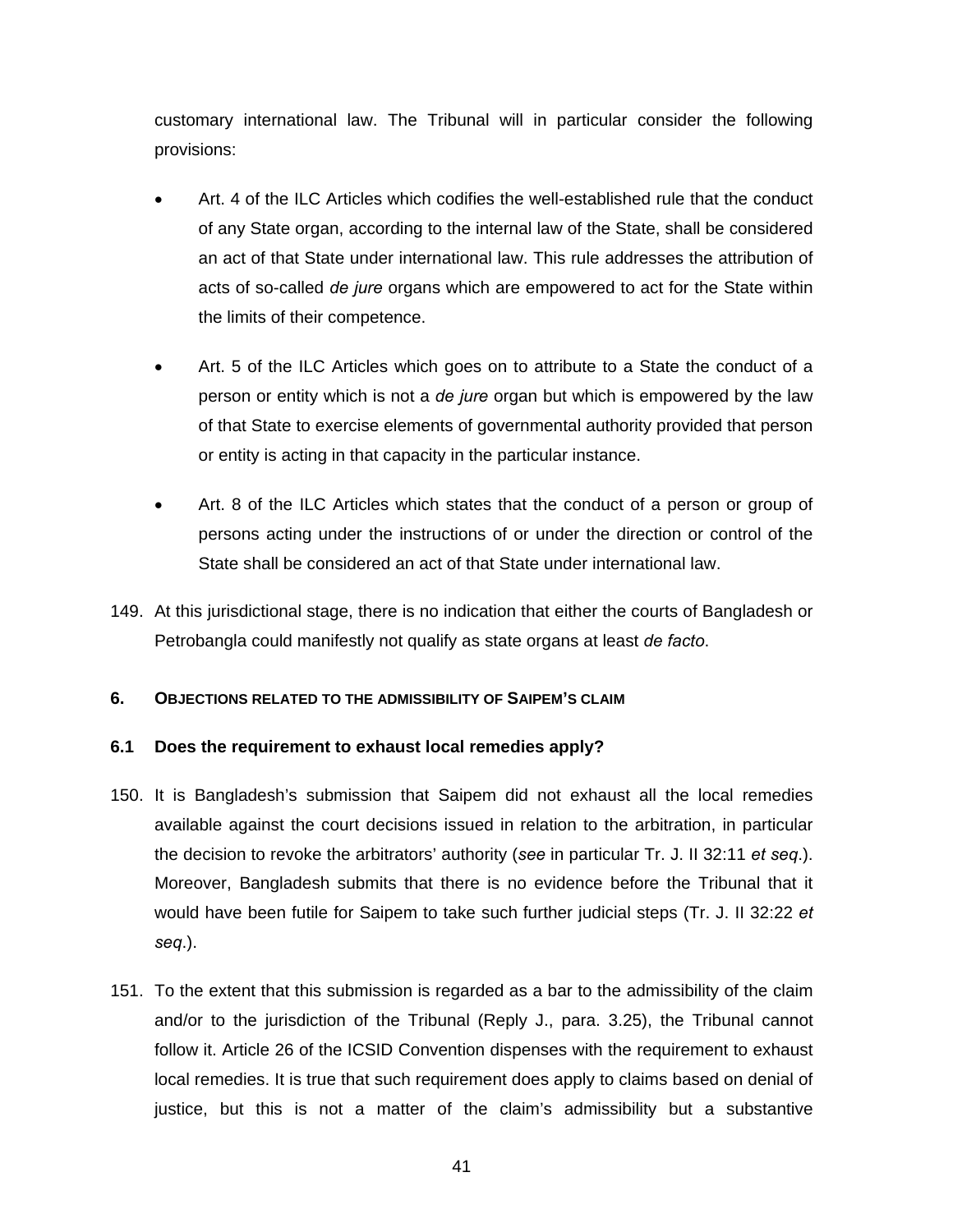<span id="page-41-0"></span>requirement<sup>[38](#page-41-1)</sup>. As a matter of principle, exhaustion of local remedies does not apply in expropriation law<sup>[39](#page-41-2)</sup>. Since Saipem's claim is brought on the ground of expropriation, there appears to be no ground to deny jurisdiction for the reason that Saipem did not exhaust the judicial remedies available in Bangladesh.

- 152. That said, it is true that in the present case the alleged expropriating authority is a judicial body. This raises the question whether an analogy should be made between expropriation and denial of justice when it comes to exhaustion of local remedies. Bangladesh actually argues that Saipem "is in essence asserting that the Bangladeshi courts acted in a way to deny it justice" (Reply J., p. 17, para. 3.21).
- 153. Whether the requirement of exhaustion of local remedies may be applicable by analogy to an expropriation by the acts of a court and whether, in the affirmative, the available remedies were effective are questions to be addressed with the merits of the dispute. The relevant test for jurisdictional purposes requires that the facts alleged may constitute a breach of Article 5 of the BIT. Saipem's contention that the courts of Bangladesh expropriated its investment and that the available remedies were futile meets this test. If they were proven, they may constitute breaches of Article 5 of the BIT.

## **6.2 Does Saipem's claim constitute an abuse of process?**

154. Bangladesh's second objection concerning admissibility is that Saipem's claim constitutes an abuse of process as it seeks in substance to "enforce an invalid ICC award using the ICSID jurisdiction" (Tr. J. II, 34:17-23). More specifically, according to Bangladesh:

> Saipem is asking the ICSID tribunal to rubberstamp the ICC award, thereby converting it into an ICSID award, in order to bypass the correct method of enforcement of an ICC award. Saipem is thereby trying to take advantage of:

- (1) the more favourable means of enforcement of an ICSID award;
- (2) trying to have a second attempt at enforcing the ICC award;
- (3) trying to mutate the Dhaka-ICC arbitration mechanism into a delocalised one to avoid any potential domestic Bangladesh annulment proceedings.

<span id="page-41-1"></span><sup>38</sup> 38 Jan Paulsson, Denial of Justice in International Law, pp. 100 *et seq*. (2005). See also *The Loewen Group, Inc, and Raymond Loewen* v*. United States of America*, Award, 26 June 2003, para. 153, 42 ILM 811, 836 (2003).

<span id="page-41-2"></span><sup>39</sup> *Generation Ukraine, Inc*. v. *Ukraine*, Award, 16 September 2003, paras. 20.30 and 20.33.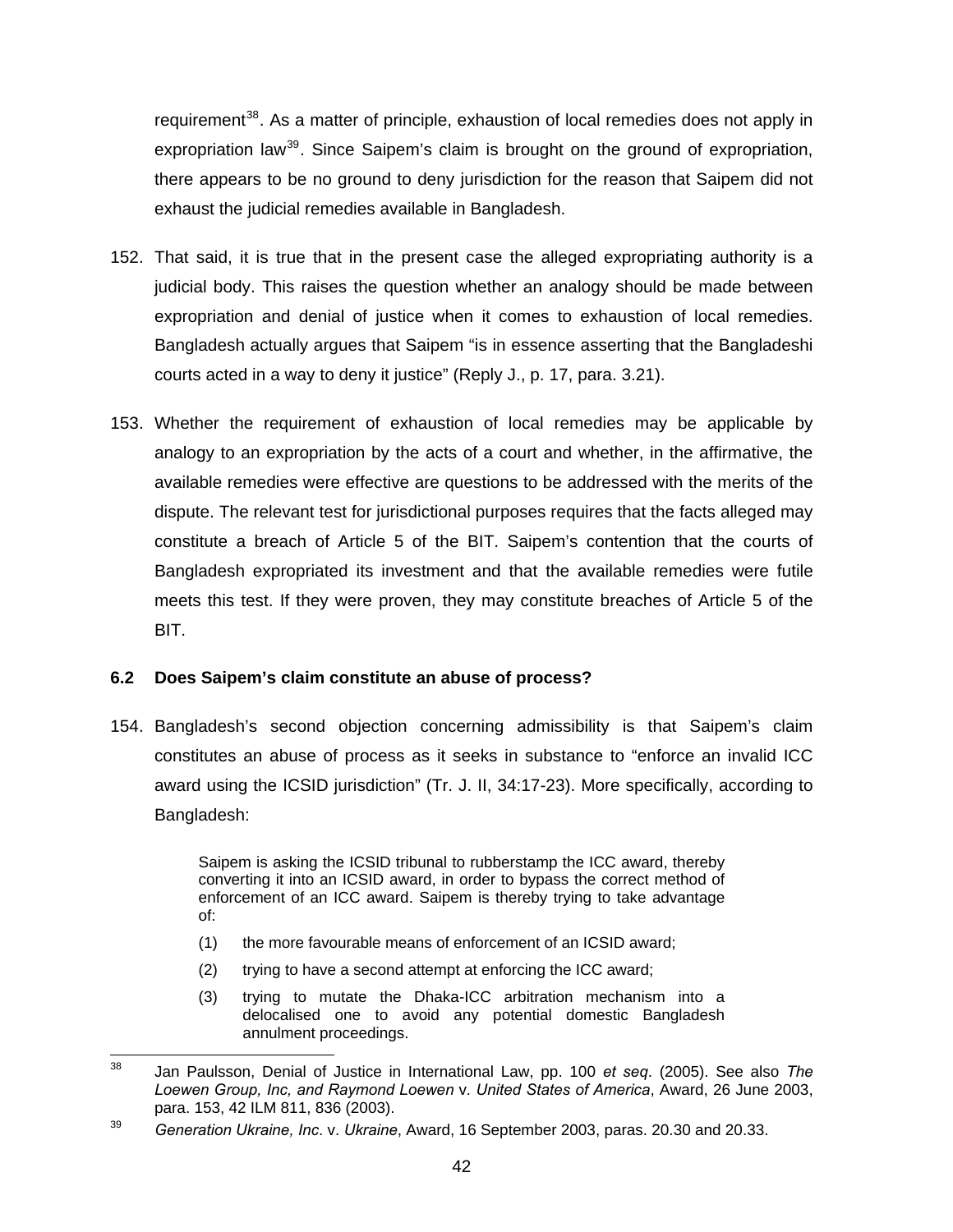It is submitted that this would constitute an abuse of the ICSID Convention, the Arbitration Act 1940 of Bangladesh and the express will of the parties. In addition, this would be an abuse of the process of this Tribunal as the arbitral tribunal's duty is to adjudicate upon all issues before it for itself.

Further, ICSID is not an appeals facility: the appropriate appeals mechanism against the Bangladesh judgment was an appeal to the next court within the Bangladesh court hierarchy. This was not done on the express choice and election of Saipem.

(C-Mem., p. 59, references omitted)

- 155. In the Tribunal's opinion, the present proceedings are not aimed at enforcing an award which is inexistent according to the courts of Bangladesh. The Tribunal understands Saipem's case to claim that Bangladesh has frustrated its rights by unlawfully interfering in the arbitration process. The fact that the indemnity claimed in this arbitration matches the amounts awarded in the ICC arbitration at least to some extent, does not mean in and of itself that this Tribunal would "enforce" the ICC Award in the event of a treaty breach. To avoid any ambiguity, the Tribunal stresses that Saipem's claim does not deal with the courts' regular exercise of their power to rule over annulment or setting aside proceedings of an award rendered within their jurisdiction. It deals with the court's alleged wrongful interference.
- 156. Finally, Bangladesh invokes "an abuse of process […] because this whole claim goes against party autonomy" (Tr. J. II, 34:17). In substance, Bangladesh insists that, by choosing a seat of the arbitration in Dhaka, Saipem has accepted the supervisory powers of the local courts and thus assumed the risk of such courts interfering. It argues that a determination by this Tribunal not recognizing the nullity of the ICC Award would be contrary to party autonomy.
- 157. In the Tribunal's opinion, it is true that the choice of Dhaka as seat of the arbitration implied the acceptance of the jurisdiction of the local courts in aid and control of the ICC Arbitration and the acceptance of the related litigation risk (Tr. J. II 27:18-19). It is also true that – contrary to Saipem's submissions (Tr. J. II, 36:25-37:2) – the latter was not compelled to accept that risk (Tr. J. II 76:1 *et seq.*).
- 158. But this is not the question here. By accepting jurisdiction, this Tribunal does not institute itself as control body over the ICC Arbitration, nor as enforcement court, nor as supranational appellate body for local court decisions. This Tribunal is a treaty judge. It is called upon to rule exclusively on treaty breaches, whatever the context in which such treaty breaches arise.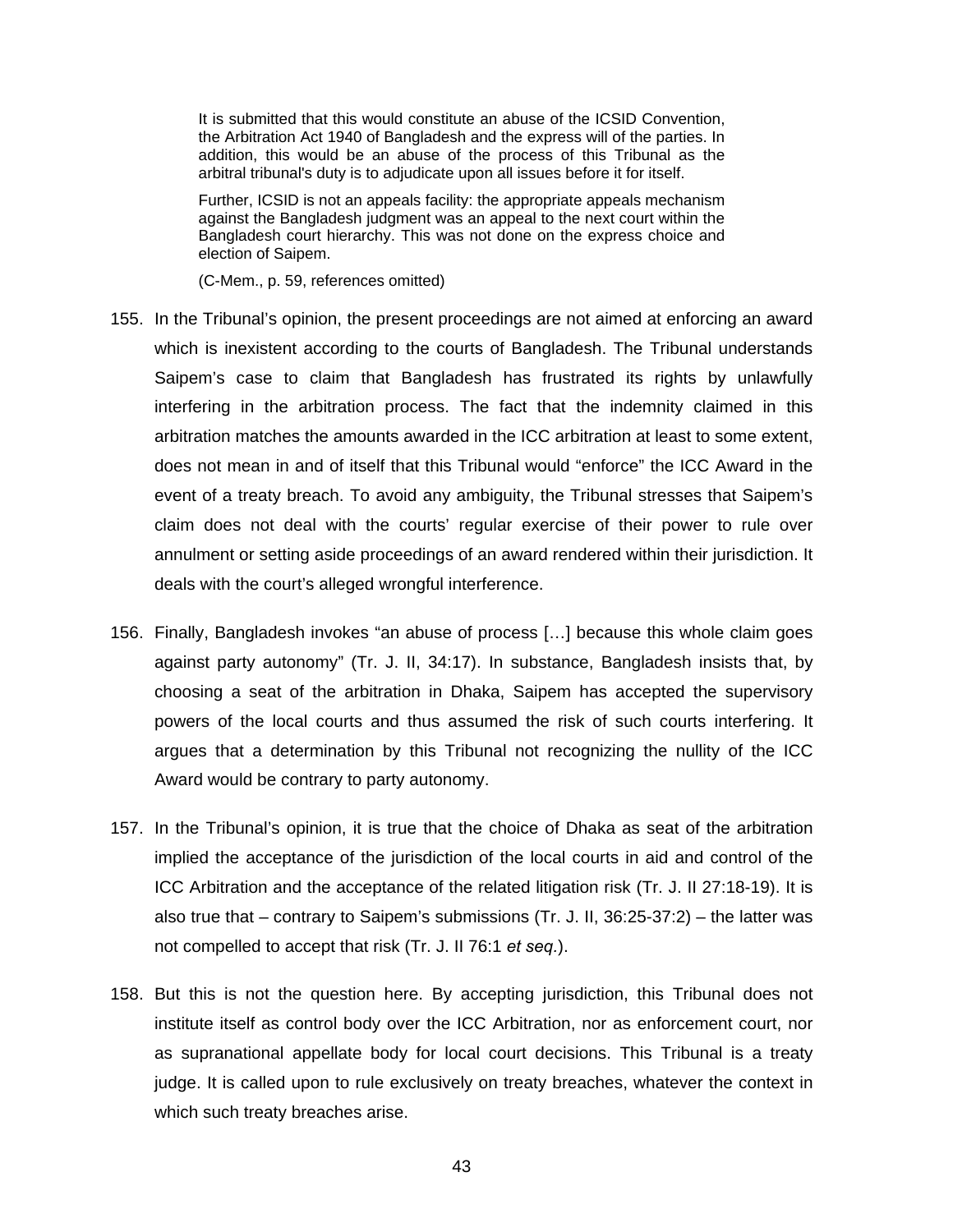## <span id="page-43-0"></span>**7. COSTS**

- 159. Having concluded that it has jurisdiction over the present dispute, the Tribunal reserves all questions concerning the costs and expenses of the Tribunal and of the parties for subsequent determination.
- 160. This being said, the Tribunal has taken due note of Bangladesh's complaint that Saipem did not provide all the copies of the cited authorities thus creating additional costs for Bangladesh (Tr. J. II 1:11 *et seq*.).

## **V. DECISION ON JURISDICTION**

- 161. For the reasons set forth above, the Tribunal:
	- **a)** Holds that the present dispute is within the jurisdiction of the Centre and the competence of the Tribunal;
	- **b)** Dismisses all of the Respondent's objections to the admissibility of the claims, the jurisdiction of ICSID, and the competence of this Tribunal;
	- **c)** By virtue of Rule 41(4) of the Arbitration Rules will make the necessary order for the continuation of the proceedings on the merits;
	- **d)** Reserves all questions concerning the costs and expenses of the Tribunal and of the parties for subsequent determination.

## **VI. DETERMINATION ON PROVISIONAL MEASURES**

## **1. RELEVANT FACTS AND SAIPEM'S REQUEST**

- 162. It is common ground that Petrobangla did not repay the Retention Money after the issuance of the Warranty Bond.
- 163. In the Request for Arbitration and Statement of Claim, Saipem asked for provisional measures aiming at restraining Bangladesh and at preventing Petrobangla from pursuing any payment demand based on the Warranty Bond until the outcome of the present arbitration (*see* above No. [62\)](#page-17-2).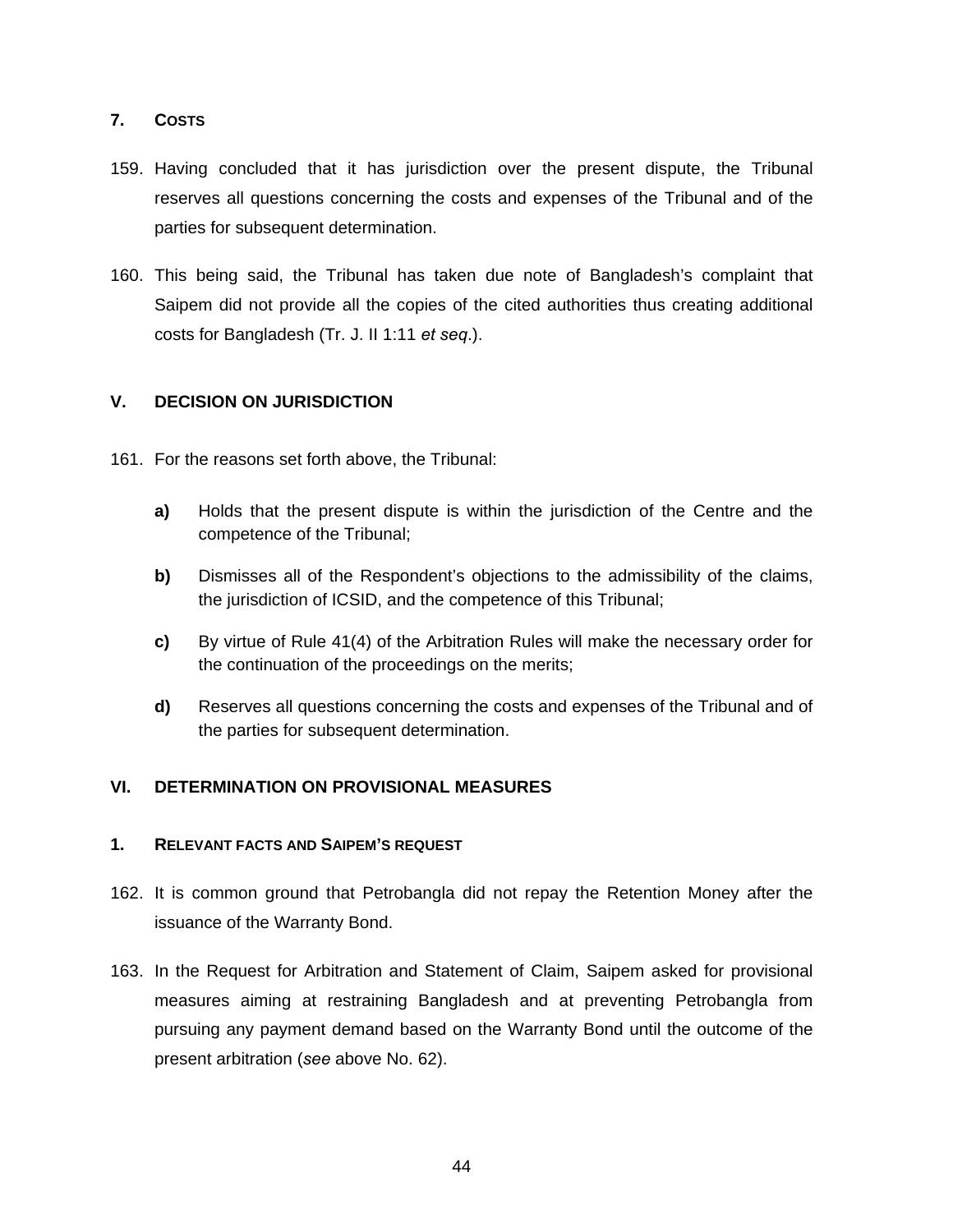- 164. The parties subsequently agreed to the Tribunal's proposal that a decision be deferred until after the submission of the Counter-Memorial.
- 165. Pointing out that Bangladesh acknowledged that "it should have released the Retention Money against Receipt of the Bond" (C-Mem., p. 27, para. 33), Saipem submitted that "the natural follow-up of [this statement] would have been that the Respondent formally state its intention not to seek payment of, and to return, the Bond and to return the Retention Money and to take all the necessary steps needed to end the litigation in Bangladesh and in Italy relating to the Bond". It then invited Bangladesh to "provide a formal declaration to this effect by June 30, 2006" (Response J., p. 31, para. 141). Saipem confirmed by letter of 31 May 2006 that its request for provisional measures was thus suspended.
- 166. During the telephone conference held on 26 July 2006, the parties and the Tribunal agreed as follows in respect of Saipem's request for provisional measures:

The parties can further address the question of the Claimant's request for interim relief in their respective briefs and at the hearing. The Tribunal will decide this issue after the hearing.

(PO#2, Section VII)

- 167. In its Reply on Jurisdiction, Bangladesh submitted *inter alia* that the Tribunal lacked jurisdiction to order any interim relief, since the Retention Money and the Warranty Bond were "contractual breaches not amounting to a BIT claim" (Reply J., p. 19, para. 4.4).
- 168. In its Rejoinder on Jurisdiction, Saipem reiterated the request formulated in the Request for Arbitration and asked the Tribunal to

issue a provisional measure recommending that Bangladesh refrain from calling on the Warranty Bond and return it to the Claimant together with the Retention Money without further delay.

(Rejoinder, p. 28, para. 107(ii))

169. At the end of the hearing, Saipem amended its original request for provisional measures as follows:

> Claimant respectfully submits the following requests for provisional measures under Article 47 of the ICSID Convention and Rule 39 of the ICSID Rules:

> to recommend that the Respondent cause (i) the return of the Bond to Claimant for cancellation and (ii) the immediate termination of the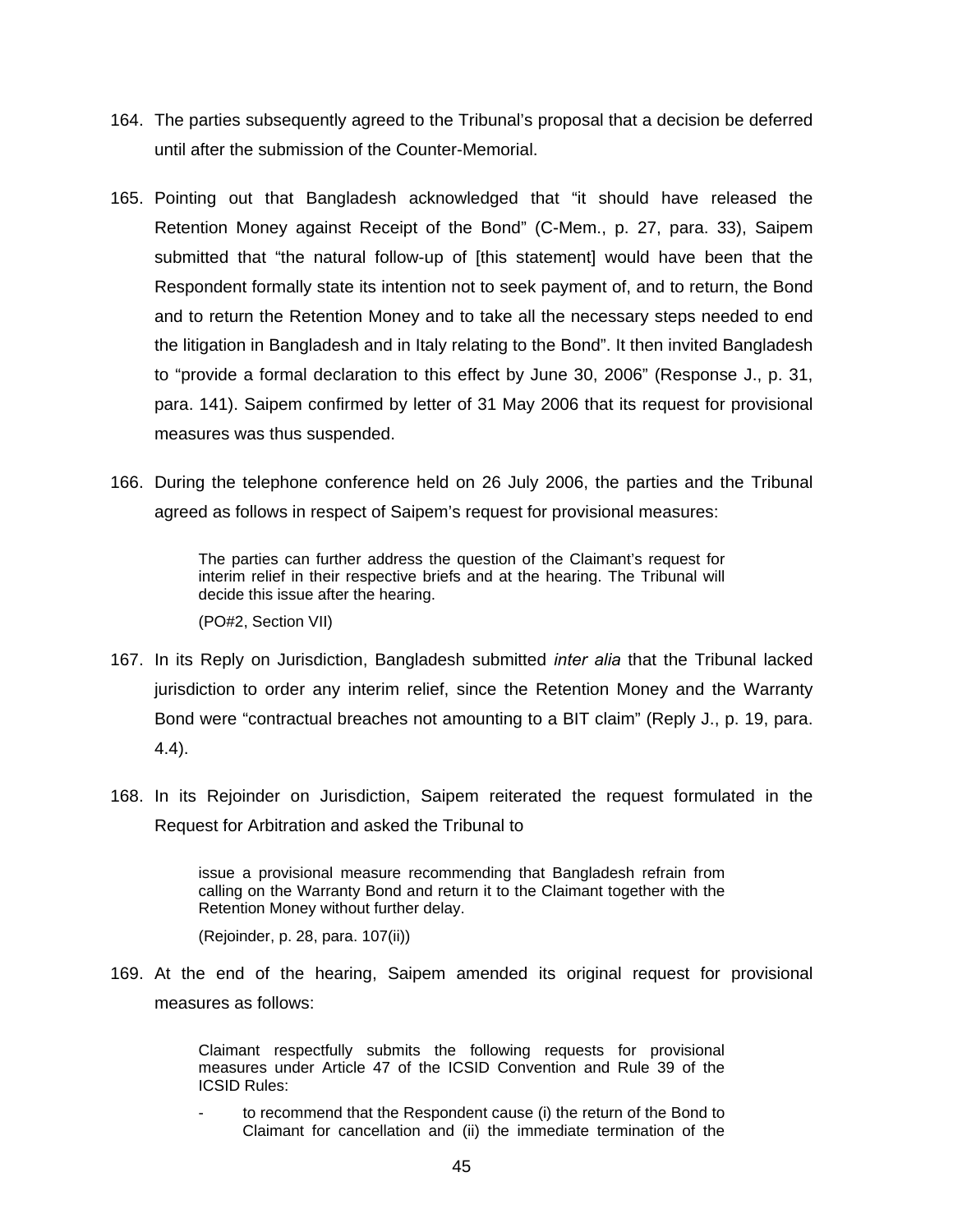<span id="page-45-0"></span>litigation pending in Bangladesh against former Banque Indosuez; in the subordinate, to cause the suspension of said litigation and to prevent or avoid encashment of the Bond by Petrobangla until final adiudication of these proceedings;

to recommend that the Respondent cause the Retention Money, in the amount of USD 869,903 plus Taka 10,391,605 plus interest at the rate of 3.375% per annum from 17 June 1992 to be paid to Claimant right away; in the subordinate, to recommend that the Retention Money be put in an escrow account in the name of ICSID or another neutral party with instructions that payment thereunder be made upon issuance of the ICSID award adjudicating in favour of Claimant.

#### **2. RELEVANT PROVISIONS**

- 170. Provisional measures are governed by the ICSID Convention and the ICSID Arbitration Rules.
- 171. Article 47 of the ICSID Convention reads as follows:

Except as the parties otherwise agree, the Tribunal may, if it considers that the circumstances so require, recommend any provisional measures which should be taken to preserve the respective interests of either party.

- 172. Rule 39 of the ICSID Arbitration Rules provides in relevant part as follows:
	- (1) At any time during the proceedings a party may request that provisional measures for the preservation of its rights be recommended by the Tribunal. The request shall specify the rights to be preserved, the measures the recommendation of which is requested, and the circumstances that require such measures.
	- (2) The Tribunal shall give priority to the consideration of a request made pursuant to paragraph (1).
	- (3) The Tribunal may also recommend provisional measures on its own initiative or recommend measures other than those specified in a request. It may at any time modify or revoke its recommendations.

#### **3. TRIBUNAL'S POWER TO RECOMMEND PROVISIONAL MEASURES**

173. Having concluded that it has jurisdiction to hear the present dispute, there can be no doubt that this Tribunal has the power to recommend provisional measures.

#### **4. RELEVANT STANDARD**

174. It is generally acknowledged that, by providing that the Tribunal may recommend any provisional measures "if it considers that the circumstances so require", Article 47 of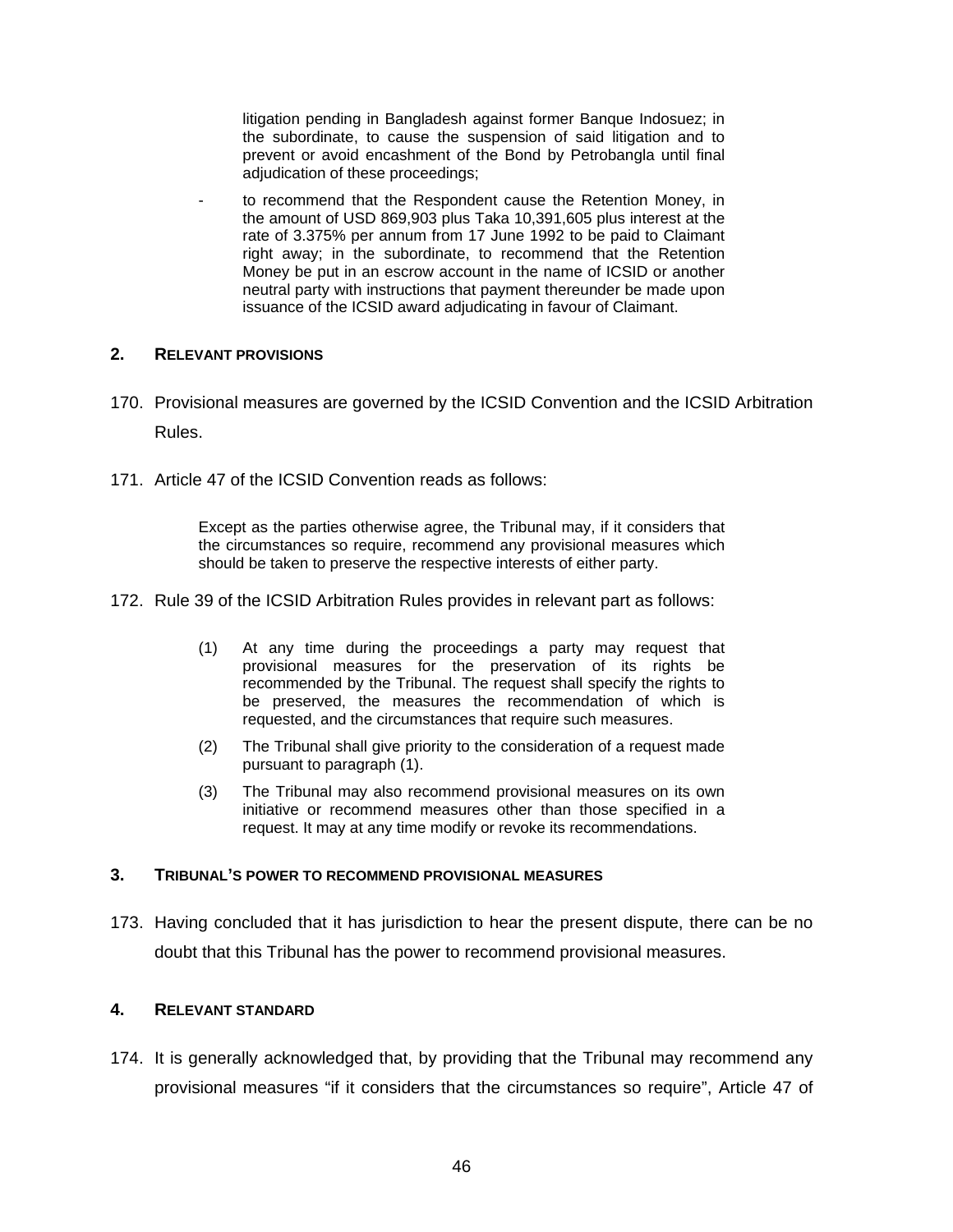<span id="page-46-0"></span>the ICSID Convention requires that the requested measure be both necessary and urgent.

175. Following *Pey Casado*, *Maffezini* and *CSOB*, the Tribunal considers that under Article 47 of the Convention a tribunal enjoys broad discretion when ruling on provisional measures, but should not recommend provisional measures lightly and should weigh the parties' divergent interests in the light of all the circumstances of the case<sup>[40](#page-46-1)</sup>.

## **5. PARTIES' POSITIONS**

- 176. In support of its request, Saipem puts forward the following main arguments:
	- (i) By sabotaging the ICC Arbitration and by rendering the ICC Award unenforceable, Bangladesh has deprived Saipem of its right to the Retention Money and to the restitution of the Warranty Bond which were both awarded by the ICC Award.
	- (ii) Saipem is thus exposed to the risk of a call under the Bond (which was declared inadmissible by the ICC Tribunal) which would lead to a further expropriation.
	- (iii) Bangladesh's actions in relation to the Bond and to the Retention Money are therefore in themselves direct breaches of the prohibition on expropriation.
- 177. Given that the proceedings in Italy and Bangladesh are still pending, Saipem claims to face the risk

that if Petrobangla succeeds in the action in Bangladesh, the Bangladesh bank will have to pay and the Bangladesh bank obviously will ask the Italian

<span id="page-46-1"></span><sup>40</sup> 40 "[…] provisional measures authorized by Article 47 of the ICSID Convention and Rule 39 of the Arbitration Rules-provisions which contain no indication or exact statement in this regard-can be extremely diverse and are left to the appreciation of each Arbitration Tribunal." *Victor Pey Casado and President Allende Foundation v. Republic of Chile* (ICSID Case No. ARB/98/25), Decision on Provisional Measures (25 September 2001), para. 15, English translation of French and Spanish originals in 6 ICSID Reports 375 (2004), "The imposition of provisional measures is an extraordinary measure which should not be granted lightly by the Arbitral Tribunal" and that the party requesting the measures "has the burden to demonstrate why the Tribunal should grant its application" (*Emilio Agustín Maffezini v. Kingdom of Spain* (ICSID Case No. ARB/97/7), Decision on Request for Provisional Measures (October 28, 1999), p. 3, para. 10) and in *CSOB* that "the provisional measures envisaged under Article 47 of the ICSID Convention are not exceptional measures in the sense that they require more than a showing that they are necessary to preserve the rights of the parties" (*Ceskoslovenska Obchodni Banka, A.S. v. The Slovak Republic* (ICSID Case No. ARB/97/4), Procedural Order No. 3 (November 5, 1998), p. 2)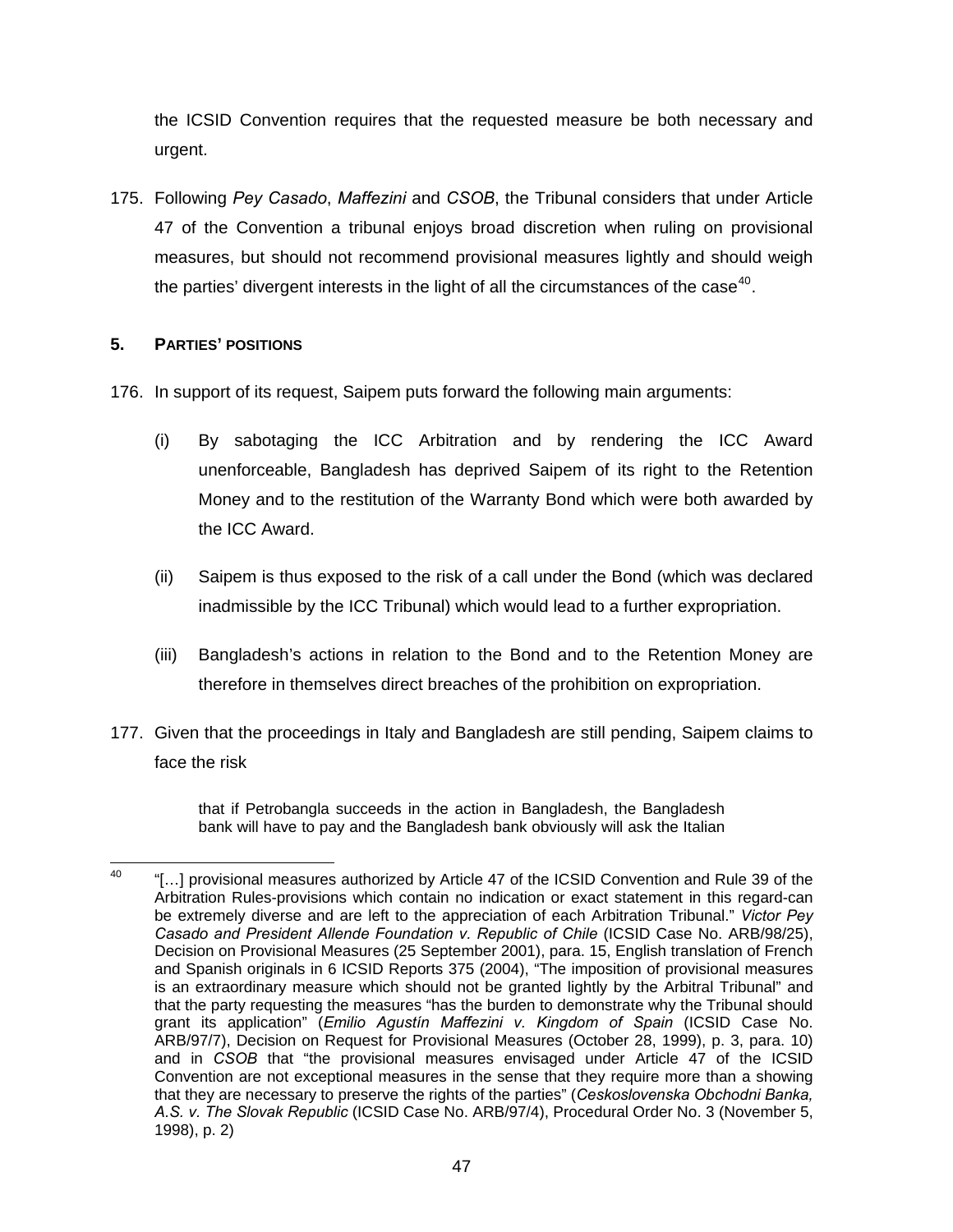<span id="page-47-0"></span>bank to be paid by the Italian bank and the Italian bank will ask Saipem in the current proceedings already instituted in Italy to be paid the amount of money.

(Tr. J. II 62:17-21).

178. In its Reply on Jurisdiction, Bangladesh submits in substance that its admissions on the Retention Money and on the Warranty Bond were based on an analysis of the parties' obligations under the Contract and have thus no bearing in an action for violation of the BIT (Reply J., p. 19, para. 19). Moreover, Bangladesh claims that it never called upon the Warranty Bond.

### **6. TRIBUNAL'S DETERMINATION**

- 179. Bangladesh's argument that its admissions on the Retention Money have no bearing in an action for violation of the BIT overlooks the fact that the ICC Award disposed of the Retention Money and of the Warranty Bond and that the claims in this treaty arbitration relate at least in part to the ICC Award.
- 180. Similarly, Bangladesh's assertion that Petrobangla never requested the payment of the Bond is difficult to reconcile with the content of the "extend or pay" letter of 18 April 1993 and with the fact that such a payment remains an issue in the pending litigation in Bangladesh.
- 181. Moreover, at the hearing Saipem convincingly showed that there is a risk that it may be required to pay to the Italian bank the amount that the Bangladeshi bank may have to pay to Petrobangla.
- 182. Hence, in view of the pending litigation in Bangladesh, the Tribunal considers that there is both necessity and urgency. This finding is reinforced by the facts that, apart from denying that it called the Warranty Bond, Bangladesh does not contest Saipem's contentions and that there is a risk of irreparable harm if Saipem has to pay the amount of the Warranty Bond.

## **7. CONCLUSION**

183. Considering that under the current circumstances there is a risk that Petrobangla may draw on the Warranty Bond while keeping the Retention Money, that Bangladesh admitted that either the Retention Money should have been released or the Warranty